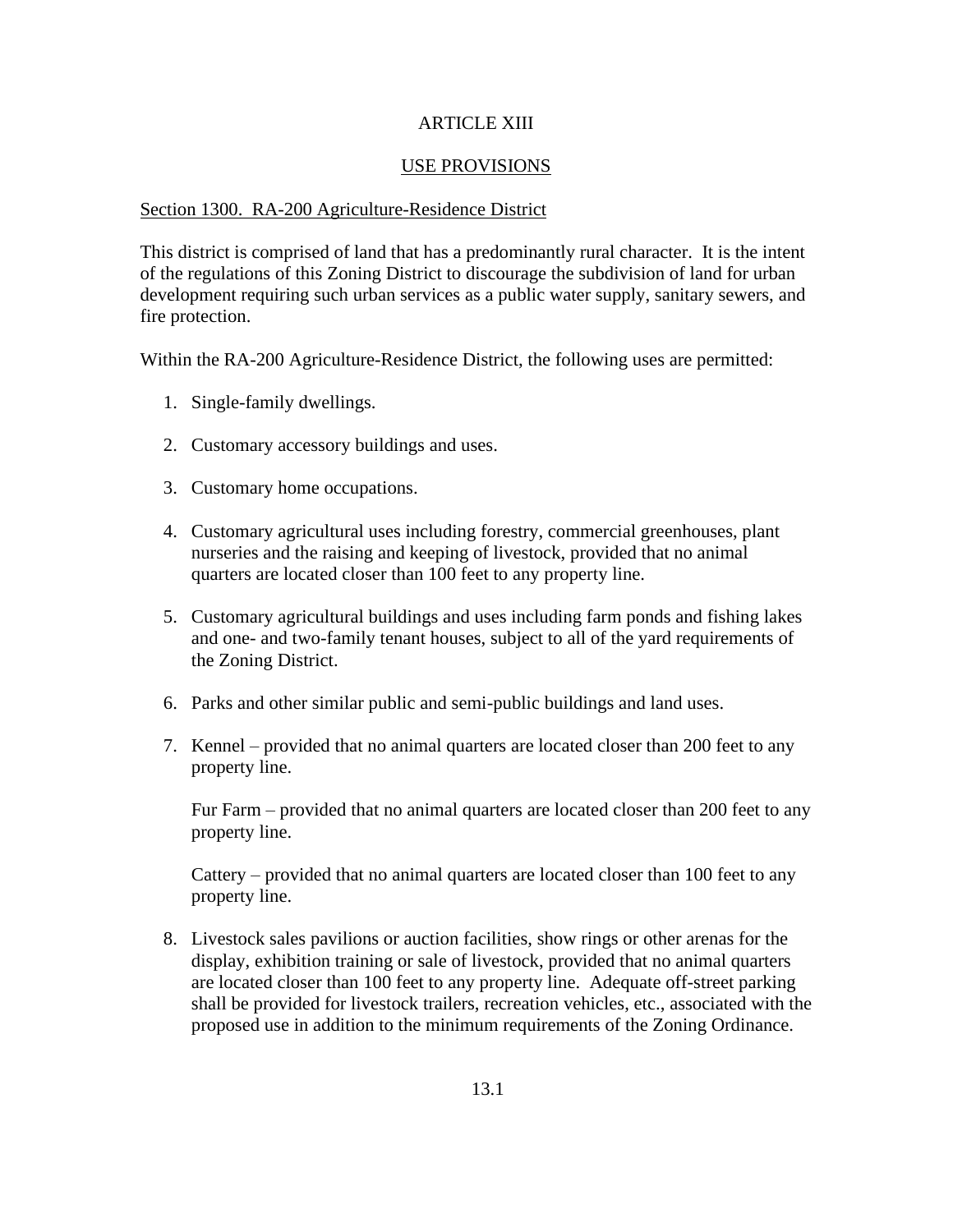If the above uses meet any of the following criteria, a Special Use Permit would be required and all provisions for approval would be established as part of the granting of the Special Use Permit:

- a. The event is held more than three (3) days per month.
- b. Operation of the use beyond 6:00 p.m.
- c. A public address system is provided.
- d. Permanent concession facilities are provided.
- e. Portable restroom facilities are provided.
- f. Seating facilities for more than 100 people are provided.
- g. Parking facilities for more than 50 vehicles are provided.
- h. Admission fee is charged.
- 9. Public, semi-public and private golf and country clubs, golf driving ranges and fishing clubs.
- 10. Public utilities.
- 11. Riding stables are academies, including any place that regularly breeds, boards, trains, buys, sells, trades or lets for hire any horse, donkey, burro or mule, provided that no animal quarters are located closer than 100 feet to any property line.
- 12. Farmers' markets for the sale of products and commodities produced on the premises provided that any structure for such sales shall be located no closer than 35 feet to any property line.
- 13. Temporary or portable saw mills provided no machine operation is located closer than 2000 feet to any property line.
- 14. The raising and keeping of household pets.
- 15. The raising and keeping of wild animals, provided that the owner or custodian of such wild animals has received an appropriate permit and meets all the requirements of the State of Georgia, and further provided that no animal quarter are located closer than 200 feet to any property line.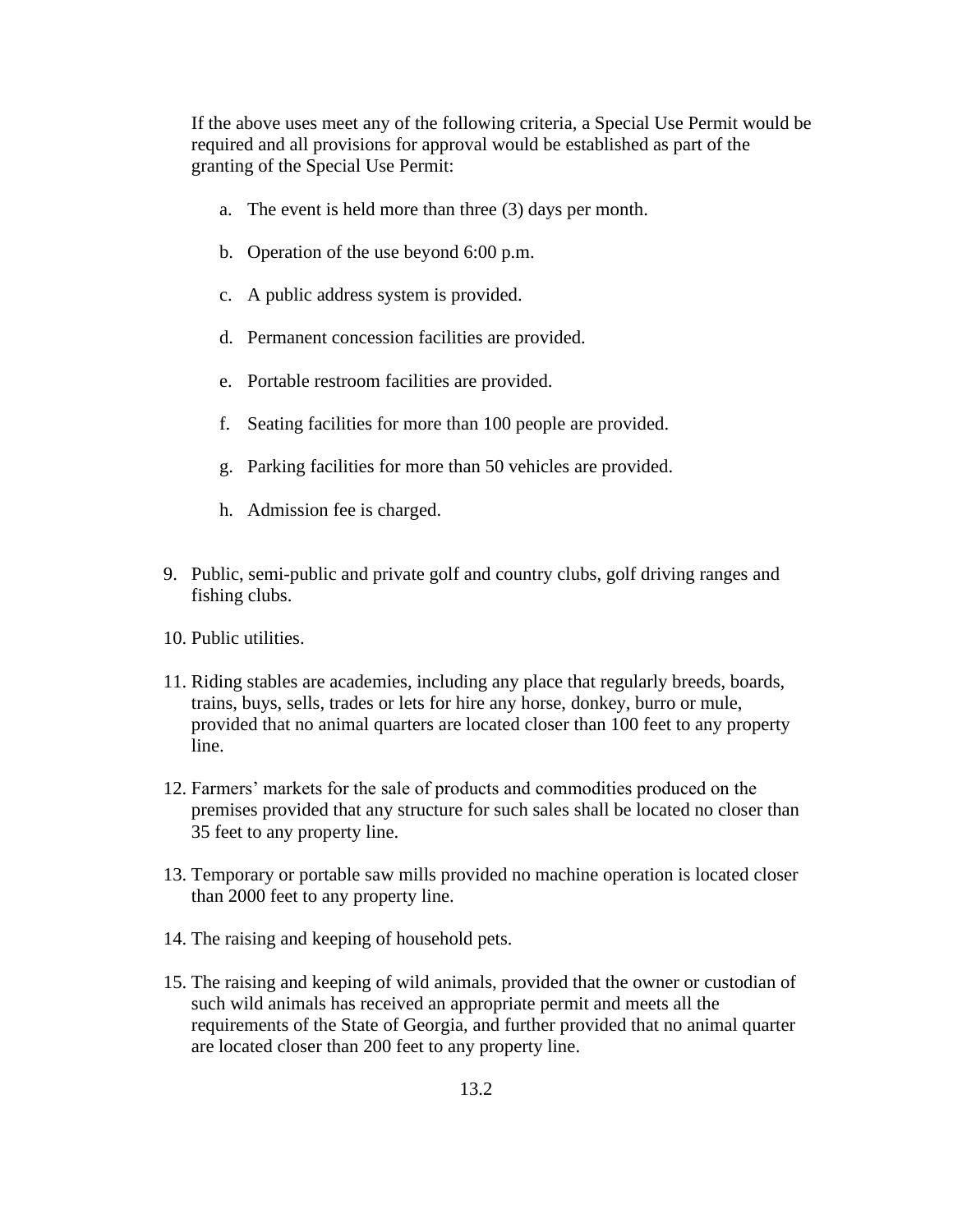- 16. Churches, temples and synagogues provided:
	- a. They are located on a principal arterial, major arterial, minor arterial, major collector street or State Highway on a site of not less than five (5) acres with two hundred and fifty (250) feet of road frontage.
	- b. The buildings are located not less than fifty (50) feet from any street and not less than thirty (30) feet from any side or rear property line.
	- c. Parking is not provided in the front yard setback area.
	- d. If adjacent to residentially-zoned property, a buffer of at least fifty (50) feet wide shall be provided along the property lines adjacent to said zoning; provided, however, that this buffer may be reduced to no less than twenty (20) feet in width adjacent to the sanctuary building or "Sunday School" educational building and parking related to these buildings.
	- e. A church, temple or synagogue located in a manufactured building may be erected on the property for a period not to exceed three (3) years.

Within the RA-200 Agricultural-Residence District, the following uses may be permitted provided the applicant for such a development is granted a Special Use Permit by the Board of Commissioners after receiving recommendations from the Planning Director and Planning Commission and after a public hearing:

- 1. Private school.
- 2. A cemetery, provided the following conditions are met:
	- a. The cemetery may front only on a collector or major street or state highway, and the entrances and exists to it shall be only from the street on which it fronts.
	- b. The cemetery shall be bordered by a ten (10) foot wide buffer strip along all of its exterior property lines not bordering the frontage street and not extending into the required front yard.

The buffer strip shall be planted with evergreen trees or shrubs that grow at least eight (8) feet tall and provide an effective visual screen.

c. The cemetery is included in a Preliminary Subdivision Plat that has been approved by the Municipal-City of Buford Planning Commission.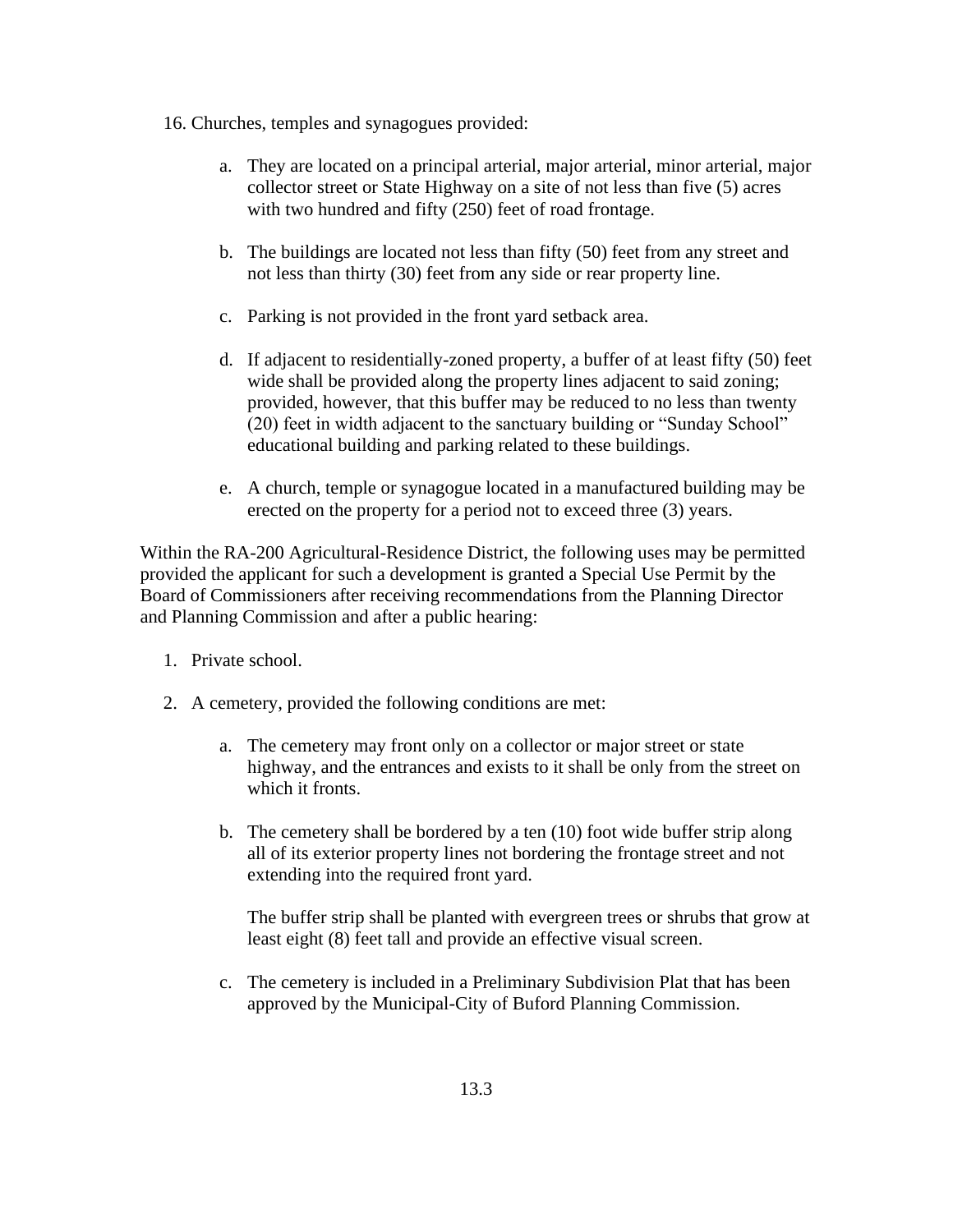- 3. Manufactured Homes.
- 4. Group Day Care Homes.
- 5. Veterinary clinic or hospital, provided that no portion of a building, structure, outdoor run or pen used to house or exercise animals is located closer than two hundred (200) feet to any property line.
- 6. Churches, temples and synagogues not meeting the minimum requirements for a permitted church, temple or synagogue within the district.

### Section 1300A. R-140 Single-Family Residence District

This zoning district is intended primarily for one-family residences on large lots in areas where topography does not lend the land for small lot development.

Within the R-140 single-family residence district, the following uses are permitted:

- 1. All uses permitted in the R-140 single-family residence district, including special exceptions and special uses.
- 2. Subdivision development shall be considered only on tracts of fifteen (15) acres or more and shall meet the minimum specifications adopted by the Board of Commissioners for the R-140 single-family residence district.
	- a. A maximum of twenty-five (25) percent of the net acreage exclusive of roads may be used for lots of 1.0 to 1.5 acres.
	- b. A maximum of twenty-five (25) percent of the net acreage exclusive of roads may be used for lots of 1.5 to 2.0 acres.
	- c. The remainder of the property shall consist of lots exceeding 2.0 acres.
	- d. Upon approval of the final plat, lots shall be further subdivided.
- 3. A sketch plan showing the proposed road layout shall accompany the rezoning request and shall be reviewed by the Community Development Department prior to the zoning hearing.

Minimum specifications for development of the R-140 single-family residence district:

1. Developers shall not be required to set aside land for recreational purposes.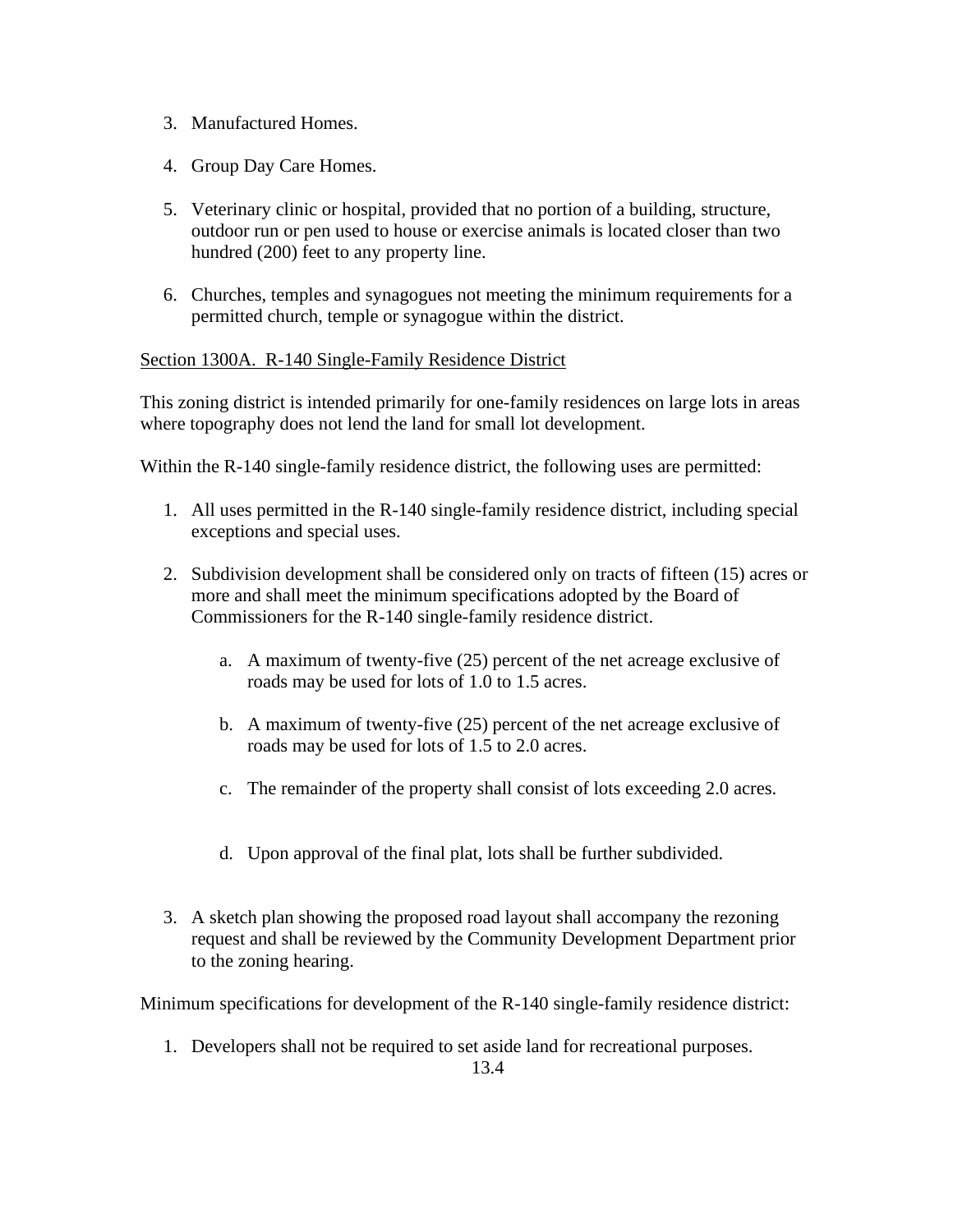- 2. Proposed streets within a development shall be designed to discourage their use by through traffic.
- 3. Road improvements (see Development Regulations).
- 4. Protective covenants shall have the following statement within them: "No lot shall be subdivided, nor shall more than one house be erected on any one lot".

Within the R-140 single-family residence district, the following uses may be permitted provided the applicant for such a development is granted a Special Use Permit by the Board of Commissioners after receiving recommendations from the Planning Director and Planning Commission and after a public hearing.

1. The subdivision of land with frontage on private roads with a common easement that meet the minimum road improvements as specified in this Ordinance.

# Section 1301. R-100 Single-Family Residence District

This zoning district is intended primarily for on-family residences and related uses.

Within the R-100 single-family residence district, the following uses are permitted:

- 1. Single-family dwellings, except manufactured homes.
- 2. Customary accessory buildings and uses provided that an outdoor swimming pool shall be completely enclosed with an adequately protective fence.
- 3. Customary home occupations.
- 4. Existing cemeteries.
- 5. Public buildings and land uses.
- 6. Electric substations or gas regulator stations, if essential for service to this zoning district, provided:
	- a. The structures are placed not less than fifty (50) feet from any property line.
	- b. The structures are enclosed by a woven wire fence of at least eight (8) feet high.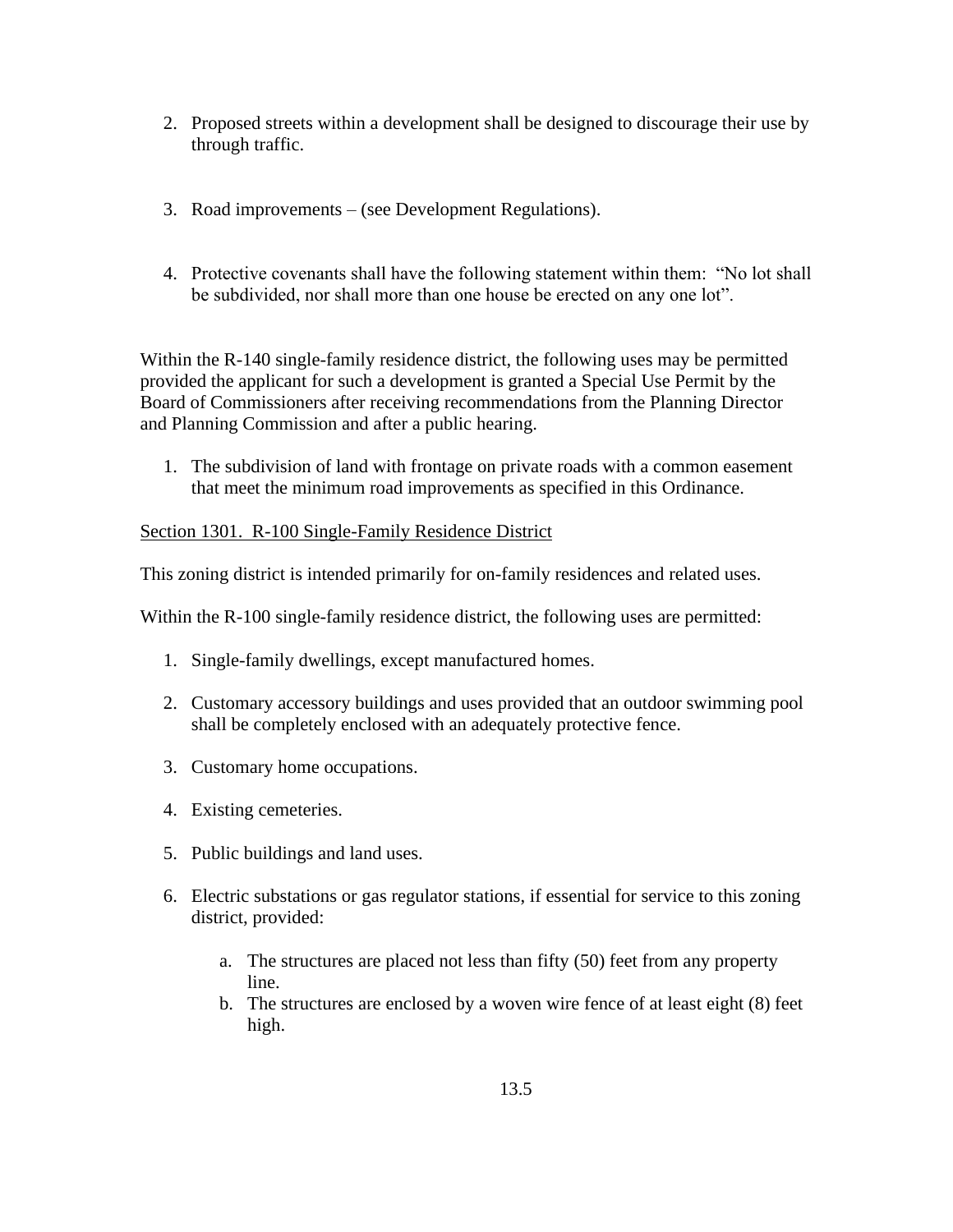- c. The lot is suitably landscaped, including a buffer strip at least twenty-five (25) feet wide along the side and rear property lines but not extending into the required front yard, planted with evergreen trees and shrubs that grow at least eight (8) feet tall and provide an effective visual screen.
- d. No vehicles or equipment are stored on the premises.
- 7. The raising and keeping of livestock for personal pleasure or utility on a lot which contains the dwelling of the owner of the livestock provided that the lot is at least three (3) acres in area and that no animal quarters are located closer than one hundred (100) feet to any property line.
- 8. Lots located on cul-de-sacs or half cul-de-sacs shall have a minimum of eightyfive (85) feet at the building line.
- 9. Street rights-of-way to be dedicated within a subdivision on a minor interior street shall be fifty (50) feet. All other streets shall have a minimum of sixty (60) feet of right-of-way or as required by the adopted Gwinnett County Comprehensive Plan or City of Buford Thoroughfare Plan.
- 10. The raising and keeping of household pets.
- 11. Churches, temples and synagogues provided:
	- a. They are located on a principal arterial, major arterial, minor arterial, major collector street or state highway on a site of not less than five (5) acres with two hundred fifty (250) feet of road frontage.
	- b. The buildings are located not less than fifty (50) feet from any street and not less than thirty (30) feet from any side or rear property line.
	- c. Parking is not provided in the front yard setback area.
	- d. If adjacent to residentially-zoned property, a buffer of at least fifty (50) feet wide shall be provided along the property lines adjacent to said zoning; provided, however, that this buffer may be reduced to no less than twenty (20) feet in width adjacent to the sanctuary building or "Sunday School" educational building and parking related to these buildings.
	- e. A church, temple or synagogue located in a manufactured building may be erected on the property for a period not to exceed three (3) years.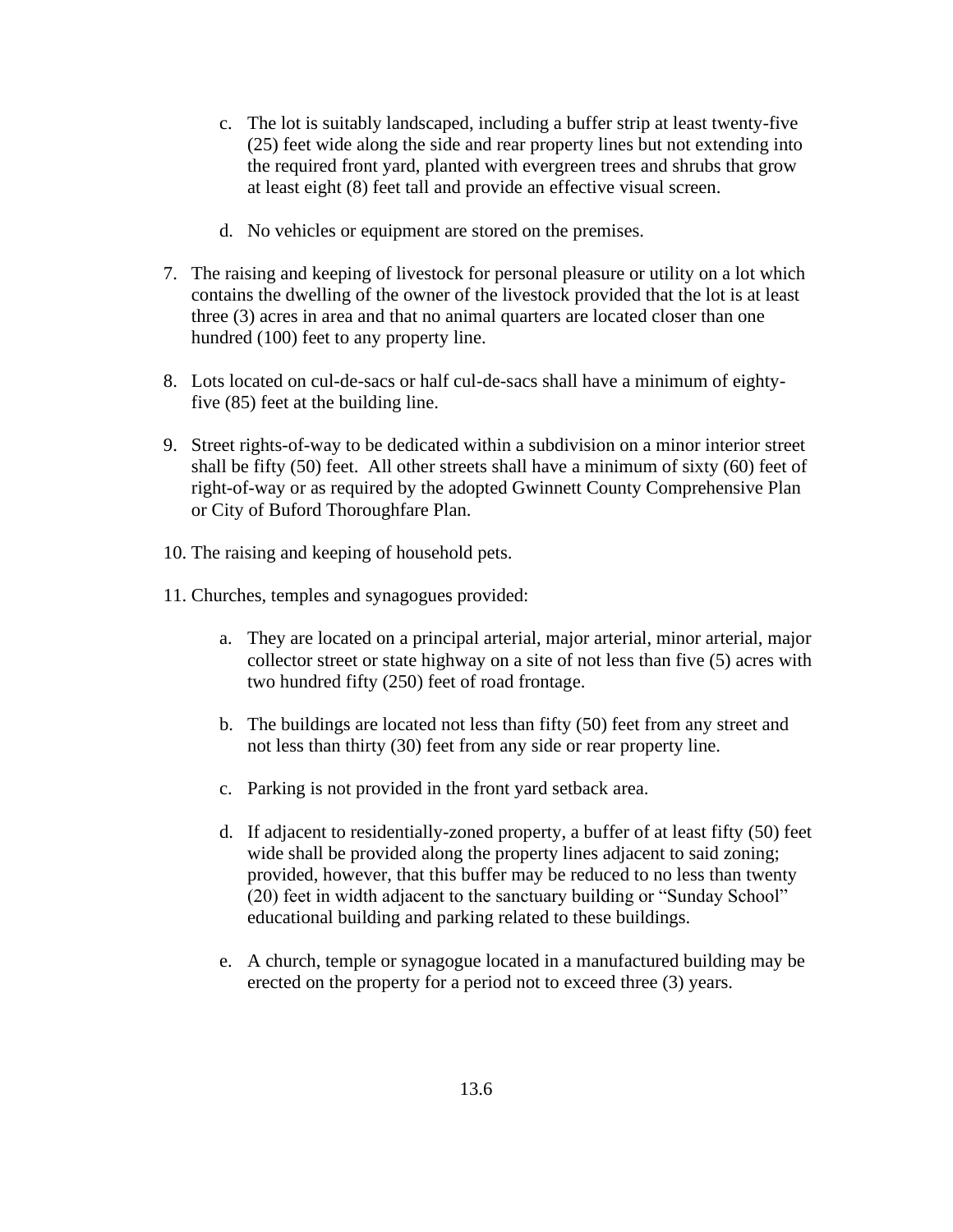Within the R-100 single-family residence district, the following uses may be permitted provided the applicant for such a development is granted a Special Use Permit by the Board of Commissioners after receiving recommendations from the Planning Director and Planning Commission and after a public hearing:

- 1. Churches, temples and synagogues not meeting the minimum requirements for a permitted church, temple or synagogue within the district and provided:
	- a. They are located on a principal arterial, major arterial, minor arterial or major collector street or state highway on a site of not less than three (3) acres.
	- b. The buildings are located no less than fifty (50) feet from any street or thirty (30) feet from any side property line.
	- c. If adjacent to residentially-zoned property, a buffer of at least fifty (50) feet wide shall be provided along the property lines adjacent to said zoning; provided, however, that this buffer may be reduced to no less than twenty (20) feet in width adjacent to the sanctuary building or "Sunday School" educational building and parking related to these buildings.
- 2. Private schools offering general education courses.
- 3. A beauty parlor or barber shop in a one-family residence.
- 4. Single-family dwellings with a floor area of one thousand (1,000) square feet or greater but less than fourteen hundred (1,400) square feet.
- 5. Group day care homes.
- 6. Day care facilities located in a church.
- 7. Private not-for-profit recreation facilities; provided, however, that a Special Use Permit shall not be required for such families if they are to be located on an area reserved or dedicated for such use on a final recorded subdivision plat.
- 8. The development of equestrian-oriented subdivisions on tracts of fifteen (15) acres or more, provided that no lot is less than one (1) acre and that all provisions for community and/or individual lot animal quarters shall be established as part of the approval of granting a Special Use Permit. Such provisions as approved and a restriction prohibiting the further subdivision of any lots shall be recorded as Protective Covenants for the subdivision.
- 9. Conservation Subdivision/Open Space Development (see Section 1317).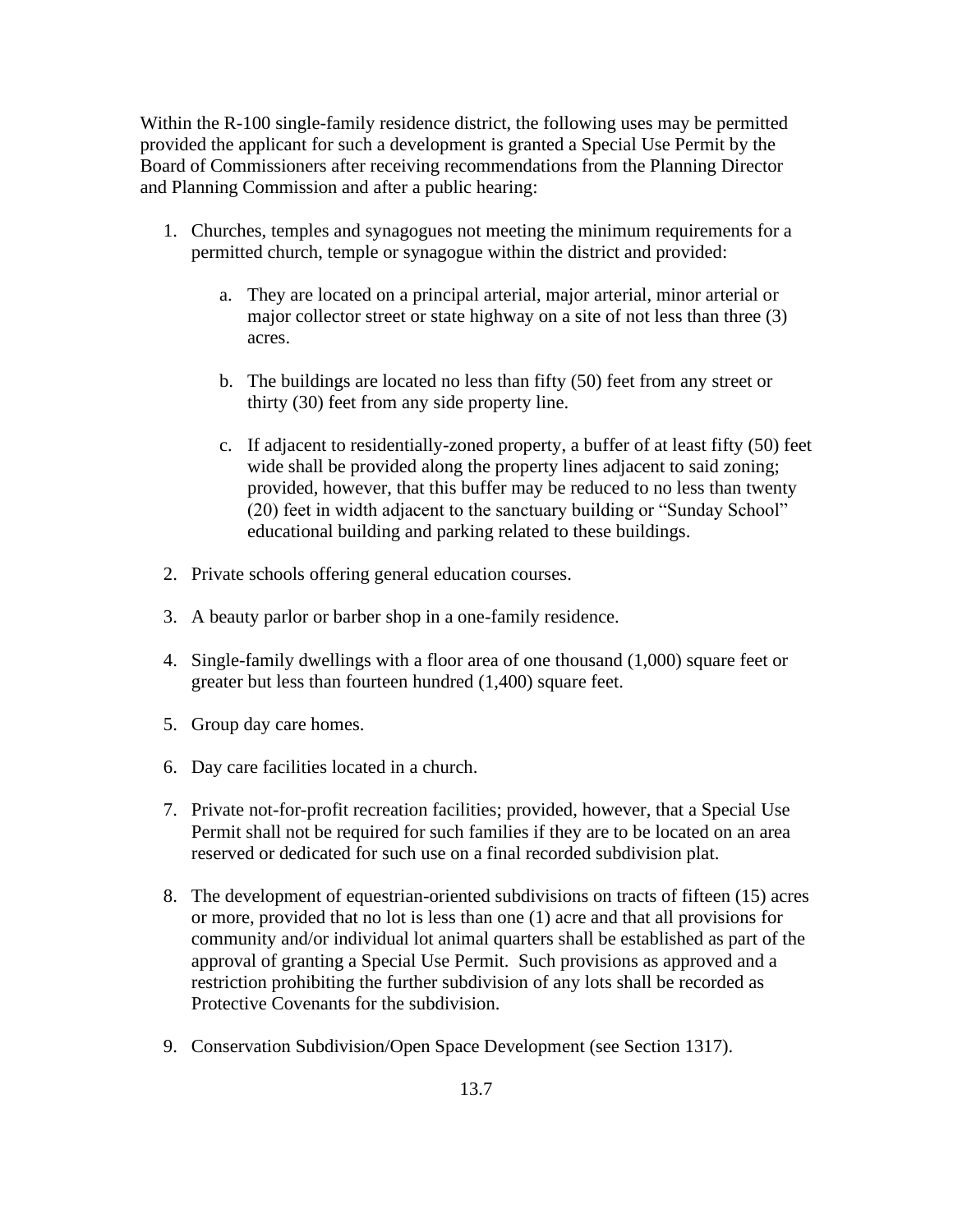## Section 1303. RM – Multi-Family Residence District

The following districts are intended for duplex and multi-family dwellings. These zoning districts are to be located where public water supply and sewerage facilities are available or can be obtained and where there is convenient access to collector streets, major thoroughfares or state or interstate highway. The purpose of the following zoning districts is to promote better utilization of land and freedom of architectural and engineering design without maximizing density. Within these RM zoning Districts (except for the RMD zoning district) separate, distinct and contiguous land shall be reserved for recreational purposes for these developments with an area of at least five hundred fifty (550) square feet per dwelling unit to be provided within the first phase of development. Within the RMD (duplex) zoning district, recreational land shall be reserved in accordance with the Development Regulations of the City of Buford. On any tract of land zoned for RMD, RM-6, or RM-8, the entire tract must be developed as the same type of use. No combinations of allowed uses are permitted on any one (1) tract of land.

### A. RMD Multi-Family Residence District (Duplexes):

This zoning district is intended primarily for duplexes provided only one (1) duplex is constructed one each lot of record. Within the RMD, multi-family residence district (duplexes), the following uses are permitted:

- 1. Special Uses except single family dwellings, group day care homes, and the raising and keeping of livestock.
- 2. Duplexes.
- 3. Any existing Duplex at the time of adoption of this Ordinance shall not be extended or enlarged to create additional bedrooms or living spaces.

## B. RM-6 Multi-Family Residence District (Maximum Density Six (6) Units Per Acre):

This zoning district is intended primarily for multi-family attached dwellings with a maximum density of six (6) units per acre. Within the RM-6 multi-family residence district (maximum density six (6) units per acre), the following uses are permitted:

- 1. All uses permitted in the RMD multi-family residence district (duplexes).
- 2. Multi-family dwellings.
- 3. A Quadruplex apartment development on individual subdivision lots (four (4) units per lot) provided the following conditions are met:
	- a. Served by a waste water treatment facility.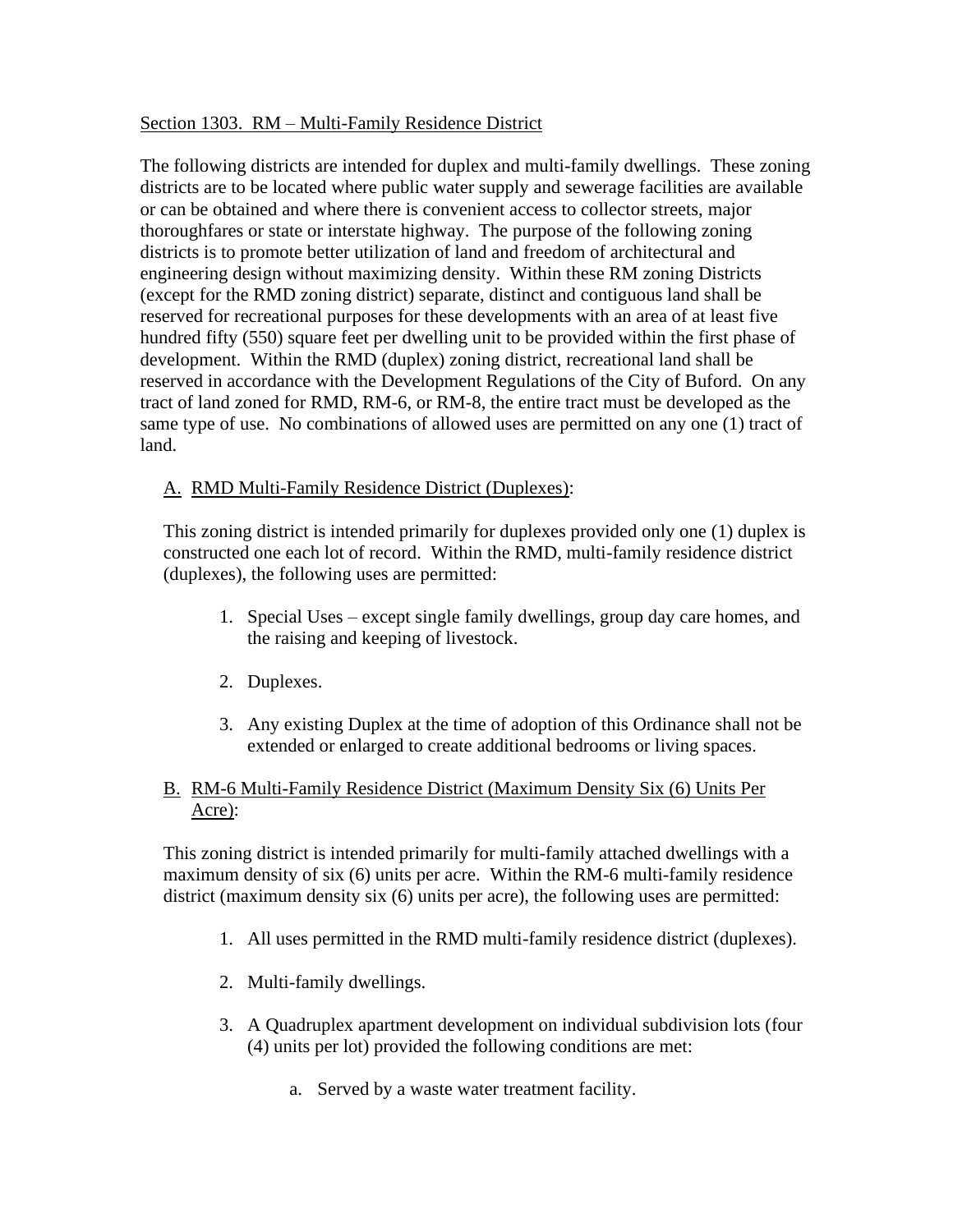- b. The minimum sideyard setback shall be fifteen (15) feet on each side; all other setbacks shall apply as required in Article XIV.
- 4. Any existing Duplex at the time of adoption of this Ordinance shall not be extended or enlarged to create additional bedrooms or living spaces.

# C. RM-8 Multi-Family Residence District (Maximum Density Eight (8) Units Per Acre):

This zoning district is intended primarily for two-family and multi-family attached dwellings. Within the RM-8 multi-family residence district (maximum density eight (8) units per acre), the following uses are permitted:

- 1. All uses permitted in the RM-6 multi-family residence district.
- 2. Any existing Duplex at the time of adoption of this Ordinance shall not be extended or enlarged to create additional bedrooms or living spaces.

# Section 1304. RL Lakeside Residence District

The purpose of the RL Lakeside residence district, which borders on Lake Lanier is to permit one-family dwellings and recreation cottages of medium-sized lots, and, as a Special Use, water related recreation areas and facilities.

Within the RL Lakeside residence district, the following uses are permitted:

- 1. Single-family dwellings and recreation cottages, but not including manufactured homes.
- 2. Customary accessory building and uses.
- 3. Customary home occupations.
- 4. Public parks.
- 5. Public Utilities.

Within the RL Lakeside residence district, the following uses may be permitted provided the applicant for such a development is granted a Special Use Permit by the Board of Commissioners after receiving recommendations from the Planning Director and Planning Commission and after a pubic hearing:

1. Churches.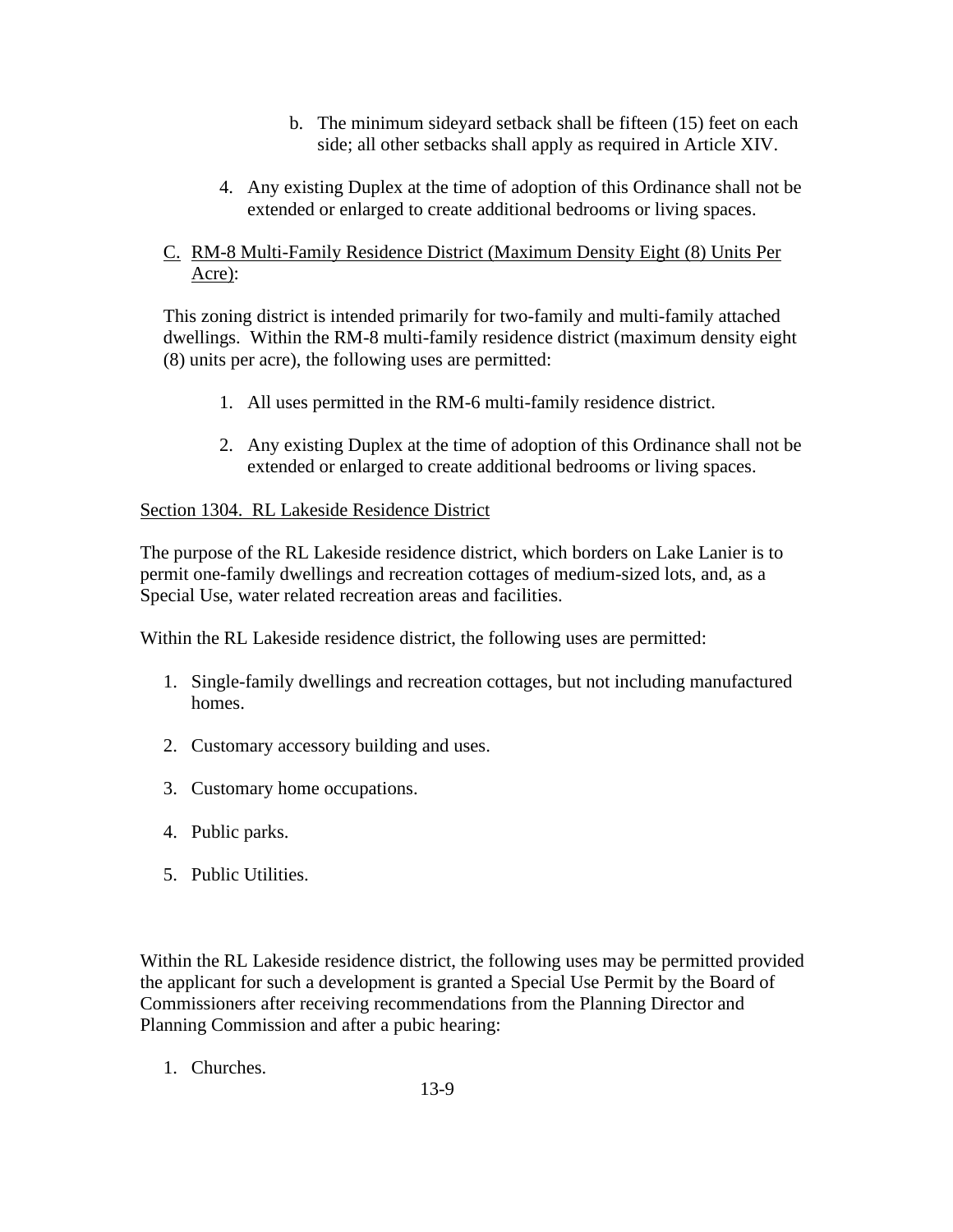- 2. Public and private schools offering general education courses.
- 3. Water-related recreation areas and facilities including commercial and noncommercial boat docks and piers, picnic facilities, convenience goods stores, restaurants and the like.
- 4. Multi-family rental vacation dwellings.
- 5. Townhome (dwelling attached).

Approved and recommended by the Board Planning Commission on April 21, 1998 and approved and adopted by the Buford City Commission on May 14, 1998.

### Section 1305. MH Mobile Home Park District

This zoning district is intended exclusively for the placement of mobile homes in an environment that will provide pleasant and otherwise satisfactory living conditions, and at the same time, will not produce adverse effects upon neighboring properties.

Within this district are permitted mobile home parks in which lots are leased, provided the applicant for such a development is granted a Special Use Permit by the Board of Commissioners after receiving recommendations from the Planning Director and Planning Commission and a after a public hearing.

A mobile home district development shall meet the following requirements:

- 1. Location: A mobile home district development shall front for a sufficient distance to provide safe access upon a state highway, a major thoroughfare, a collector street or a local access road paralleling an expressway and shall have access and egress only on such road.
- 2. Street Access Requirements: The entrance road to a mobile home district development shall have a minimum right-of-way width of sixty (60) feet with a minimum pavement width of twenty-eight (28) feet. The entrance road shall have a turning radius from the highway of at least thirty (30) feet and the entrance road shall extend at least one hundred (100) feet into the mobile home district development.
- 3. Size: A mobile home district development shall have a minimum buildable area of at least fifteen (15) contiguous acres.
- 4. Density: A mobile home district development shall have a density of not more than one (1) mobile home lot per eighteen thousand (18,000) square feet, provided that said lot is served by a sewage treatment facility. The development of lots in this district is permitted with septic tanks, provided lot sizes correspond to the area in square feet in the R-100 district.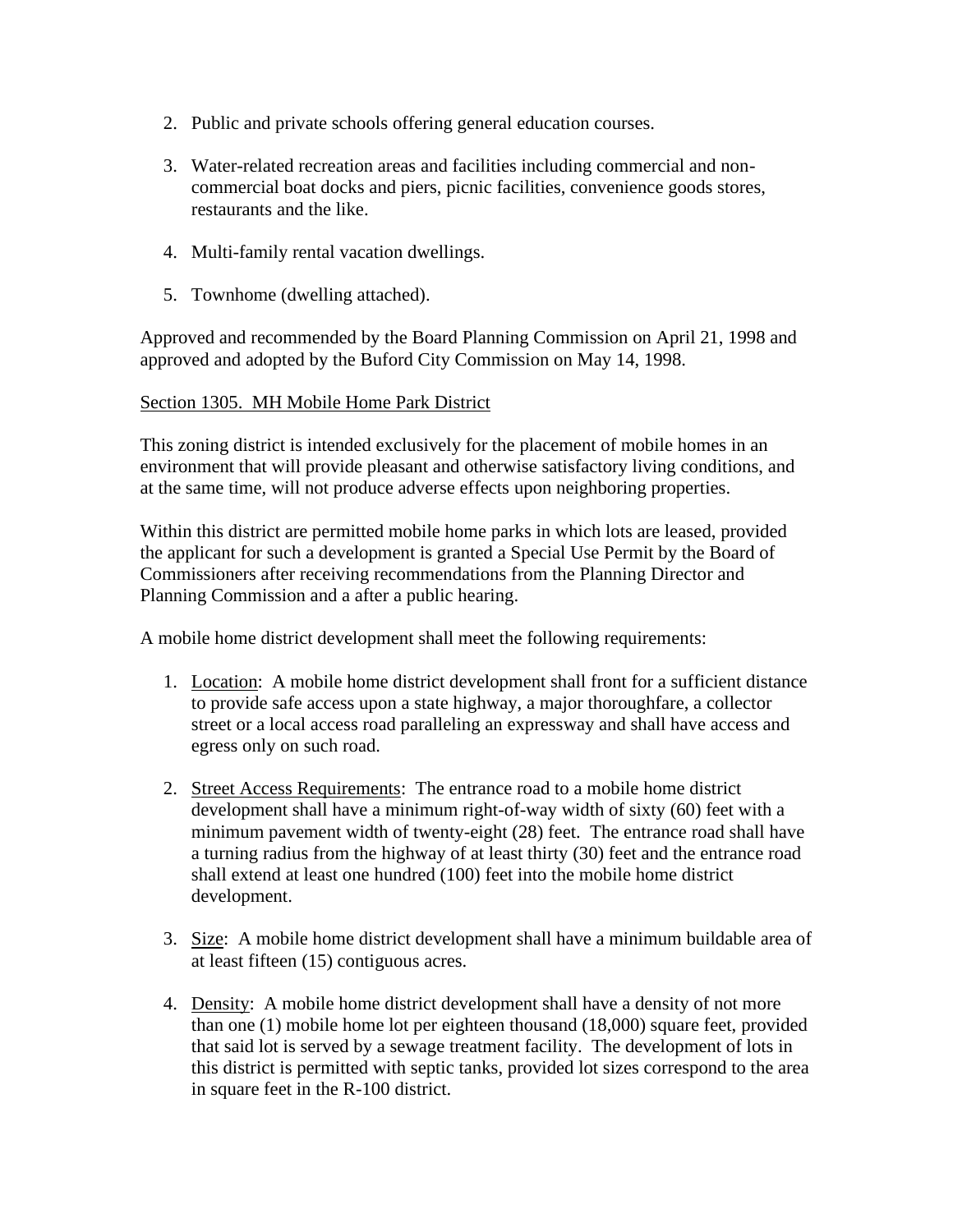- 5. Mobile Home Lots: Each mobile home shall be located on a separate mobile home lot in accordance with the Mobile Home Subdivision Regulations of the City of Buford.
- 6. Recreation and Other Community Facilities: Not less than eight (8) percent of the gross area of the mobile home district development shall be devoted to recreation and other community use facilities. Each recreation space shall have a minimum area of ten thousand (10,000) square feet.
- 7. HUD Mobile Home Court Development Guide: The mobile home district development shall meet the standards of the "Mobile Home Court Development Guide", as set forth in the above-titled pamphlet, FHA G4200.7, published January 1970, which is hereby made a part of this Resolution, as well as the requirements of the City of Buford Zoning Ordinance and the Standard Building Code.
- 8. The sale of mobile/manufactured homes to be located on, or already located on existing pads within the subject mobile home community/park, provided such sales are only conducted in an on-site office containing not more than 3,200 square feet of heated floor space within any existing mobile home community/park with over 100 lots at the time of adoption. Home sales shall be incidental to the general management and maintenance of said community/park.

If there are any differences in the above two (2) sets of requirements, the most stringent shall apply.

- 9. No Site Construction Until Preliminary Subdivision Plat Approval: No site construction shall be undertaken and no permits shall be issued until a preliminary subdivision plat that meets the requirements of the Development Regulations of the City of Buford and the requirements of this Zoning Ordinance has been given tentative approval.
- 10. Certificate of Occupancy: No Certificate of Occupancy for the placing of a mobile home in a mobile home district development shall be issued until at least fifty (50) mobile home lots have been developed in accordance with an officially approved and recorded final subdivision plat and are ready for occupancy.
- 11. Skirting or Underpinning: All mobile homes shall be skirted or similar measures must be provided for on the mobile home.

Section 1305A. MHS Manufactured Housing Subdivision District

This zoning district is intended primarily for the placement of manufactured homes on residential lots for one-family residences and related uses.

Within the MHS (Manufactured Home Subdivision District), the following uses are permitted: 13.11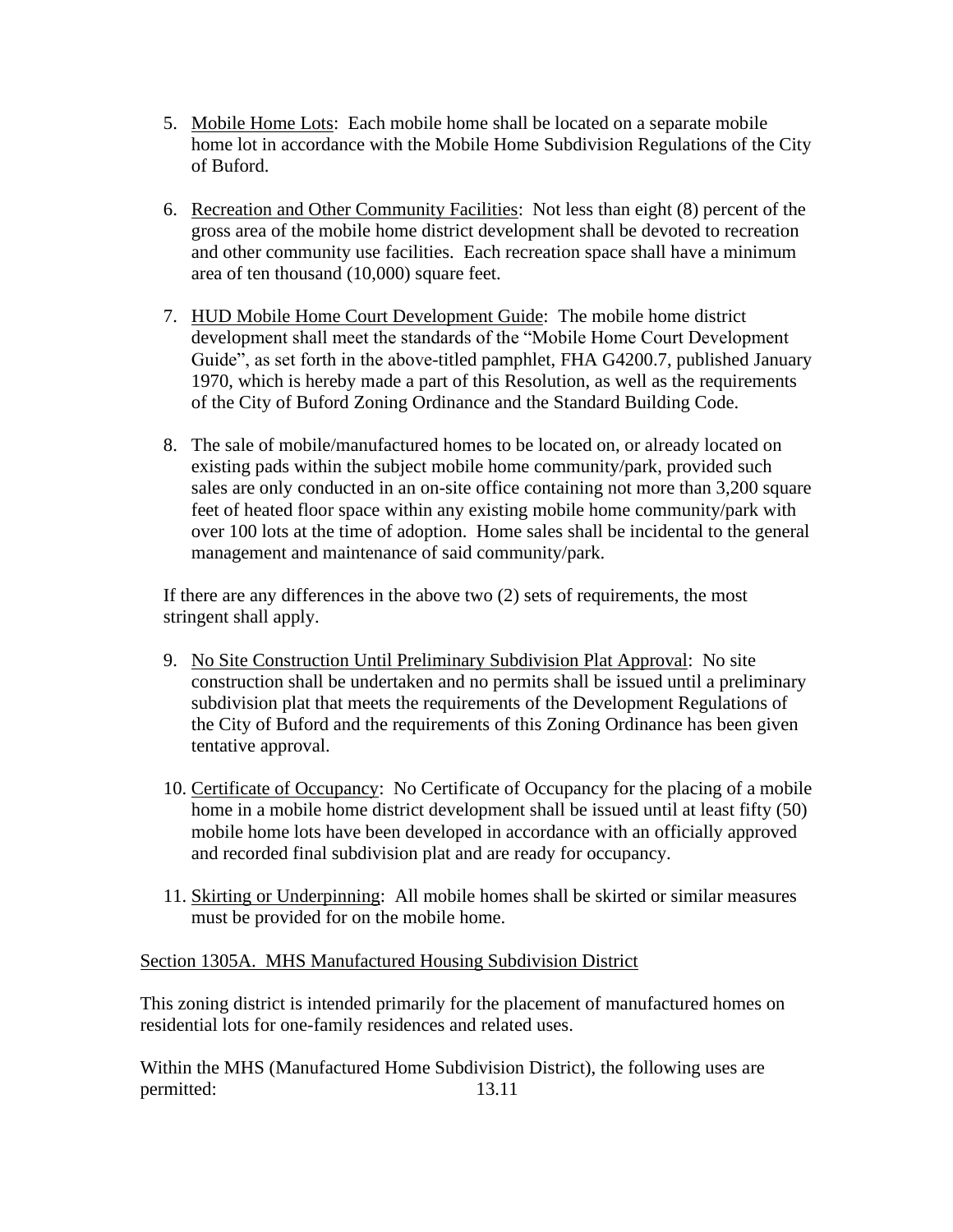- 1. One-family dwellings including mobile homes provided the following conditions are met.
	- a. Subdivision: The subdivision shall be designed to only allow lot frontage on minor interior streets and shall meet the requirements of a single-family subdivision as specified in the Development Regulations of the City of Buford. All other city regulations regarding the construction of a subdivision shall be followed.
	- b. Size: The subdivision development shall have a minimum area of at least twenty (20) contiguous acres.
	- c. Minimum Area, Yard, and Height Requirements: Each lot shall meet the minimum requirements of the R-100 single-family residence district.
	- d. Enclosure of Space Beneath the Home: The space underneath each manufactured home shall be fully enclosed to protect this space from the elements and to create an aesthetic appearance for each unit. Materials used for this purpose shall be rigidly mounted and shall be acceptable for exterior use.
	- e. Tiedowns: Acceptable provisions for tiedowns for each home shall be made in accordance with Appendix H of the Standard Building Code adopted by the City of Buford.
	- f. Foundations: All piers shall be placed on footings of solid concrete not less than the following:
		- (1) Sing-wide twenty (20) inches by twenty (20) inches by eight (8) inches.
		- (2) Double-wide twenty-four (24) inches by twenty-four (24) inches by eight (8) inches.
		- (3) Industrialized homes or suite-built homes shall meet foundation requirements of the Standard Building Code adopted by the City of Buford.

 All other placement or construction criteria shall meet the Building Codes adopted by the City of Buford.

g. Protective Covenants: All manufactured home subdivisions shall have protective covenants as provided for and approved within the City of Buford Development Regulations and the requirements of this section.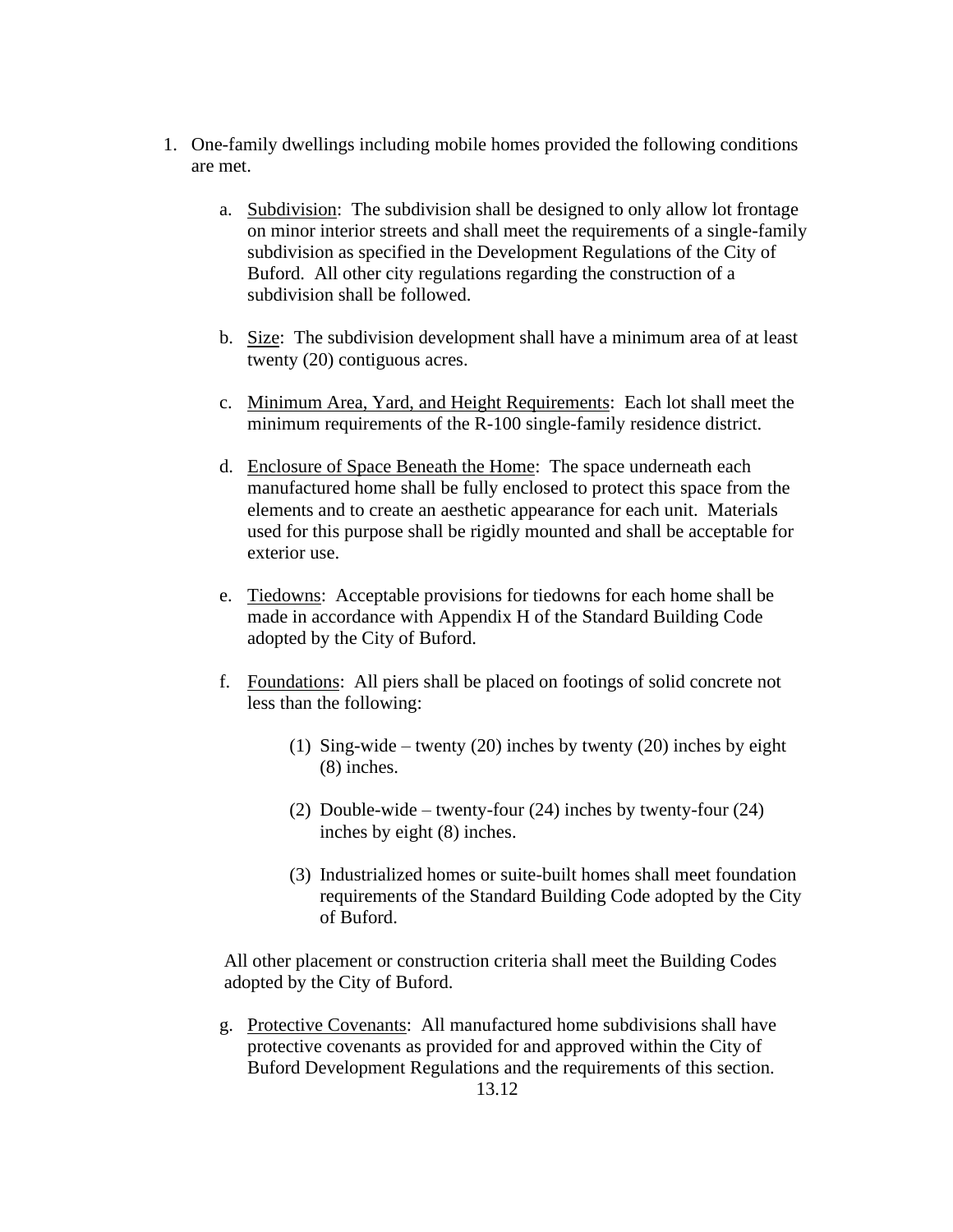- h. Completion of Site Preparation: The developer shall be responsible for final site preparation with the exception of those items included in the approved covenants of the subdivision as the homeowners' responsibility.
	- (1) Items which shall be required of the developer include, but are not limited to the following:
		- (a) Paving of driveways and parking from the curb line of streets to the actual home location site behind the setback line.
		- (b) Lawns shall be landscaped and seeded by the developer within a reasonable period of time (not to exceed sixty (60) days) after the installation of the manufactured home taking into consideration weather changes and conditions.
		- (c) All trees shall remain on lots except as their removal is required for installation of driveways and the location of the home on each lot with a reasonable yard area.
		- (d) Only multi-sectional (double-wide) manufactured homes, industrialized homes or on site-built homes shall be allowed on any exterior lot of the subdivision, except where adjoining the MHS or MH zoning district.
	- (2) Items which shall be required of the developer or lot owner include, but are not limited to, the following:
		- (a) A home location plan shall be submitted for approval by the Community Development Department for each lot showing the exact location of the home, driveways, etc. in relation to the lot lines prior to the issuance of a permit for the installation of a home.
		- (b) Installation of the manufactured home, including tiedowns, skirting or similar enclosure, connection of utilities and other requirements concerning the installation of a home set-forth in this section and specified in the manufacturer's installation instructions.
		- (c) Entrances and service walkways.
		- (d) Exterior steps and porches. 13.13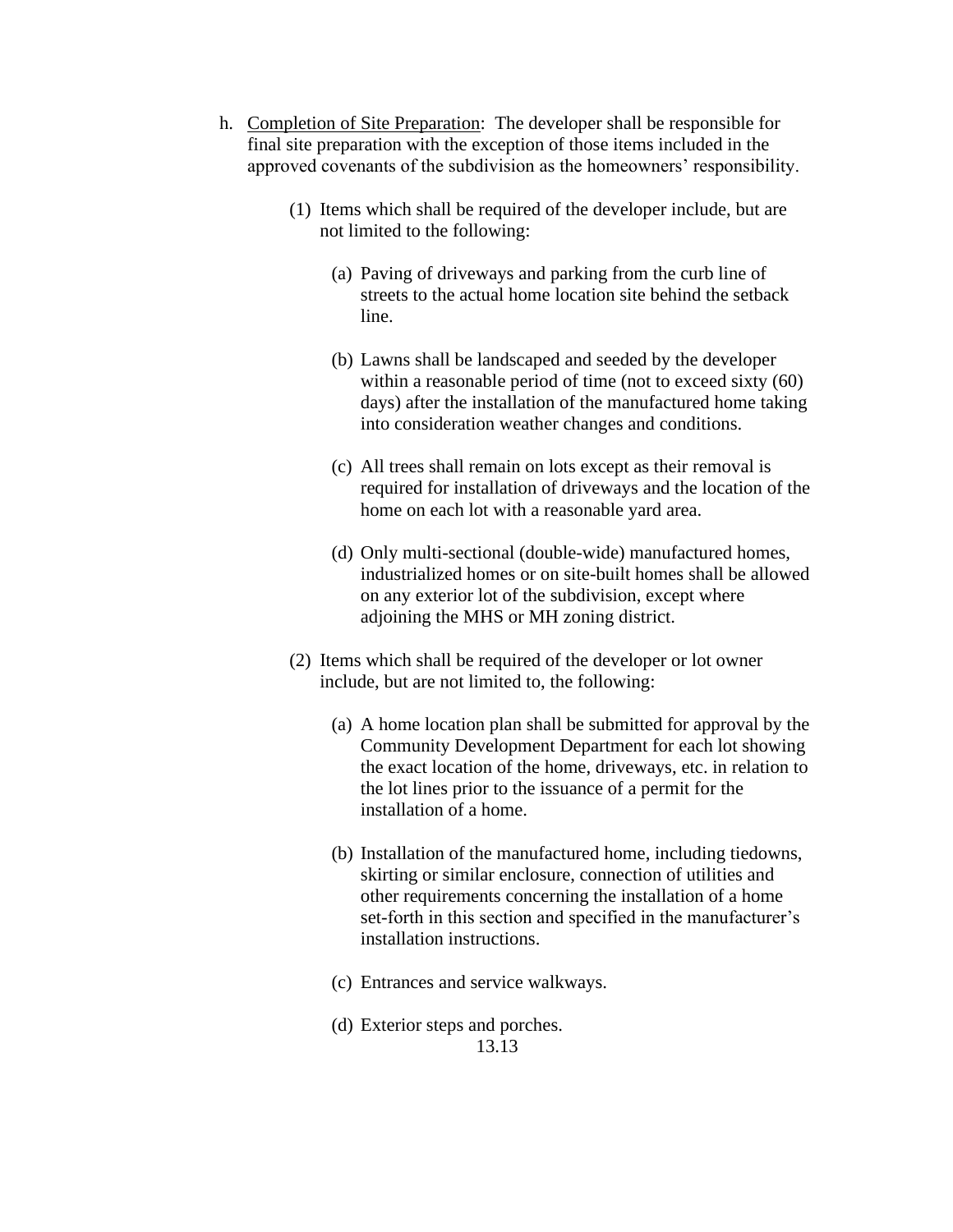The above listed items shall be set-forth within the Protective Covenants approved and recorded with the final plat of the subdivision which has been developed.

- i. Certificate of Occupancy: A Certificate of Occupancy shall be issued prior to the occupancy of any home allowed within this section. No Certificate of Occupancy shall be issued for any home until the required improvements of Paragraph (h) above, have been completed.
- j. Eligibility: Only the following types of housing may be placed within an approved manufactured home subdivision.
	- (1) New manufactured homes (mobile homes) certified to comply with the Federal Manufactured Home Construction and Safety Standards.
	- (2) Industrialized homes and new site-built homes provided the home meets the minimum floor area requirements of the R-100 District Section 604 of this ordinance.
		- (a) Buffers: A minimum of a twenty-five (25 foot buffer shall be required to exterior property lines of the development to protect the subdivision from adverse visual, noise or other impact caused by surrounding land usage and to provide a buffer to any residential property immediately adjoining the site.
- 2. Customary accessory buildings and uses provided that an outdoor swimming pool shall be enclosed with an adequately protective four (4) foot woven wire fence.
- 3. Customary home occupations.
- 4. Existing cemeteries.
- 5. Public buildings and land uses.
- 6. Electric substations or gas regulator stations, if essential for service to this zoning district, provided:
	- a. The structures are placed not less than fifty (50) feet from any property line.
	- b. The structures are enclosed by a woven wire fence at least eight (8) feet high.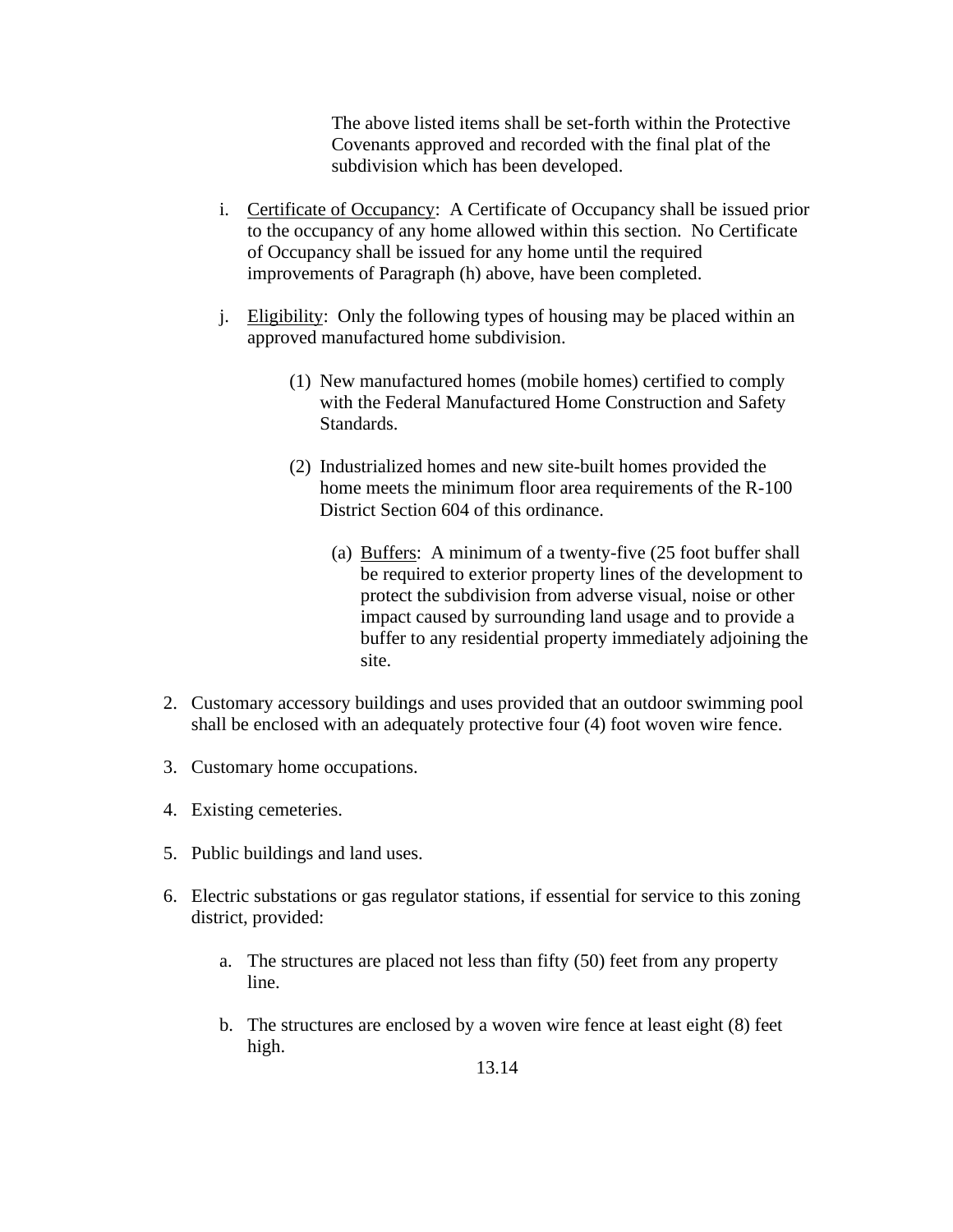- c. The lot is suitable landscaped, including a buffer strip at least en (10) feet wide along the side and rear property line but not extending into the required front yard, planted with evergreen trees and shrubs that grow at least eight (8) feet tall and provide an effective visual screen.
- d. No vehicles or equipment are stored on the premises.

Within the MHS Manufactured Home Subdivision District, the following uses may be permitted as a Special Use provided the applicant for such use is granted a Special Use Permit by the Board of Commissioners after receiving recommendations from the Planning Director and Planning Commission and after a public hearing.

- 1. A beauty parlor or barber shop in a one-family residence.
- 2. Group day care homes.

### Section 1306. P Public District

The purpose of the P Public District is to provide a location for a hospital, water plant, sewer plant, as substations, electric substations, libraries, schools, churches and city and county properties and related facilities that serve these areas.

Within the P Public district, the following uses are permitted:

- 1. Hospitals, medical clinics and doctor's offices.
- 2. Nursing homes.
- 3. Dormitories for nurses and interns.
- 4. Beauty parlors and barber shops.
- 5. Drug stores.
- 6. Florist shops.
- 7. Motels.
- 8. Restaurants.
- 9. Other similar hospital-related uses.
- 10. Water plant, sewer plant, gas substations, electric substations and city and county property.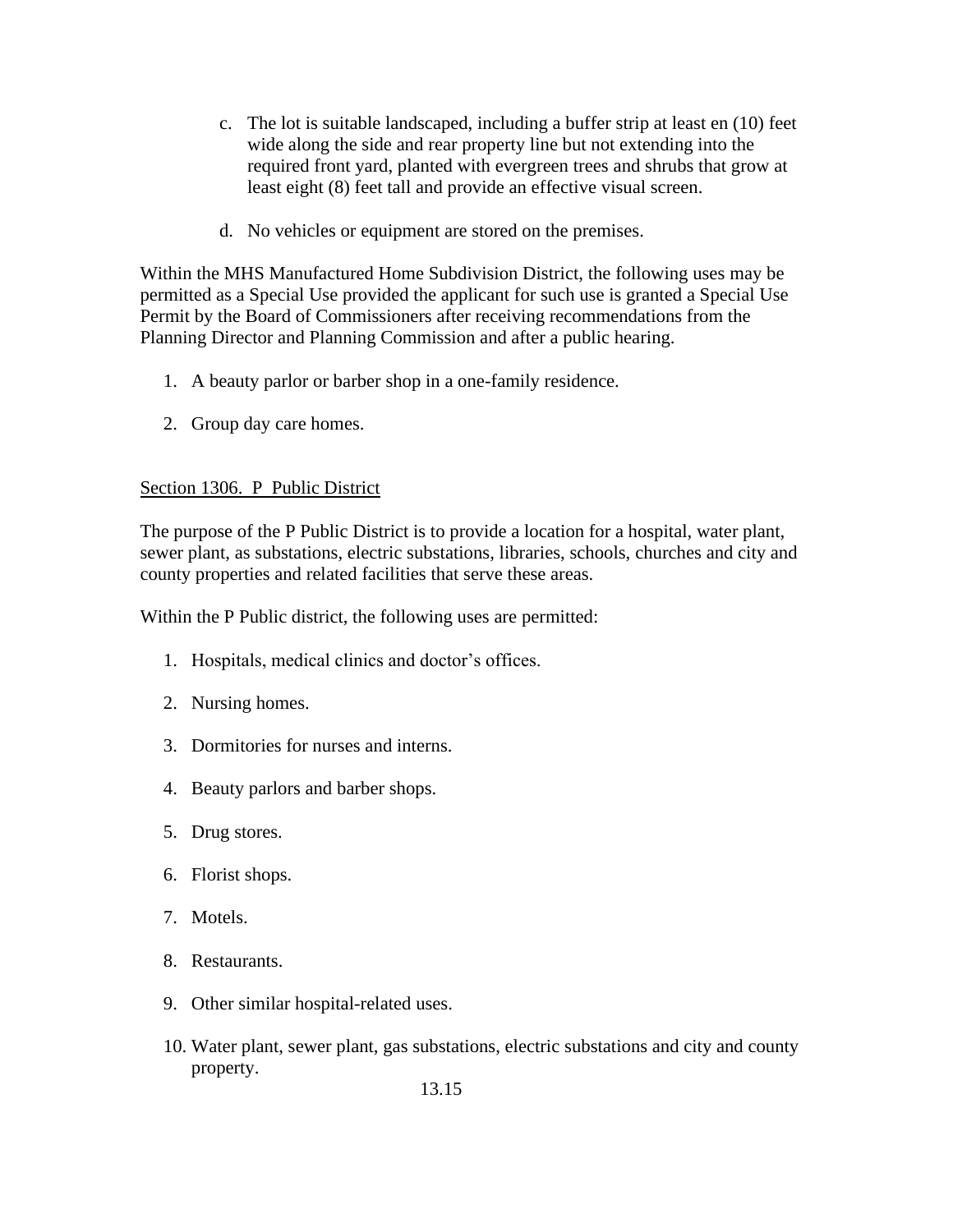## 11. Libraries, schools and churches.

# Section 1308. C-2 General Business District, Retail and Services Uses

## Purpose:

The C-2 General Business District is intended to provide adequate space in appropriate locations along major streets, thoroughfares and at intersection for various types of business use. These uses should include the retailing of major goods and services, general office facilities and public functions that would serve a community area of several neighborhoods. Development of uses in the district characteristically occupies a large area because it is intended to serve a greater population and to offer a wider range of services. Orientation and expansion of this district should occur as an increase in depth at major intersections rather than as a strip-like extension along the street or thoroughfare.

## Permitted Uses:

Only the following permitted uses shall be allowed in the C-2 General Business District and no structure shall be erected, structurally altered or enlarged for any use other than a use permitted herein with the exception of a) uses lawfully established prior to the effective date of the amendment; b) special uses as permitted herein; or c) accessory uses as defined in Article III, Definitions; or other uses which are clearly similar to and consistent with the purpose of this district.

## A. Retail and Service Uses:

- 1. Antique shops.
- 2. Animal hospitals or veterinary clinics.
- 3. Art and school supply stores.
- 4. Art galleries.
- 5. Automotive parts stores (no on-premises installation).
- 6. Bakeries.
- 7. Banks or financial institutions. Drive-in/through facilities shall obtain a special use permit. See Special Use (19). Automatic tellers as accessory or freestanding use.
- 8. Barber and beauty shops.
- 9. Bicycle shops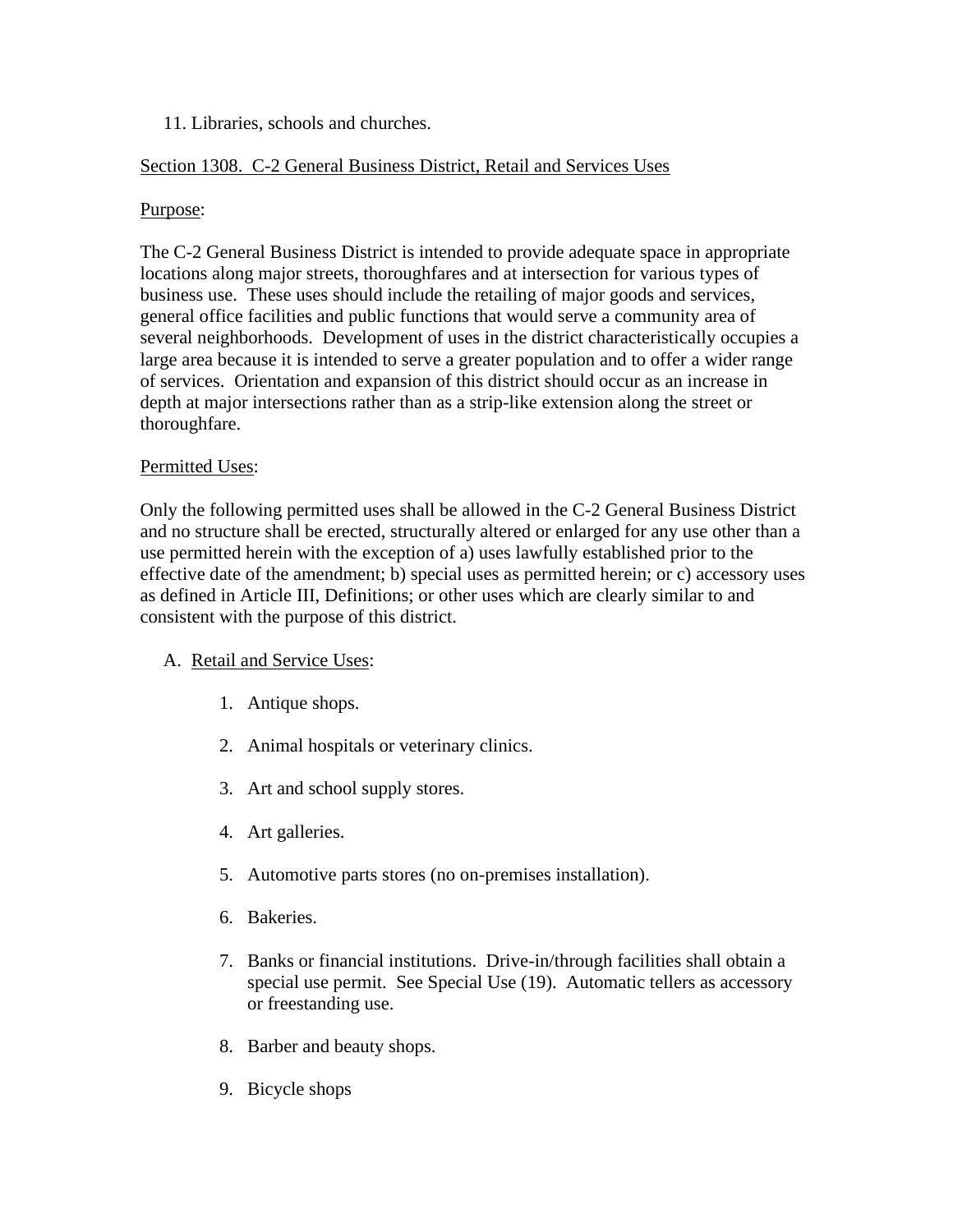- 10. Blueprinting establishments.
- 11. Book or stationery stores.
- 12. Building, electrical or plumbing contractors (provided no equipment or materials are stored outside).
- 13. Business college or business schools operated as a business enterprise.
- 14. Clothing sales or rental stores.
- 15. Custom dressmaking and sewing shops.
- 16. Dance studios.
- 17. Day care center, provided the following conditions are met:
	- a. At least one hundred (100) square feet of outdoor recreation area per child, and the outdoor play area is enclosed with a six (6) foot high fence.
	- b. Comply with all state day care requirements.
	- c. Comply with all health regulations.
- 18. Department stores.
- 19. Drive-in restaurants. (see special uses #20)
- 20. Drug stores.
- 21. Dry cleaning pick-up and delivery stations.
- 22. Electronic sales and service establishments.
- 23. Florist.
- 24. Food catering establishments.
- 25. Food stores or grocery stores.
- 26. Funeral homes and mausoleums.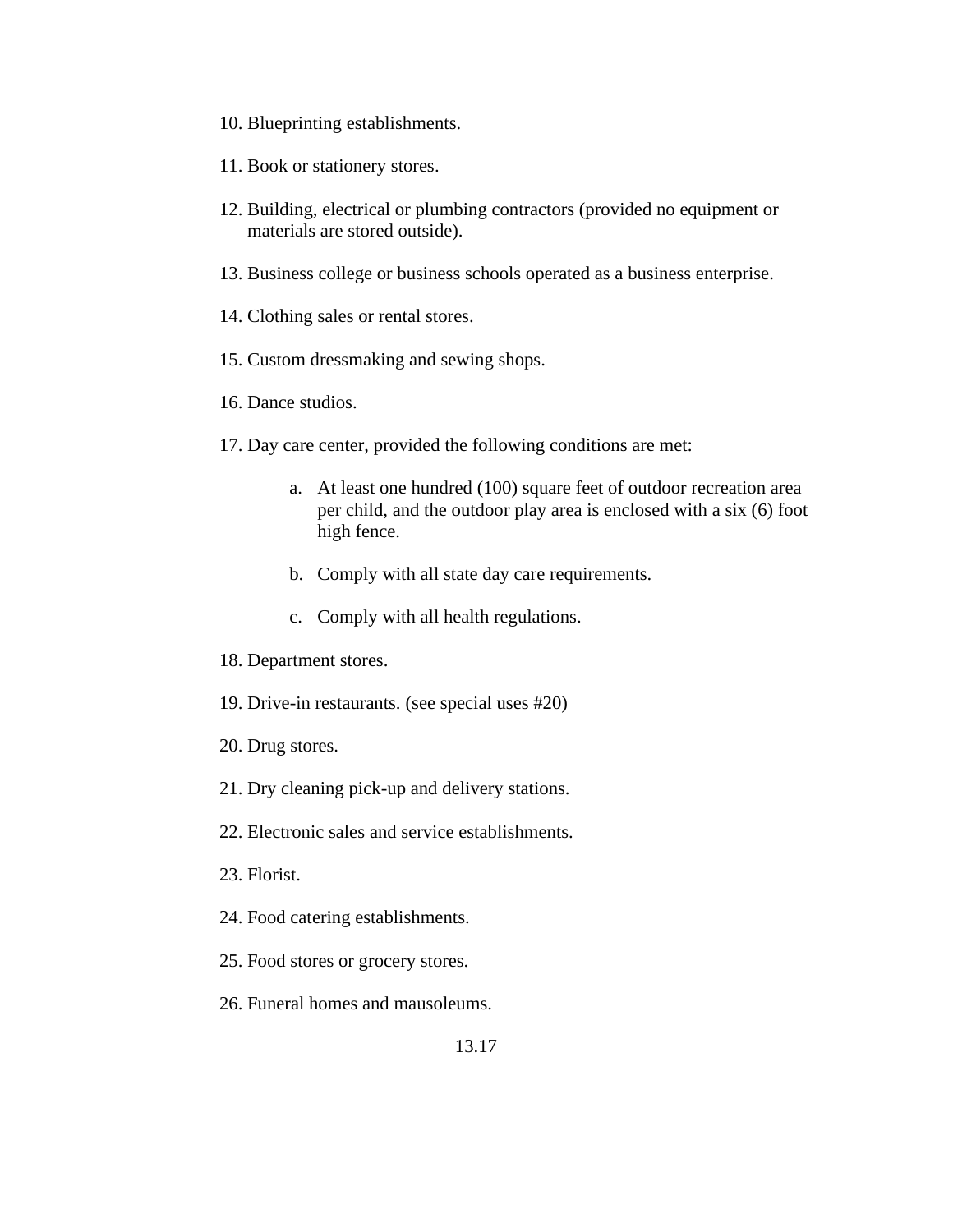- 27. Furniture rental or sales establishments.
- 28. Equipment rental (excluding heavy equipment, bulldozers, backhoes, forklifts, cranes, etc., and provided there is no outside storage associated with the use).
- 29. Garden supply centers and greenhouses (including accessory outdoor storage).
- 30. Gift shops.
- 31. Hardware stores.
- 32. Health clubs and spas.
- 33. Hobby shops.
- 34. Hotel or motels. (see special uses #17)
- 35. Ice cream shops.
- 36. Instruction of fine arts.
- 37. Interior decorating shops.
- 38. Jewelry stores.
- 39. Laundries and dry cleaning establishments, including self-service laundries.
- 40. Locksmith shops.
- 41. Mobile buildings (temporary, while any of the permitted or special uses are under construction, but not exceed six (6) months).
- 42. Museums and libraries.
- 43. Music stores or studios.
- 44. Office/showroom facilities.
- 45. Parking lots and garages.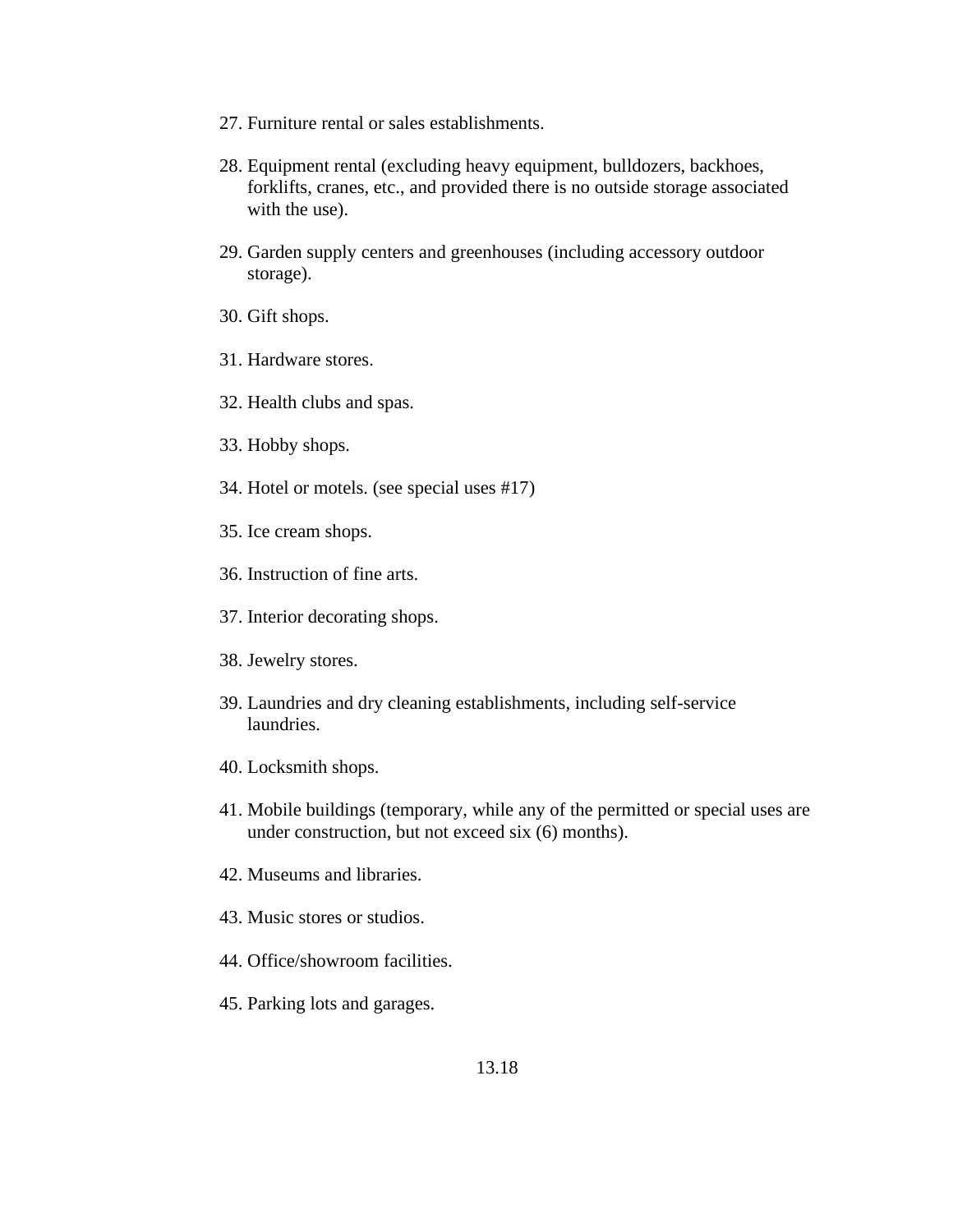- 46. Pawnshops/title pawn and payday loan/check cashing establishments, provided such establishments comply with the following:
	- a. As of May 6, 2013, there shall be a one thousand five hundred (1,500) foot buffer from any pawn shop/title pawn establishment to any residentially zoned or residentially utilized property, whether inside or outside the corporate limits of the City, from the front door of the structure of the business to the nearest parcel boundary line of any residentially zoned property as measured by a straight line on the ground.
	- b. As of May 6, 2013, there shall be a one thousand five hundred (1,500) foot buffer from any pawn shop/title pawn establishment to any other duly permitted, legally operating pawn shop/title pawn establishment, whether inside or outside the corporate limits of the City, from the front door of the structure of the business to the nearest parcel boundary line of the second business as measured by a straight line on the ground.
	- c. As of May 6, 2013, there shall be a one thousand five hundred (1,500) foot buffer from any pawn shop/title pawn establishment, whether inside or outside the corporate limits of the City, from the front door of the structure of the business to the nearest parcel of land upon which a place of worship (e.g. church, synagogue, mosque), school, governmental building, library, civic center, public park, or playground is located as measured by a straight line on the ground.
	- d. Upon application for an occupational tax permit, the applicant shall provide to the City Clerk a survey showing the distances to each residentially zoned/utilized property and other establishments within a one thousand five hundred (1,500) foot radius of the business.
	- e. The Commission recognizes that upon the adoption and effective date of this section, there appear to be active pawn shop/title pawns in existence in the City limits. Without waiving any illegality of such physical structures based on zoning or other laws and without de factor or specifically granting any "grandfathered", "vested", or "legal non-conforming" (as those terms are defined in state zoning law) status by virtue of adoption of this purely regulatory section, it is the intention of the City Commission to allow the continued operation of the existing businesses provided same otherwise comply with all other applicable laws and regulations of the City and state.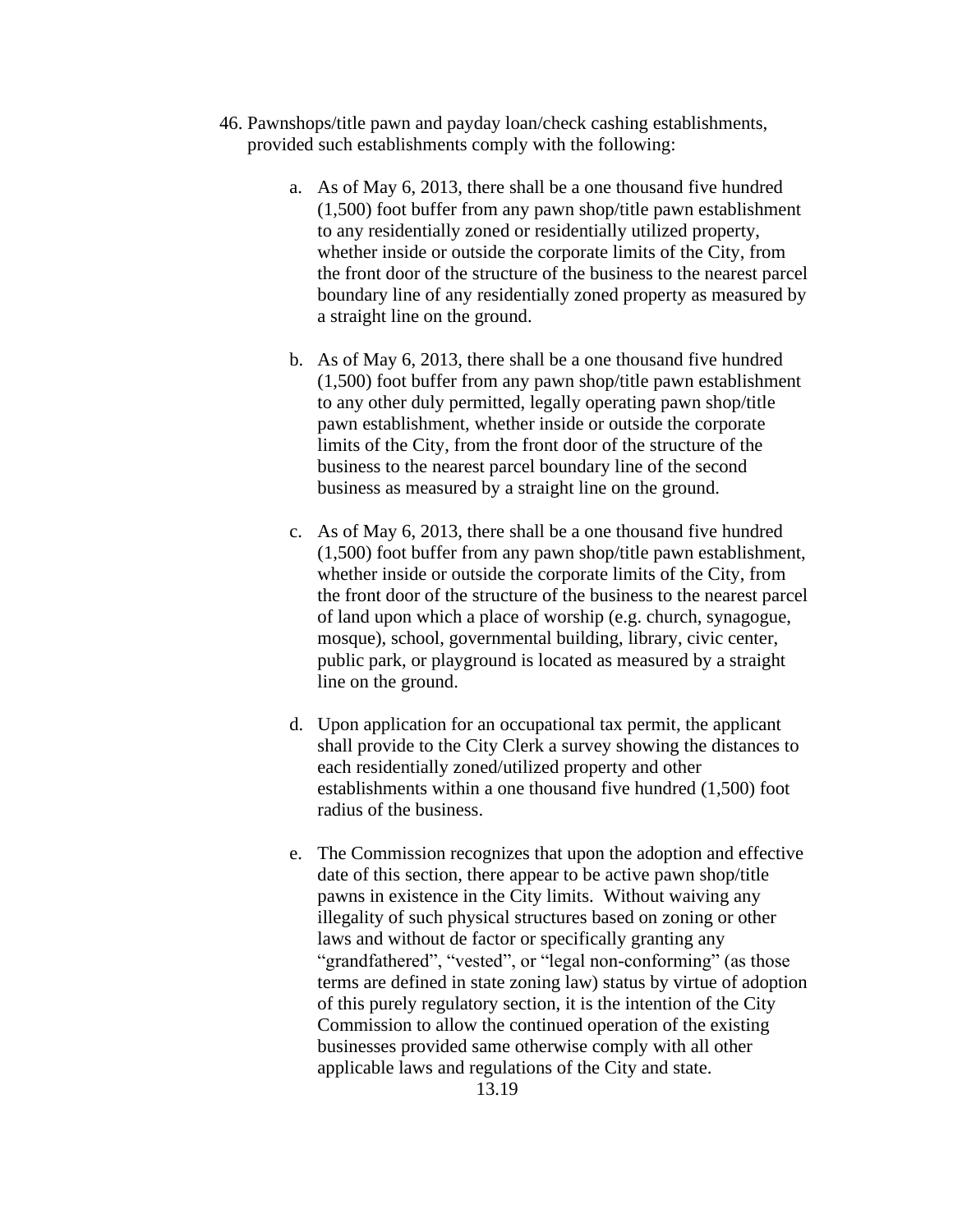- f. Any legally operating pawn shop/title pawn in existence prior to May 6, 2013 shall be exempt from the distance requirements until such business ceases operation or such special use permit (if applicable) shall expire on its terms.
- 47. Pest control businesses.
- 48. Pet shops or grooming establishments.
- 49. Photocopying and reproduction services.
- 50. Photography shops and studios.
- 51. Plant nursery sales facilities.
- 52. Plumbing, electrical, pool and home building supply showrooms and sales centers (provided there is no outdoor storage associated with the use).
- 53. Radio, recording or television studios and broadcasting stations.
- 54. Radio and television repair shops.
- 55. Record/video sales and rental stores.
- 56. Recreation facilities (indoor, such as bowling alleys, skating rinks, shooting ranges and movie theaters.
- 57. Restaurants and lounges. Drive-in/through facilities shall obtain a special use permit. See Special Use (20).
- 58. Shoe stores and shoe repair shops.
- 59. Small appliance repair shops.
- 60. Sporting goods stores.
- 61. Tailor shops.
- 62. Taxidermist.
- 63. Toy stores.
- 64. Travel agencies.
- 65. Watch and clock repair shops.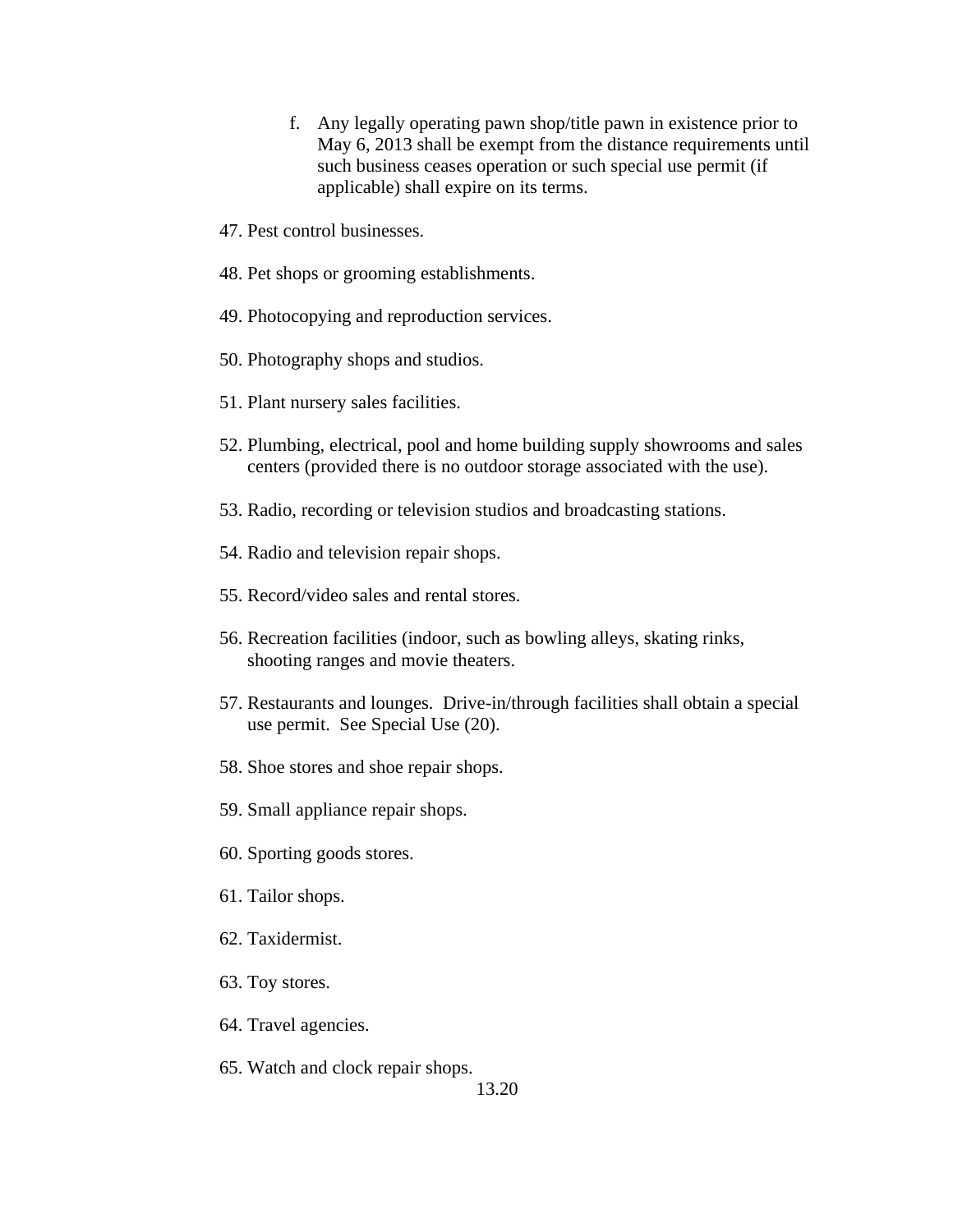- 66. Weaving apparel shops.
- 67. Automotive service stations, with or without fuel pumps.
- 68. Building supply centers with outdoor lumber yards or storage areas, provided these areas are screened with a six (6) foot high, one hundred (100) percent opaque fence.
- 69. Log splitting and storage lots, provided splitting and storage areas are screened with a six (6) foot high, one hundred (100) percent opaque fence.
- 70. Adult Entertainment Facility.
	- a. Said facility meets all requirements set forth by the City of Buford Code of Ordinance Regulating Adult Entertainment Establishments.
	- b. Said facility shall not be located on a parcel of land that is closer than 1,500 feet of any parcel of land which is either named or used for residential purposes, whether located inside or outside the corporate limits of the City.
	- c. Said facility shall not be located on a parcel of land that is closer than 1,500 feet of any parcel of land which a place of worship, school, governmental building, library, civic center, public park or playground is located, whether located inside or outside the corporate limits of the City.
	- d. Said facility shall not be located on a parcel of land that is closer than 1,500 feet of any parcel of land which contains another adult entertainment facility establishment, whether located inside or outside the corporate limits of the City.
- 71. Automobile internet sales.
	- a. No outside storage of vehicles for sale or sales lots.

### B. Office Uses:

- 1. Accounting offices.
- 2. Architecture or engineering offices.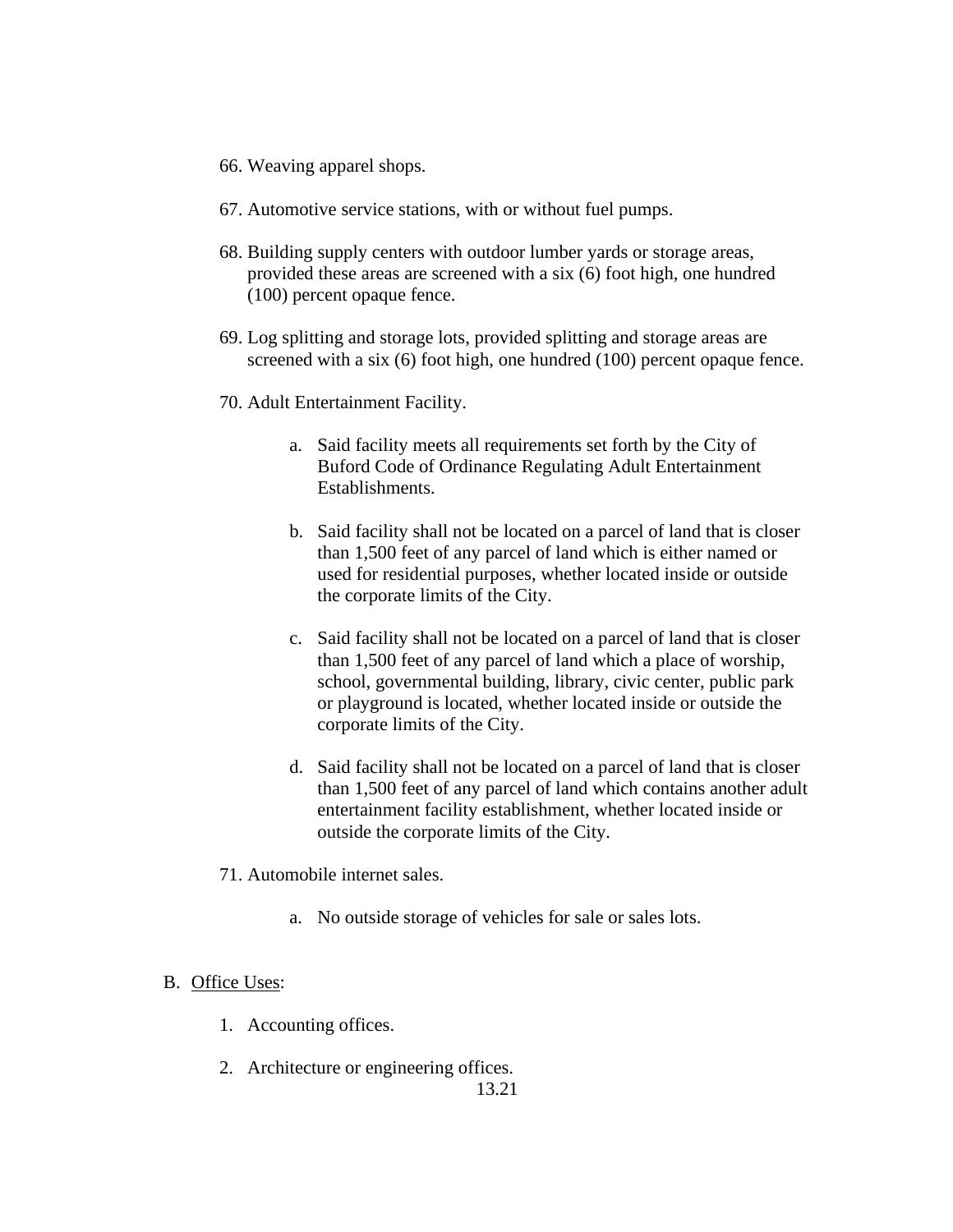- 3. Doctor, dentist or chiropractor offices.
- 4. Insurance offices.
- 5. Law offices.
- 6. Medical clinics.
- 7. Other public or professional offices.
- 8. Real estate offices.

### C. Public and Semi-Public Uses:

- 1. Government offices.
- 2. Post offices.
- 3. Public or semi-public buildings and land uses, parks, playgrounds or community centers.
- 4. Utility offices.
- D. Residential:
	- 1. Caretaker or watchman quarters as an accessory use.
- E. Temporary Uses:

Within the C-2 General Business District only the following uses are permitted for a period not to exceed twenty (20) days or otherwise indicated provided: 1) written permission of the property owner is provided; 2) these uses are not located within fifty (50) feet to any public right-of-way; 3) a sign (not portable) may be erected on the property provided it does not exceed a total of sixteen (16) square feet to ten (10) feet in height and is not placed within twenty (20) feet of any public right-of-way; 4) adequate parking, ingress and egress are provided on site or written permission is obtained if provided on an adjoining property; and 5) a temporary permit is applied for an approved by the Department of Planning and Department. All other requirements for licenses and regulations of the City of Buford shall be met.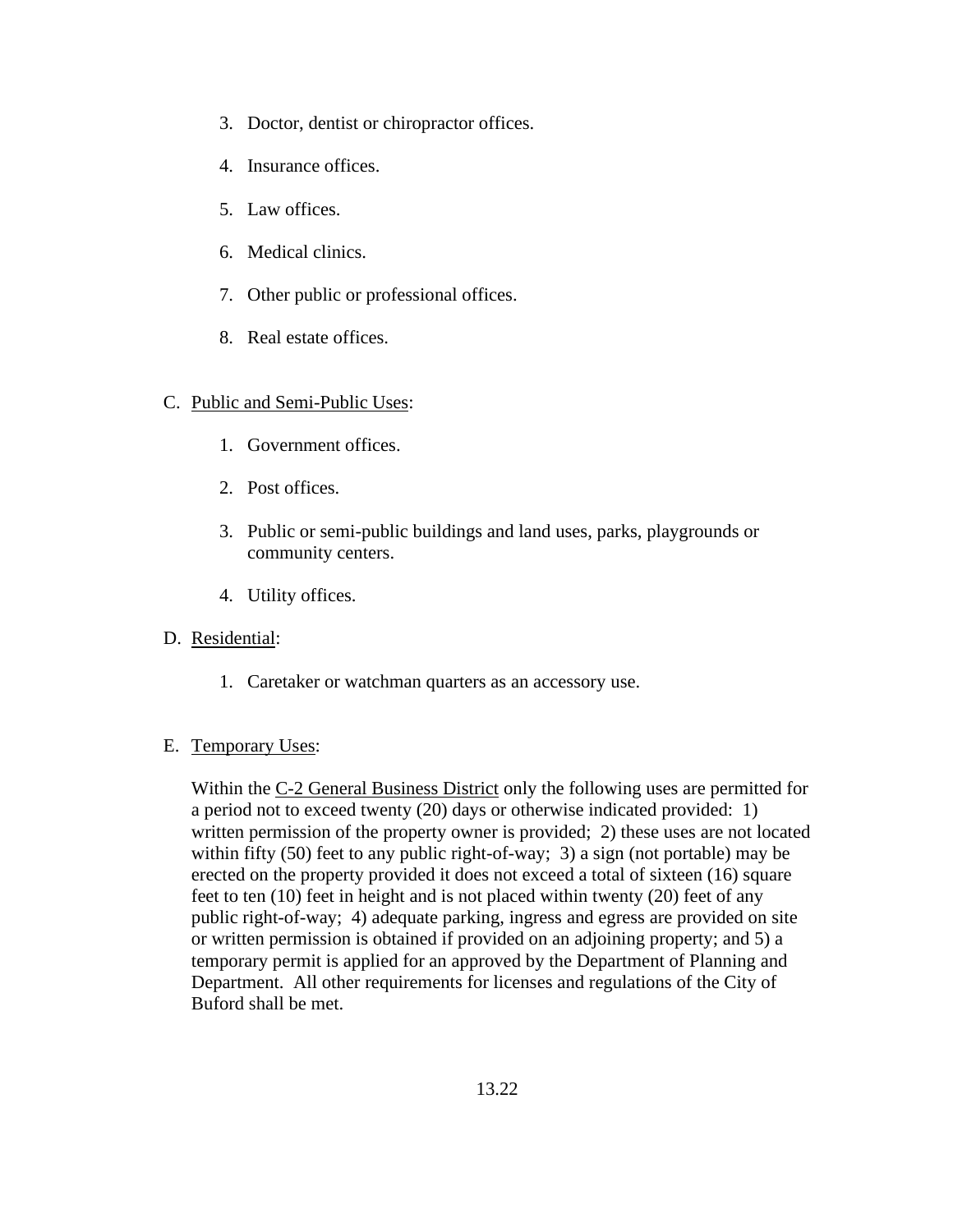- 1. The sale of fruits and vegetables shall be located inside the premise or on a sidewalk abutting the premise as approved by the City. In no case shall the sale of fruits and vegetables be held in the parking lot.
- 2. Charitable or non-profit events not to exceed four (4) days.
- 3. Christmas tree sales between November 15 and January 1.
- 4. The sale of any items in association with an existing business located on the premises as a principal use (i.e., sidewalk, parking lot or tent sales).

A permit for any temporary use on the same property may not be applied for or renewed for a period of not less than six (6) months from the date of any prior approval of a temporary use. However, one ten (10) day extension of the twenty (20) day period may be granted by the Director of Planning and Development.

### Special Uses:

Within the C-2 General Business District, the following uses may be permitted provided the applicant for such a development is granted a Special Use Permit by the Board of Commissioners after receiving recommendations from the Planning Director and Planning Commission and after a public hearing.

- 1. Auto body repair shops.
- 2. Automobile Fueling Station.
	- a. An automobile fueling station is a Special Use in a C-2 General Business District. The station is allowed to be located only on an Arterial or Collector Street as defined by the Buford Development Regulation Section 6.3.2, Table 6B.
	- b. There is a distinction in the fueling industry regarding the nature of the customers served: one level of station serves primarily the automobiles used by the general public, and a second level serves primarily the heavy trucks used by the trucking industry.
	- c. These regulations are intended to provide uniform criteria for fueling stations to address: 1) the outdoor nature of their primary activity; 2) the generation of noise, or air pollution, 3) the aesthetic impact on adjacent properties; 4) the intensive vehicular demands for ingress and egress both on-site and off-site on City streets; 5) the reduction of pedestrian-vehicular conflict; and 6) environmental issues, including, but not limited to, the disposal or handling of volatile chemicals.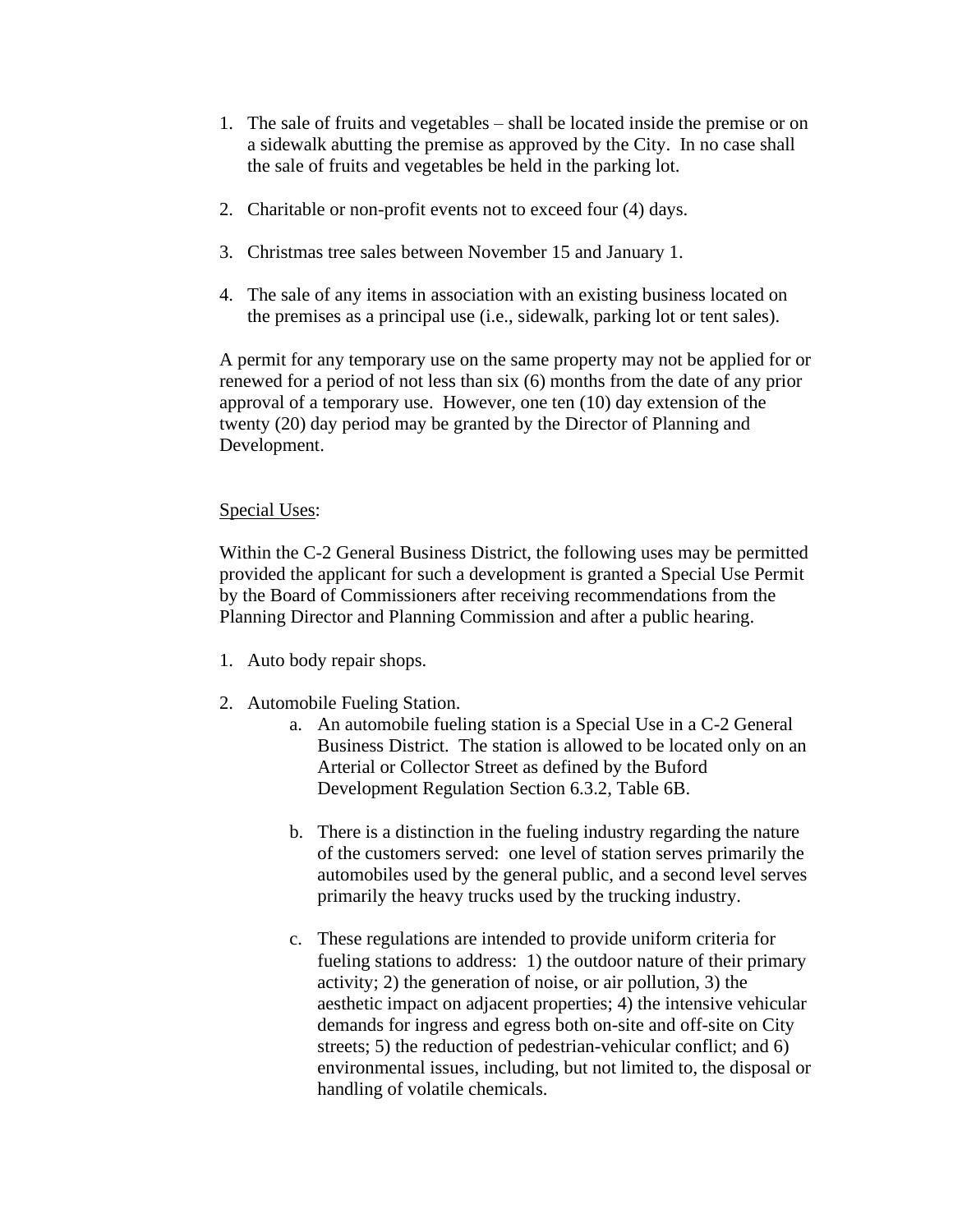- d. An automobile fueling station is not designed to serve heavy, semi-tractor, or similar trucks because of the larger turning movements and higher canopy heights; therefore, heavy, semitractor, or similar trucks are prohibited from using an automobile fueling station.
- e. An automobile fueling station is a retail facility with or without personnel. The facility may or may not include a convenience or other retail store.
- f. Automobile fueling stations may be upgraded, replaced or redeveloped, including an increase in building size, on the existing site with approval of a Special Use Permit.
- g. New Automobile fueling stations must be located at least ½-mile from any existing Automobile fueling station. The ½-mile measurement must be taken without regard to the City limits of Buford and is measured to the property line, regardless of where the fuel pumps are located on the site.
- h. Reductions to the offset distances to the nearest Automobile Fueling Station shall be considered on a case by case basis for sites only within the corridors of I-985 and SR 20 (Buford Drive), I-985 and SR 347 (Lanier Islands Parkway). The Interstate Corridors includes parcels, and portions thereof, within a 1000' radius as measured from the centerline of both the North and South Bound exit lanes at the intersections. Within the Interstate Corridors, Automobile Fueling Stations must be located at least 500 feet from any existing Automobile Fueling Station within or outside of the Interstate Corridors. New Automobile Fueling Stations outside of the Interstate Corridors shall be subject to the offset distance in Paragraph (2.g.) of this Section whether inside or outside of the corridor.
- i. Notwithstanding the requirements and offset distances set forth herein, an automobile fueling station may be allowed at the City Commission's discretion if the station is part of a master-planned and approved mixed-use development encompassing 7+ acres and containing at least one (1) of the following uses in addition to the fueling station: Hotel or dine-in restaurant. The Commission may consider alternative uses as part of the planned development, subject to the provisions of this section. The one (1) additional use shall have certificate of occupancy issued prior to the issuance of a building permit for the automobile fueling station. 13.24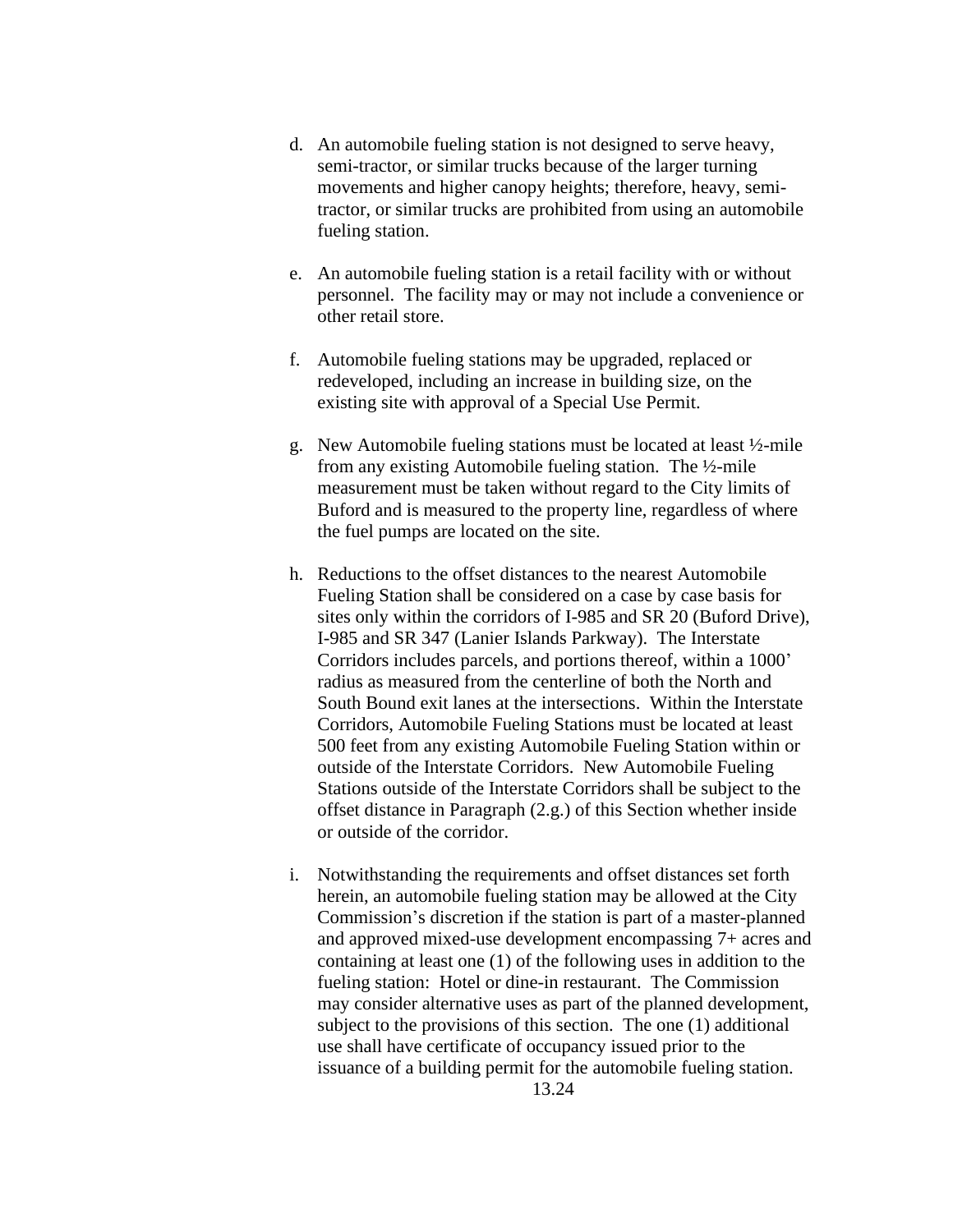- 3. Auto repair shops or tire stores including lubrication or tune-up centers (full service and self-service).
- 4. Automotive sales lots and associated service facilities (new or used), provided such building contains at least 2,000 square feet of heated floor space.
- 5. Building materials sales with outdoor storage.
- 6. Recreation facilities (commercial outdoor, such as miniature golf courses, driving ranges, water slides, drive-in theaters or race tracks).
- 7. Contractor's offices using fencing for any purpose or contractor's offices with outside storage of equipment and materials. Any fencing shall be located in the rear yard provided the storage or equipment areas are screened with a six (6) foot high, one hundred (100) percent opaque fence.
- 8. Heavy equipment and farm equipment rental or sales and service.
- 9. Lawn mower repair shops.
- 10. Machine or welding, radiator or muffler repair shops.
- 11. Mobile home or mobile building leasing or sales lots (new or used).
- 12. Veterinary clinics with outside runs or pens.
- 13. Animal hospitals provided they are located not less than three hundred (300) feet from any residential zoning district or use as measured from property line to property line.
- 14. Boat sales establishments (new or used).
- 15. Telecommunications tower.
- 16. Mini-warehouse storage facilities.
- 17. Boat storage facilities.
- 18. Any hotel or motel with guest rooms containing any two (2) or more of the following three (3) items: dishwasher, stove (cooktop), refrigerator.
- 19. Banks or other financial institutions with drive-in facilities.
- 20. Drive-in/through restaurants.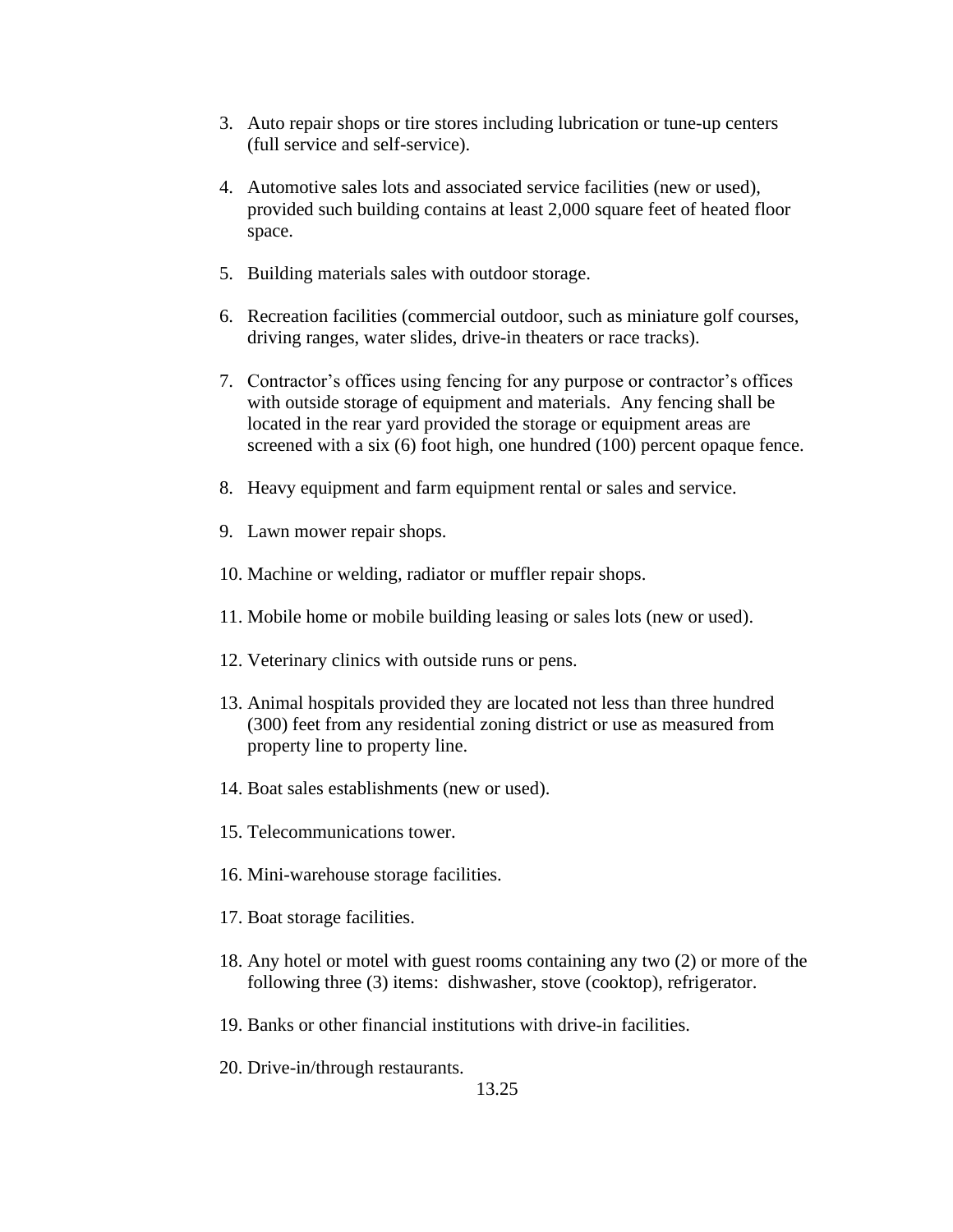- 21. Tattoo parlors and body piercing establishments.
	- a. There shall be at least one thousand five hundred (1,500) feet from any other legally operating tattoo parlor and/or body piercing establishment, whether inside or outside the corporate limits of the City of Buford as measured from the front door of the structure of the business to the nearest boundary line of the second business as measured by a straight line on the ground.
	- b. There shall be at least one thousand five hundred (1,500) feet from any residentially zoned or residentially utilized property, whether inside or outside the corporate limits of the City, from the front door of the structure of the business to the nearest parcel boundary line of any residentially zoned property as measured by a straight line on the ground.
	- c. There shall be at least one thousand five hundred (1,500) feet buffer from the front door of the structure of the business to the nearest parcel of land upon which a place of worship (e.g. church, synagogue, mosque), school, pre-kindergarten, governmental building, library, civic center, public park, or playground is located as measured by a straight line on the ground, whether inside or outside the corporate limits of the City.
	- d. The City Commission recognizes that upon the adoption and effective date of this section, there appear to be active tattoo parlors and body piercing establishments in existence in the City limits. Without waiving any illegality of such physical structures based on zoning or other laws and without de factor or specifically granting any "grandfathered", "vested", or "legal non-conforming" (as those terms are defined in state zoning law) status by virtue of adoption of this purely regulatory section, it is the intention of the City Commission to allow the continued operation of the existing businesses provided same otherwise comply with all other applicable laws and regulations of the City and state.
	- e. Any legally operating tattoo parlor or body piercing establishment in existence prior to December 3, 2018, shall be exempt from the distance requirements until such business ceases operation or such special use permit (if applicable) shall expire on its terms.
- 22. Vehicle rental establishments.
- 23. Car wash establishments.
- 24. Taxi cab establishments.
- 25. Office/warehouse condominiums.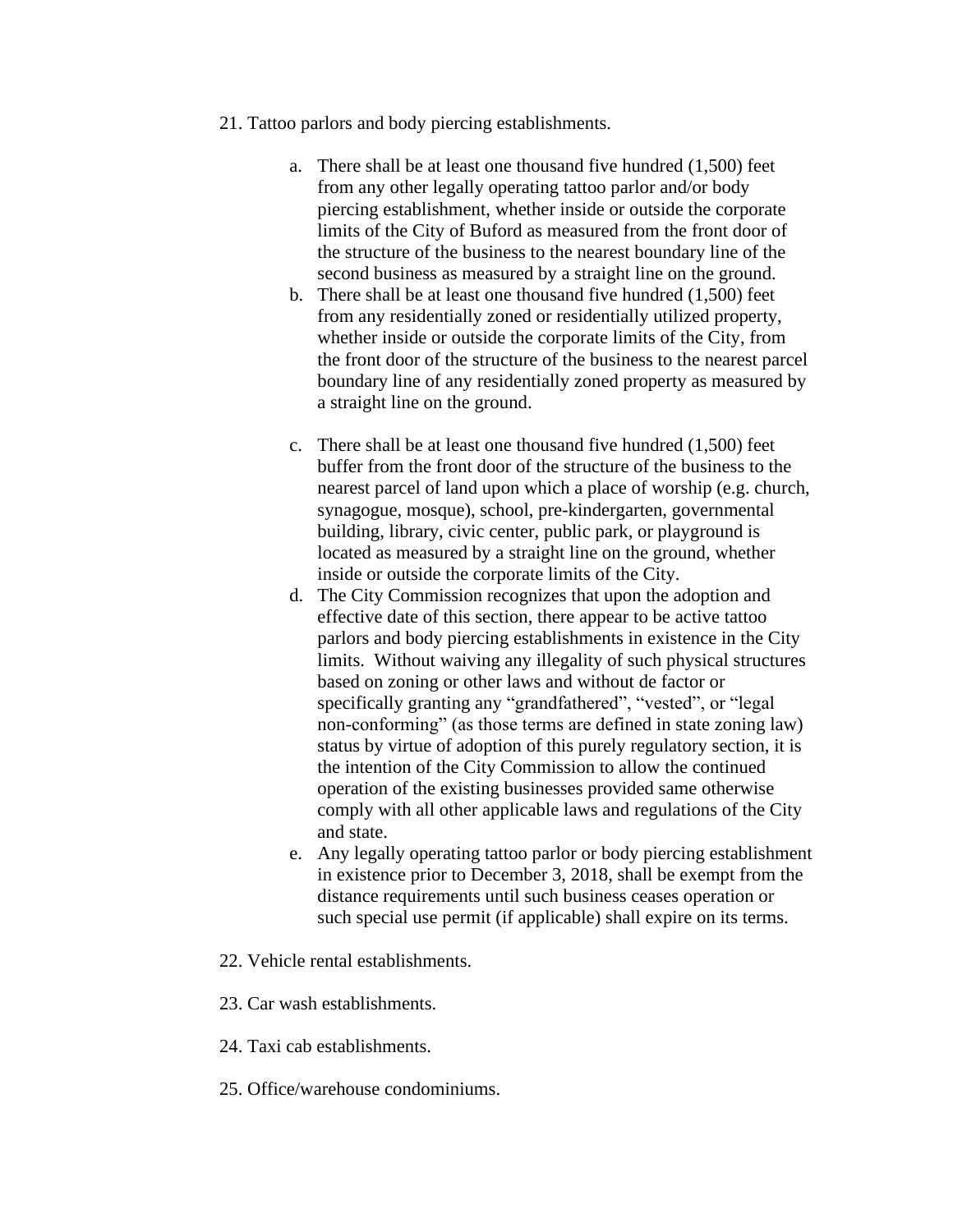- 26. Secondary residential uses are allowed in proposed multi-story, mixed use buildings and is limited to new construction provided:
	- a. Commercial, retail, and/or office uses are provided on the first floor of the building;
	- b. Residential uses are limited to the second and third story of such building with common floors/ceilings with the commercial development;
	- c. The total heated residential floor area is not greater than two (2) times the total heated non-residential floor area;
	- d. Garage parking is provided for the residential use within the building; and
	- e. The City Commission approves a concept plan depicting the site plank, building elevations, and mix of uses for the overall development;
	- f. Two (2) car garages shall be required for each residential unit and located in the rear of the building;
	- g. Residential garbage pick-up shall be housed and presented for pick-up next to the garage (rear of dwellings) and shall not be placed outside in excess of twenty-four (24) hours prior to pickup. The City of Buford shall provide sanitation service.
- 27. Any retail or service establishment not specifically permitted herein, but which is similar to the listed uses, compatible with uses on adjoining property and which meets the intent and purpose of the District.
- 28. Clubs, lodges, fraternal institutions and meeting halls.
- 29. Pay day loans and check cashing establishments.
- 30. Liquor stores.

No license shall be issued for the retail sale in package form of distilled spirits for any business located or proposed to be located in the City if issuance of such license shall provide for more than one (1) such license business for each **ten thousand (10,000)** residents of the City, or portion thereof, based on most recent estimates of the City's population as prepared either by the City or the United States Bureau of the Census. Any existing license shall be exempt from the limitation set for the above.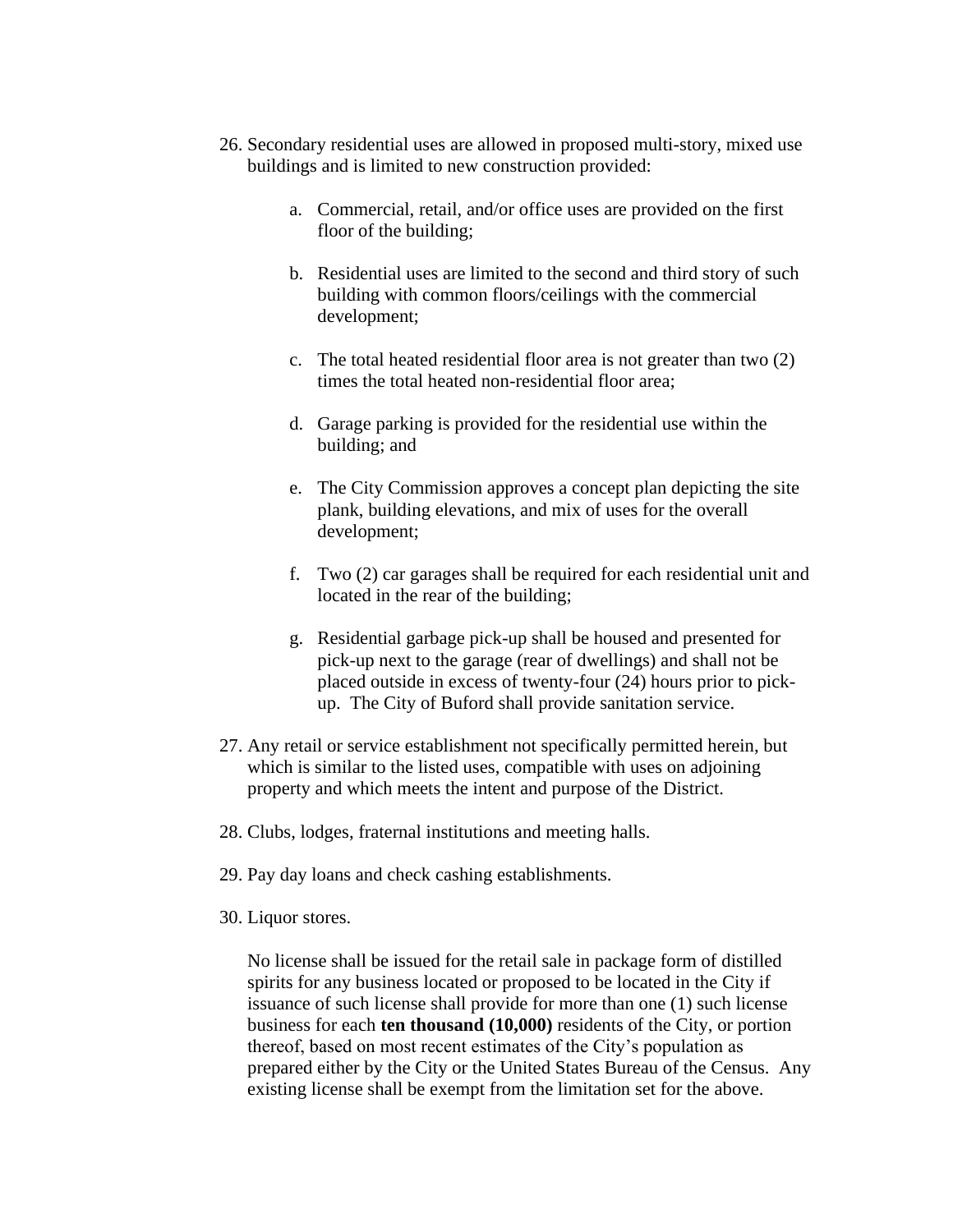### **Distance Requirements:**

Package stores must meet setback requirements from certain uses. These are measured as a straight line connecting the closest points between the buildings. A package store must be setback a minimum of 300 feet from a church, a minimum of 600 feet from a school (daycares are not considered a school), a minimum of 200 feet from any residence, and a minimum of 1,500 feet from any other package store.

### **Zoning Requirements:**

Package Stores are required to be located in the C-2 General Business District with a special use permit.

In addition to being properly zoned and obtaining a special use permit, package stores must meet the following zoning requirements:

**(1)** the property must have at least 200 feet of road frontage on a state highway or major street, be at least 1 acre in size, and must be used exclusively for the purpose of selling distilled spirits (This means that a package store shall not be part of a shopping center. It must be a standalone building.);

**(2)** any building constructed on the property must be at least 5,000 square feet, shall have one entrance and one exit located at the front of the building, shall have at least 150 square feet of plate glass (this excludes plate glass used in the doors), and shall have no windows or doors on the sides or rear of the building.

31. Tobacco Retail Establishments.

Tobacco retail establishments are defined as retail establishments in which tobacco and tobacco-related products exceed 50 percent of the total merchandise in inventory or any establishment where patrons share shisha or tobacco from a communal hookah defined a single or multi-stemmed instrument for vaporizing and whose vapor or smoke is passed through a water basin before inhalation.

The purpose of this section is to promote public health through prevention of underage smoking, to promote diverse economic uses, and to ensure compatibility with adjacent uses and surrounding neighborhoods and businesses. In addition to an application for a conditional use permit, the applicant shall submit evidence sufficient to demonstrate compliance, and at all times thereafter remain compliant with the following standards:

> (a) Tobacco retail establishments shall be permitted in shopping center and multi-tenant buildings;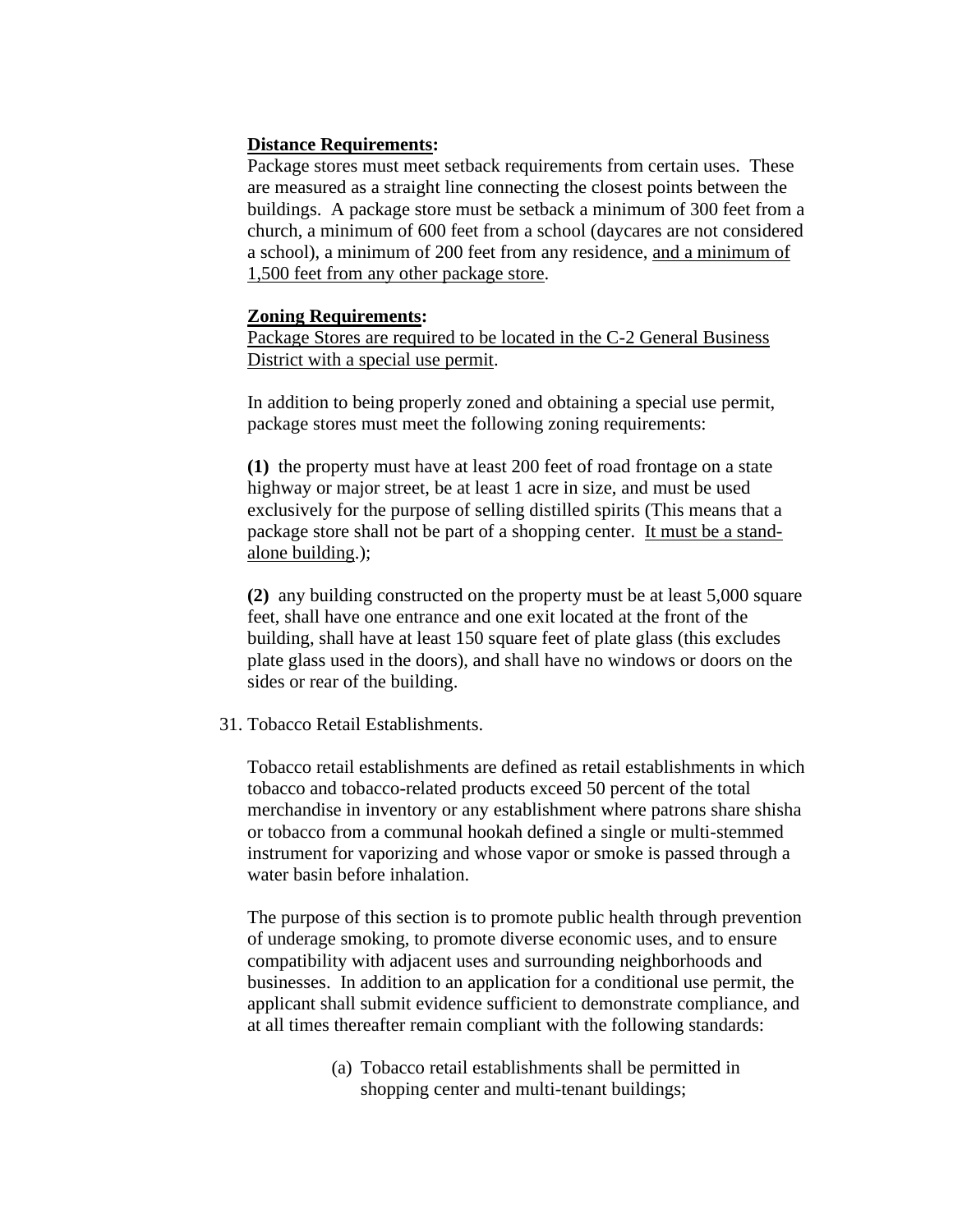- (b) Tobacco retail establishments shall not occupy a suite of less than 1,000 aggregate square feet in a shopping center or multi-tenant building;
- (c) Tobacco retail establishments located in a shopping center or multi-tenant building shall be required to install a sprinkler system complying with NFPA 13R or 13D, as determined by the fire marshal;
- (d) Freestanding buildings containing tobacco retail establishments shall be situated on parcel containing at least 20,000 square feet;
- (e) Any freestanding sign identifying the business premises shall be a monument sign constructed of the same material as the building in which the tobacco retail establishment is situated;
- (f) Tobacco retail establishments shall only occupy a parcel that fronts an arterial street on at least one side;
- (g) Freestanding buildings containing these establishments shall install a sprinkler system complying with NFPA 13;
- (h) The applicant shall provide evidence of all requisite professional and other licenses under state and local laws;
- (i) Smoking of a hookah in any establishment that serves alcohol or food shall be prohibited.

Other Provisions:

1. No outdoor storage or fencing except as otherwise provided herein.

Section 1308.1 C-2 General Business District - Permitted Uses - Retail and Services Uses (36) Hotel and Motels shall be subject to the following development regulations, to wit:

- 1. Each hotel/motel shall be accessed by patrons through a main or central lobby only with a minimum of 1,000 square feet;
- 2. Each guest room shall be accessed through an interior hallway and shall not have access to the exterior of the building (except through the central lobby);
- 3. Each hotel/motel must provide staff or management on duty twenty-four (24) hours a day;
- 4. Each motel/hotel building shall have a minimum roof pitch of six (6) in twelve  $(12)$ ;
- 5. Each motel/hotel shall provide an enclosed heated and air-conditioned laundry space with a minimum of three (3) washers and three (3) dryers (for patron use only);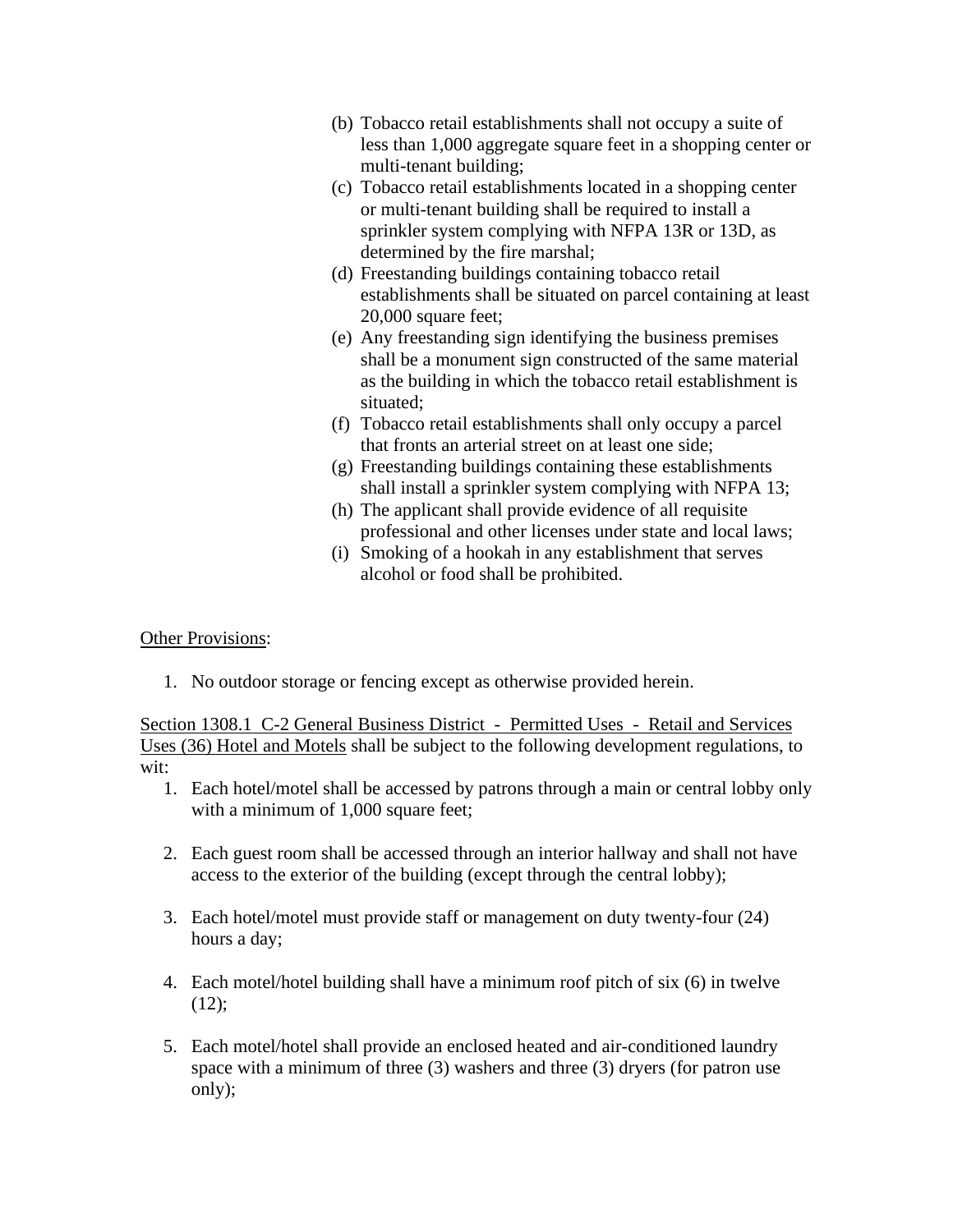- 6. Each motel/hotel footprint or site shall have a minimum area of two (2) acres;
- 7. Outside storage or parking or heavy equipment or construction related equipment is prohibited;
- 8. Banners or signs other than the hotel/motel marquee is prohibited on the subject premises; and
- 9. No business license shall be issued for any business operating from any guest room of the facility.

Items (1) through (9) shall apply to all hotel/motels and are not in lieu of any existing and/or more restrictive development regulations contained in this zoning classification or other ordinances and regulations of the City of Buford.

## Section 1309. O-I. Office-Institutional District

This zoning district is established to provide a location for offices, institutions, and limited related retail business and service activities in buildings of high character in attractive surroundings.

- 1. Permitted Uses: A building or land may be used for the following purposes:
	- a. Professional and business offices.
	- b. Public offices.
	- c. Semi-public institutions such as churches and clubs.
	- d. Cultural facilities.
	- e. Accessory uses such as retail business and service establishments. In addition to the limitations on "accessory use" imposed under "Article III,
	- f. Definitions". Such permitted accessory uses specifically exclude retail business and service establishments that could be construed as principal uses and include only those uses that are primarily intended for and used by patrons or occupants of the principal use to which said establishment is accessory.
	- g. Accessory parking garages and parking lots.
	- h. Financial services/institutions without drive-in or drive-through facilities. 13.30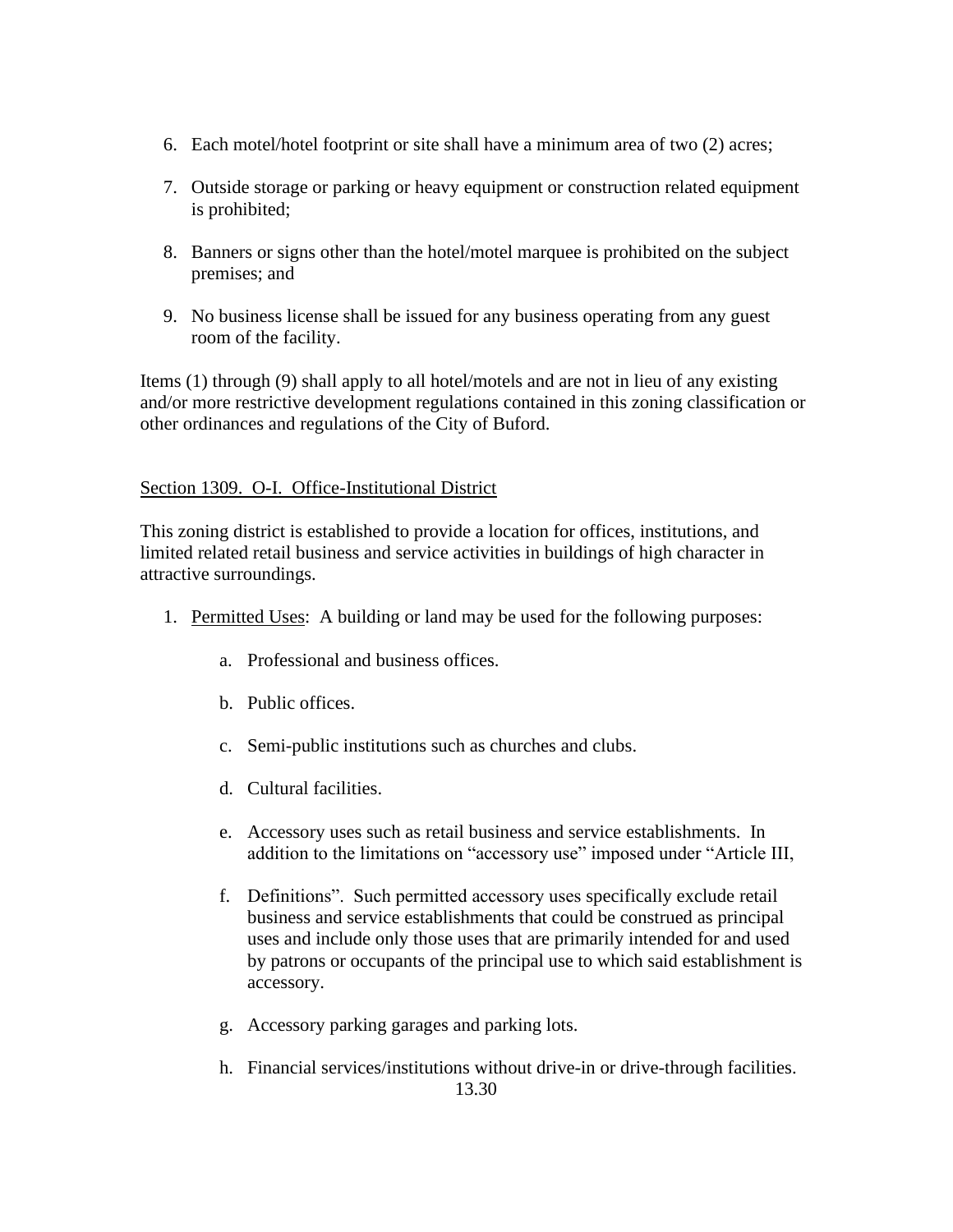2. Limit on Distributive Functions: Distributive functions such as loading, unloading, storage, packaging, and unpacking shall be limited to ten (10) percent of the total building area and five (5) percent of the total lot area.

Within the O-I Office-Institutional District, the following uses may be permitted provided that the applicant for such a development is granted a Special Use Permit by the Board of Commissioners after receiving recommendations from the Planning Director and Planning Commission and after a public hearing:

- 1. Hotels and motels.
- 2. Day care facilities.
- 3. Financial services/institutions with drive-in or drive-through facilities.
- 4. Retirement communities.
- 5. Veterinary clinics.
- 6. Animal hospitals provided they are located not less than three hundred (300) feet from any residential zoning district or used as measured from property line to property line.
- 7. Telecommunications tower.
- 8. Conservation Subdivision/Open Space Development (see Section 1317).
- 9. Office/warehouse condominiums.
- 10. Group Personal Care Home, provided the following conditions are met:
	- a. The home is approved and licensed by the State of Georgia Department of Human Resources.
	- b. The number of individuals to live in the home does not exceed two (2) people per bedroom or plans are to be submitted and considered as to how individuals are to be housed.
	- c. The outward appearance is that of a single family home.
	- d. The number of parking spaces shall not be less than 1 space per two residents.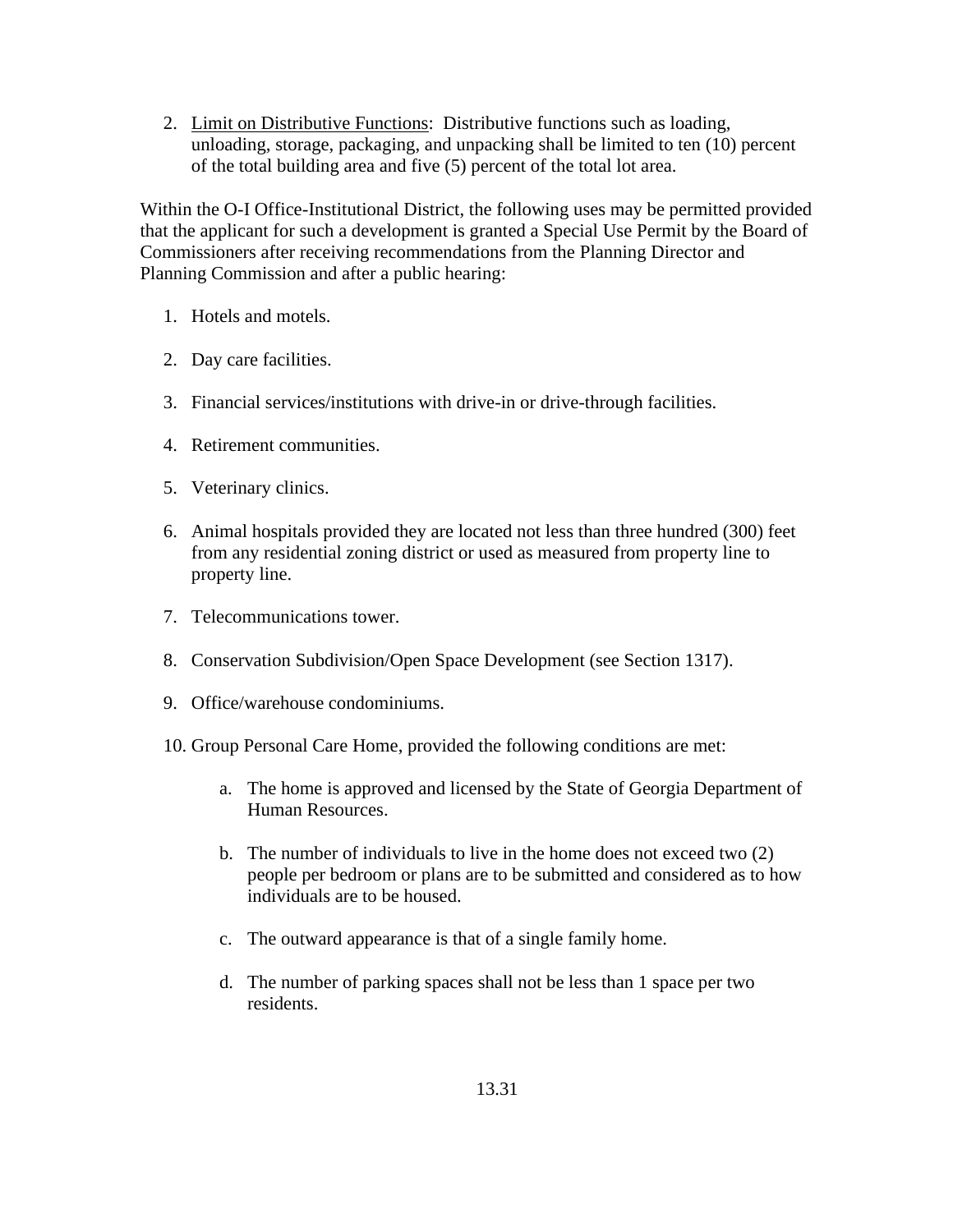### Section 1309A. OBP. Office-Business Park District

This district is established to provide a location for offices, institutions, limited related business and service activities and limited industrial operations and processes in buildings of high character in attractive surroundings.

Within the OBP Office-Business Park Zoning District, a building or land may be used for the following purposes:

- 1. Professionals and business offices.
- 2. Public offices.
- 3. Cultural facilities.
- 4. Clinics, cafeterias and employee credit unions for employees only.
- 5. Education and training facilities.
- 6. Electronic equipment manufacturing and assembly plants that are not objectionable by reason of the emission of noise, vibration, smoke, dust, gas, fumes, odors or radiation and that do not create fire or explosion hazards ant that do not require any outdoor storage.
- 7. Printing, publishing and reproducing establishments that do not require any outdoor storage.
- 8. Research, testing and laboratory facilities including the production of prototype products provided they are not objectionable by reason of emission of noise, vibration, smoke, dust, gas, fumes, odors or radiation and that do not create fire or explosion hazards and that do not require any outdoor storage.
- 9. Wholesaling and warehousing with offices, provided that they do not require any outdoor storage, and provided that at least forty (40) percent of the use be office space.
- 10. Similar industries and uses that meet the standards of this zoning ordinance.
- 11. Accessory uses such as retail business and service establishments. In addition to the limitations on "accessory use" imposed under Article III, Definitions", such permitted accessory uses specifically exclude retail business and service establishments that could be construed as principal uses and include only those uses that are primarily intended for the use by patrons or occupants of the principal use to which said establishment is accessory.
- 12. Accessory parking garages and parking lots.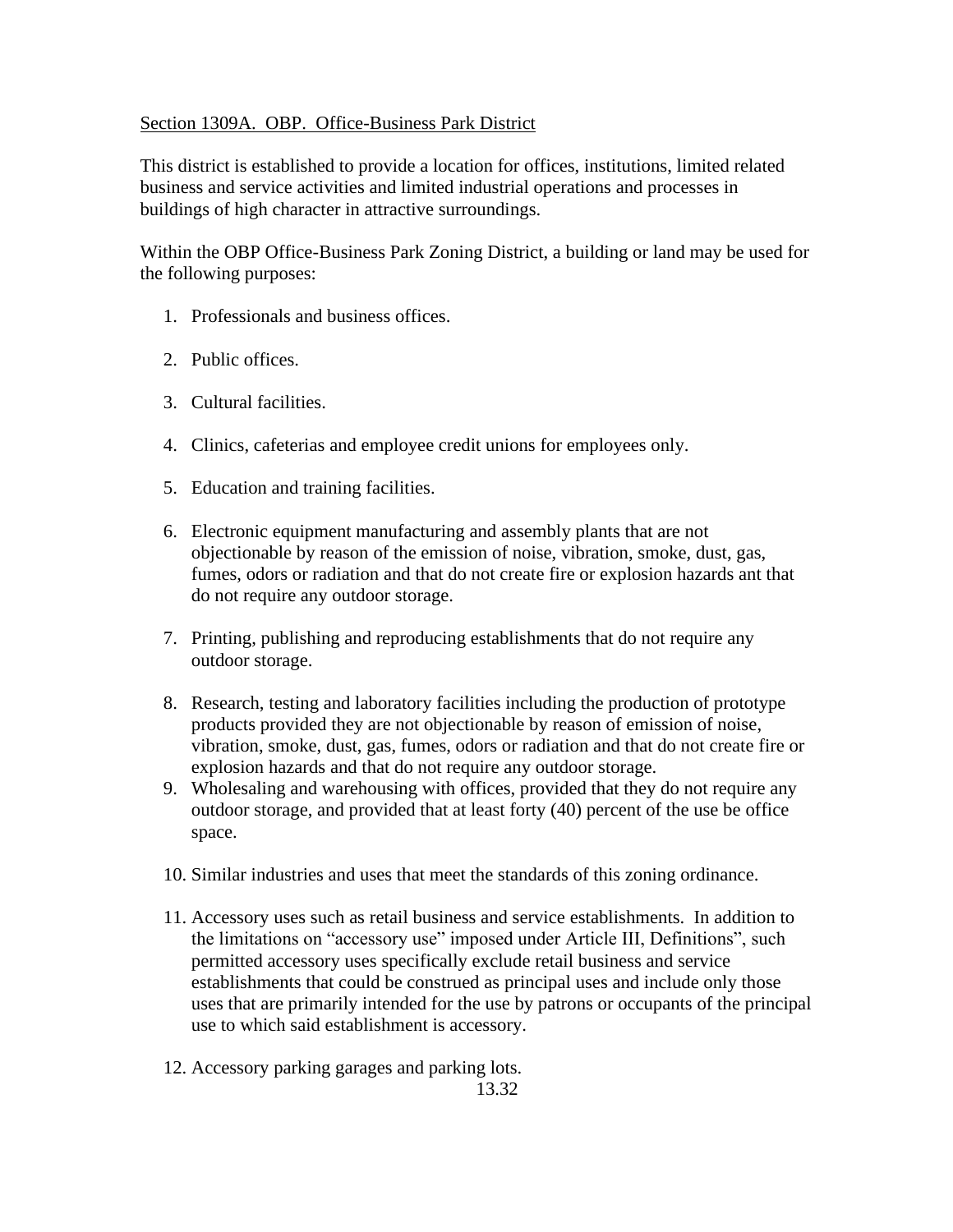Within the OBP Office-Business Park District, the following uses may be permitted provided the applicant for such a development is granted a Special Use Permit by the Board of Commissioners after receiving recommendations from the Planning Director and the Planning Commission and after a public hearing:

- 1. Day care facilities.
- 2. Wholesaling and warehousing with less than forty (40) percent of the floor area in offices, provided that no outdoor storage is required.
- 3. Hotels and motels.
- 4. Financial services/institutions.
- 5. Telecommunications tower.

### Section 1309A.1. All OBP Amendments to be Conditional Zoning Amendments

All OBP Office-Business Park District amendments to the official zoning map shall be conditional amendments. In addition to any other conditions that may be imposed by the Board of Commissioners pursuant to the provision for conditional zoning in this zoning ordinance, a concept plan showing the approximate located of all buildings, walls, fences, property lines, landscaping, parking area, land uses and other features deemed appropriate by the Board of Commissioners as a result of the above concept plan review and public hearing shall be included as part of the amendment, and the use of the property for its zoned purposes shall be conditioned to said concept plan. Section 1309A.2. Concept Plan Review:

The purpose of the site plan review is to encourage logic, imagination, innovation, and variety in the design process and ensure the soundness of the proposed development and its compatibility with the surrounding area. The Planning Director shall review plans for compliance with the zoning regulations and for compliance with concept plan review criteria. The recommendations of both the Planning Director and the Planning Commission shall be transmitted to the Board of Commissioners.

#### Concept Plan:

- 1. The concept plan shall be prepared by design professionals such as planners, engineers, architects or landscape architects and shall be drawn in accordance with the following basic criteria.
	- e. Scale: Generally, one (1) inch equals one hundred (100) feet. 13.33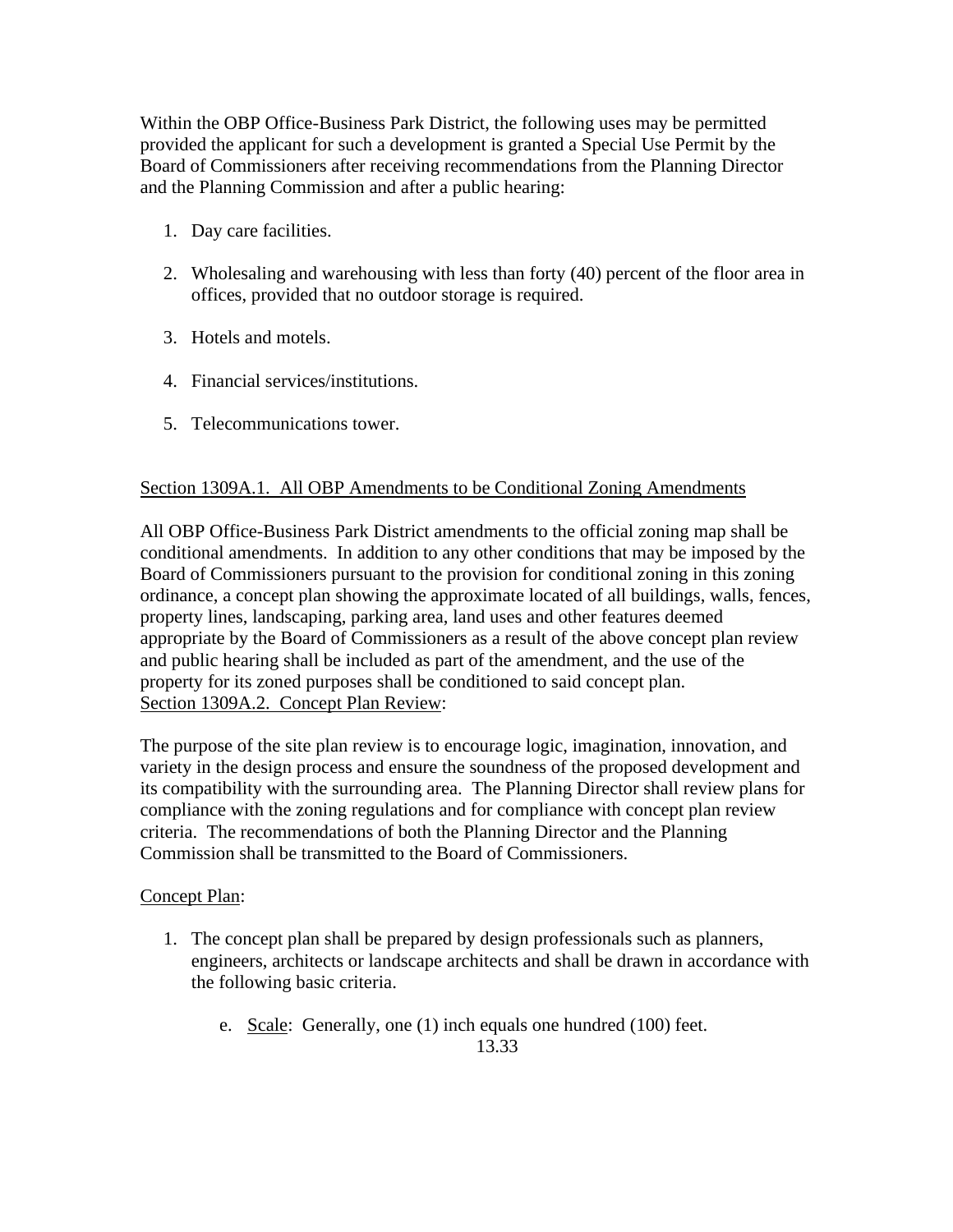- f. Sheet Size: Generally twenty-four (24) inches by thirty-six (36) inches with appropriate match lines provided if more than one (1) sheet is necessary.
- g. Vicinity Map: Drawn at a scale of not less than one (1) inch equals two thousand (2,000) feet and showing adjoining roads, subdivisions and other landmarks.
- h. Existing Topography: Shown with a maximum contour interval of twenty (20) feet.
- i. Boundary Survey: Shown and described by metes and bounds.
- j. Adjacent Properties: Names of adjacent property owners to be indicated on plan.
- k. Title Block: Indicating the name of the development, the owner, the developer, and the person or firm preparing the plan.
- 2. The Concept Plan shall include the following information:
	- a. A proposed land use plan for the site and including the acreage to be devoted to each land use category.
	- b. The proposed location of street, bikeways, pedestrian ways, parking areas, drainage and stormwater detention facilities, utilities, public facilities, parks, recreation areas, tree areas to be retained or added and other open spaces, and including notations as to existing or proposed dimensions, capacities and/or volumes;
	- c. Representative architectural sketches or renderings of typical proposed structures, signs, landscaping, screening and/or fencing;
	- d. Statistical or technical data as necessary to accurately describe the proposed development including, but not limited to, the following:
		- i) total land area;
		- ii) amount of land to be used for public or semi-public uses;
		- iii) amount of land to be used for recreational or open space purposes;
		- iv) amount of land to be occupied by streets and parking areas;
		- v) amount of any submerged land within the project boundary;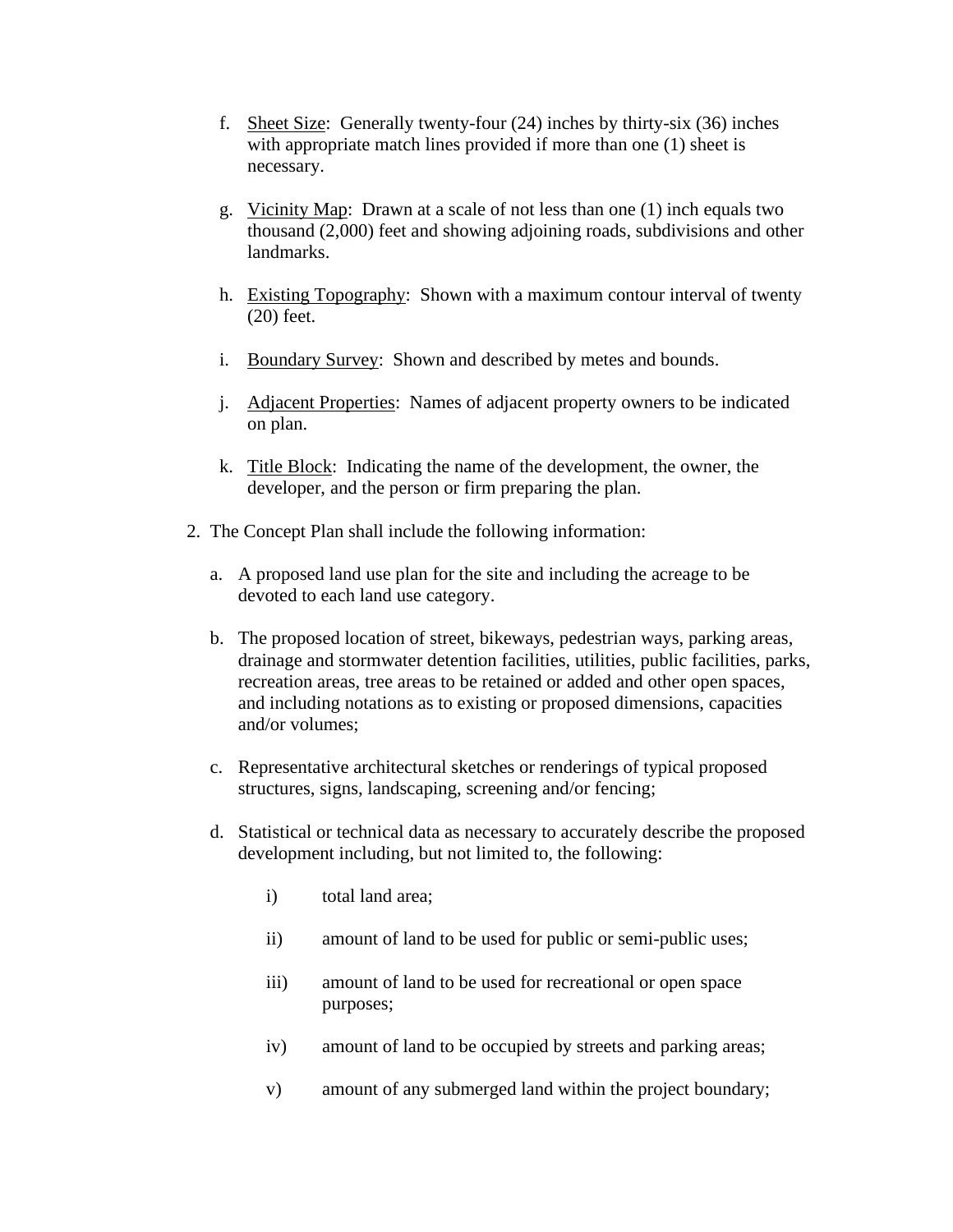- vi) the total ground coverage and floor area of all buildings;
- vii) a breakdown of the number and kinds of proposed buildings, including square footage, and the number and range of lot sizes and proposed setback and yard dimensions for typical lots and/or building types.
- e. As an attachment, a report setting for the proposed development schedule, indicating the sequence of development of the various sections thereof, and the approximate time period required for completion of each phase;
- f. As an attachment, an outline of the proposed methods for controlling and maintaining any common open space or community facilities;
- g. Such other submissions/plans as may be required to evaluate the project.

## Section 1310. M-1. Light Industry District

The M-1 Light Industry District is comprised of lands that are located on or have ready access to a major street or state highway and are well adapted to industrial development but whose proximity to residential or commercial districts makes it desirable to limit industrial operations and processes to those that are not objectionable by reason of the emission of noise, vibration, smoke, dust, gas, fumes, odors or radiation and that do not create fire or explosion hazards or other objectionable conditions.

With the M-1 Light Industry District, the following uses are permitted:

- 1. Baking plants.
- 2. Building material or other outdoor storage yards, other than junk yards, if they meet the following requirements:
	- a. They shall not be located within a required front yard.
	- b. They shall be screened by a solid fence at least six (6) feet high.
	- c. If an outdoor storage yard is established in connection with a permitted building, it shall meet the above requirements.
- 3. Accessory uses such as retail business and service establishments. In addition to the limitations on "accessory use" imposed under "Article III, Definitions" such permitted accessory uses specifically exclude retail business, offices, and service establishments that could be construed as principal uses and include only those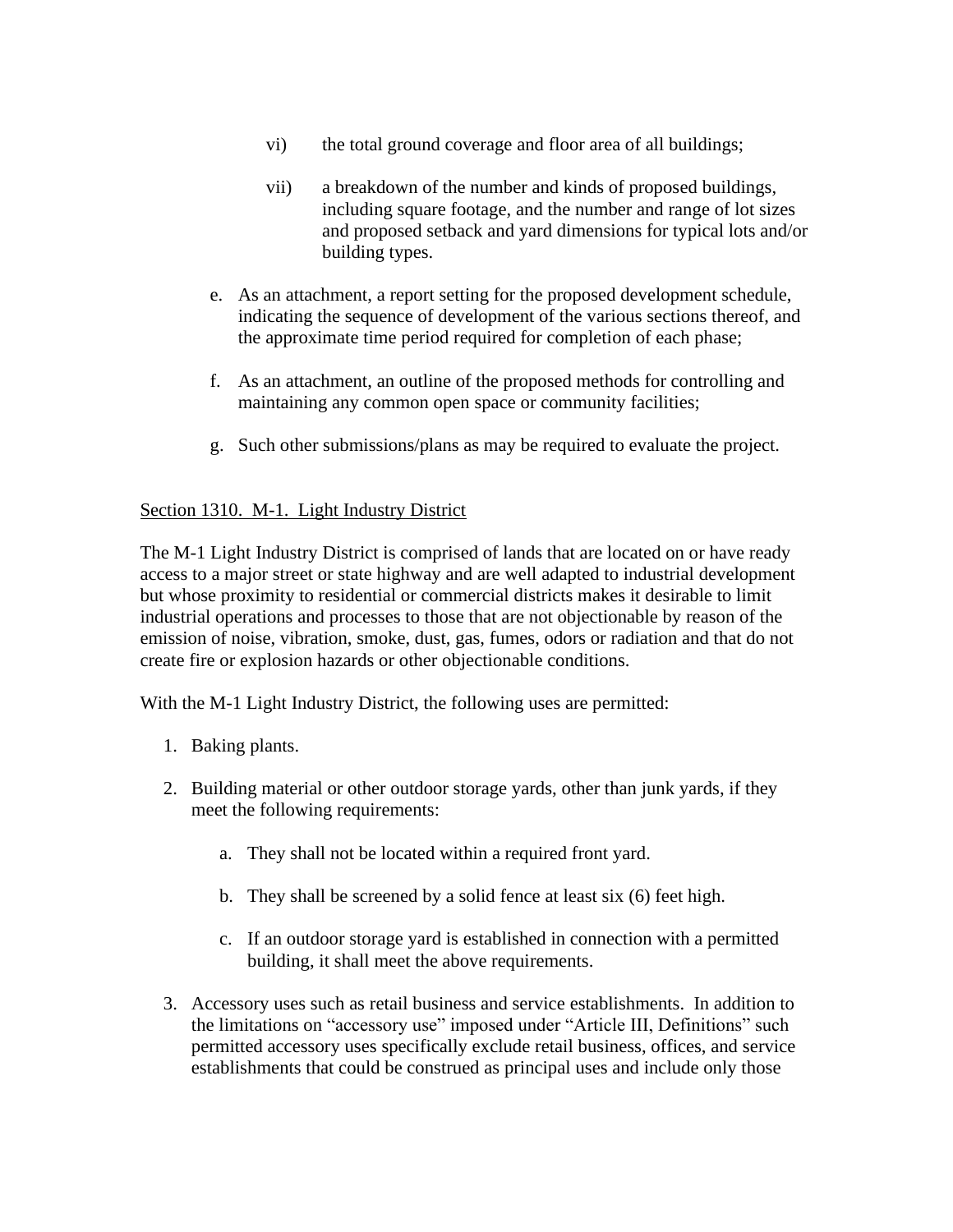uses that are primarily intended for and used by patrons or occupants of the principal use to which said establishment is accessory.

- 4. Cold storage plants.
- 5. Soft drink bottling and distributing plants.
- 6. Wholesaling and warehousing.
- 7. Similar industries that meet the standards of this zoning district.
- 8. Aircraft landing field.
- 9. Newspaper and printing plants.
- 10. Offices or office parks.
- 11. Automobile internet sales.
	- a. No outside storage of vehicles for sale or sales lots.

Within the M-1 Light Industry District, the following uses may be permitted as a Special Use, subject to the approval of the Board of Commissioners after receiving recommendations from the Planning Director and Planning Commissioner and after a public hearing, if the conditions, including a site plan, and such other appropriate stipulated conditions that the Board of Commissioners may require are met:

- 1. Mini-warehouses.
- 2. Financial services/institutions.
- 3. Heavy Truck Fueling Station.
	- a. There is a distinction in the fueling industry regarding the nature of the customers served: one level of station serves primarily the automobiles used by the general public, and a second level serves primarily the heavy trucks used by the trucking industry.
	- b. These regulations are intended to provide uniform criteria for fueling stations to address: 1) the outdoor nature of their primary activity; 2) the generation of noise, or air pollution, 3) the aesthetic impact on adjacent properties; 4) the intensive vehicular demands for ingress and egress both on-site and off-site on City streets; 5) the reduction of pedestrian-vehicular conflict; and 6) environmental issues, including, but not limited to, the disposal or handling of volatile chemicals.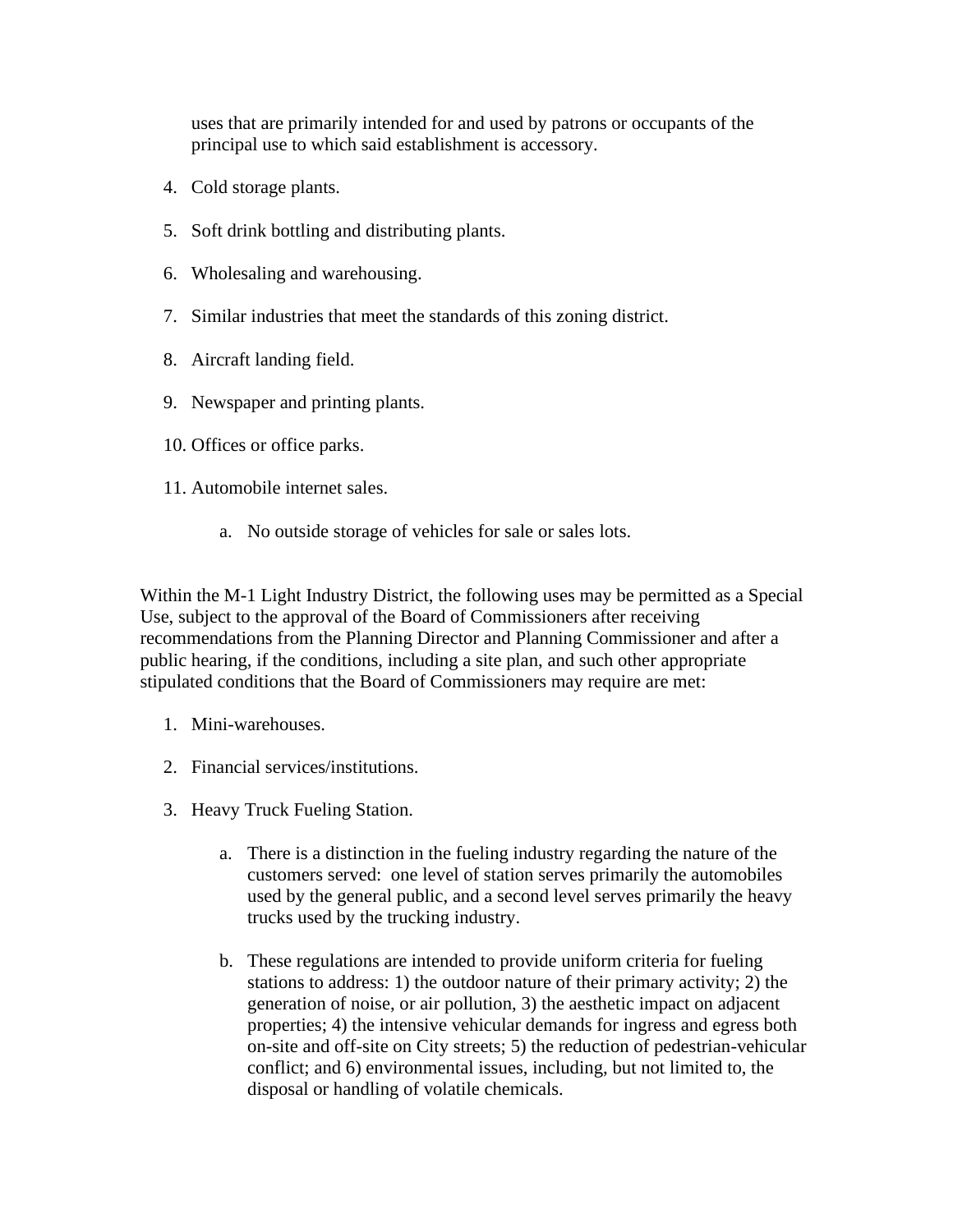- c. A heavy truck fueling station is a Special Use in an M-1 Light Industrial District and located only on an Arterial or Collector Street as defined by the Buford Development Regulations Section 6.3.2, Table 6B.
- d. The heavy truck fueling station is designed to serve heavy, semi-tractor, or similar trucks. The site is designed for larger turning movements and higher canopy heights.
- e. Heavy truck fueling station site area shall be no less than 1 acre. The site design shall be of adequate size and design for unobstructed large turning movements and appropriate areas designed for refueling.
- f. The heavy truck fueling station may or may not contain a convenience or retail store.
- g. Heavy truck fueling stations are not intended to be a place for resting, idling or overnight stay. The facility is only for refueling and retail sales, if any.
- h. Heavy truck fueling stations may be upgraded, replaced or redeveloped, including an increase in building size, on the existing site with approval of a Special Use Permit.
- i. New heavy truck fueling stations must be located at least  $\frac{1}{2}$ -mile from any existing heavy truck fueling station. The ½-mile measurement must be taken without regard to the City limits of Buford and is measured to the property line, regardless of where the fuel pumps are located on the site.
- j. Reductions to the offset distances to the nearest Heavy Truck Fueling Station shall be considered on a case by case basis for sites only within the corridors of I-985 and SR 20 (Buford Drive), I-985 and SR 347 (Lanier Islands Parkway). The Interstate Corridors includes parcels, and portions thereof, within a 1000' radius as measured from the centerline of both the North and South Bound exit lanes at the intersections. Within the Interstate Corridors, Heavy Truck Fueling Stations must be located at least 500 feet from any existing Heavy Truck Fueling Station within or outside of the Interstate Corridors. New Heavy Truck Fueling Stations outside of the Interstate Corridors shall be subject to the offset distance in Paragraph (2.g.) of this Section whether inside or outside of the corridor.
- 4. Hotels and motels.
- 5. Day care facilities.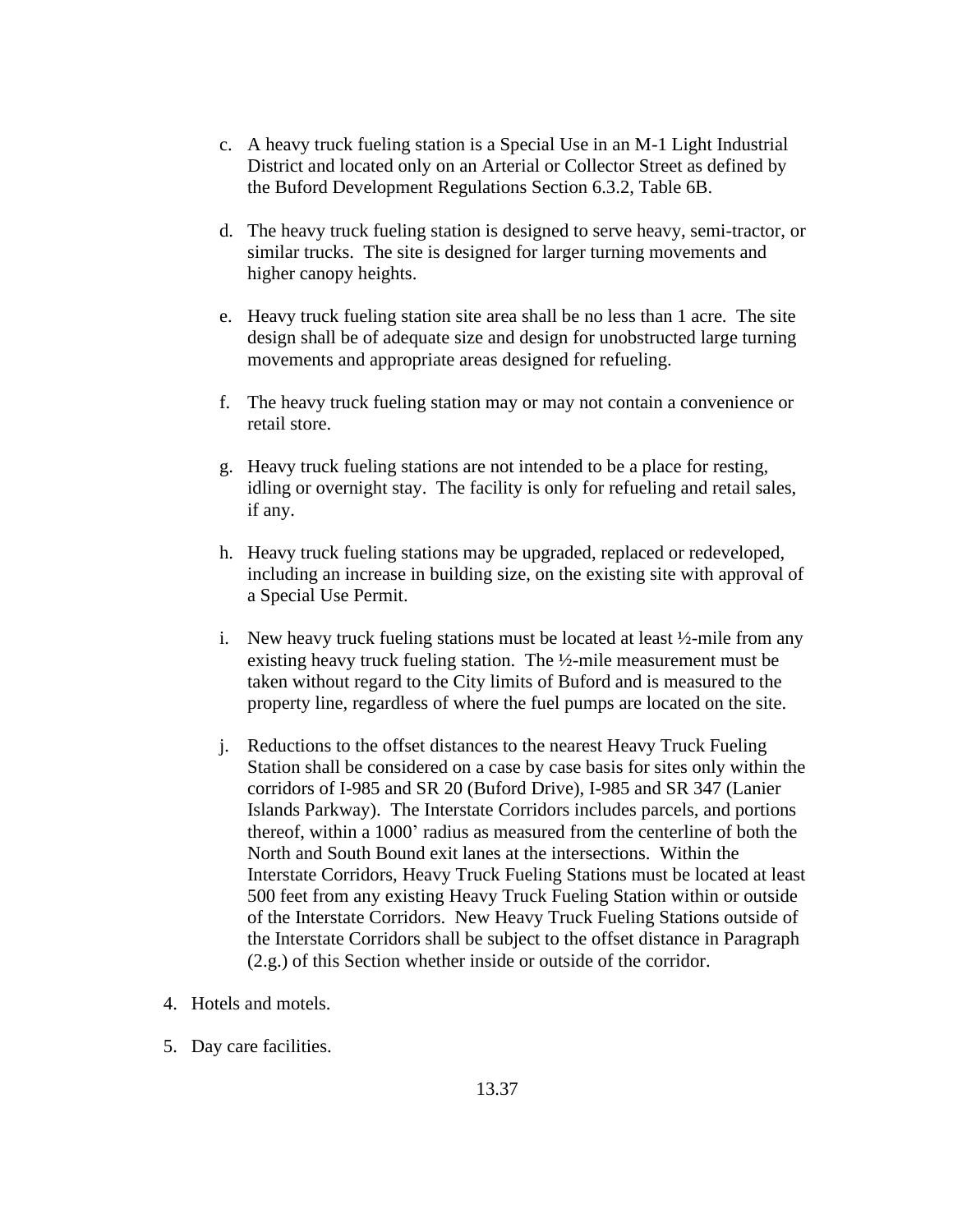- 6. Churches, temples and synagogues.
	- a. The building shall be less than 100,000 square feet.
	- b. Church operations shall not interfere or have similar hours with existing industrial/office operations.
- 7. Truck terminals.
- 8. Telecommunications towers.
- 9. Office/warehouse condominiums.
- 10. Auto Body Repair Shops.

### Section 1311. M-2. Heavy Industry District

The M-2 Heavy Industry District provides a location for those industrial operations and processes that are not public nuisances and are not dangerous to health, safety or the general welfare. The M-2 Heavy Industry District shall be located on or have ready access to a major street or state highway.

Within the M-2 Heavy Industry District, the following uses are permitted:

- 1. All uses permitted in the M-1 Light Industry District,
- 2. All industrial uses that: (a) are not public nuisances; (b) are not dangerous to the public health, safety, or general welfare; and (c) meet all applicable state and federal environmental regulations.

Within the M-2 Heavy Industry District, the following uses may be permitted provided the applicant for such a development is granted a Special Use Permit by the Board of Commissioners after receiving recommendations from the Planning Director and Planning Commission and after a public hearing:

- 1. Bulk storage tanks No above ground storage facilities may be located closer than five hundred (500) feet to a residential district. All storage is to be subject to approval of the Fire Department.
- 2. A quarry for the removal of minerals and other natural materials, together with the necessary building, machinery and appurtenances thereto, provided that:
	- b. Quarry areas being excavated shall be entirely enclosed within a fence located at least ten (10) feet back from the edge of any excavation and of such construction and height as to be demonstrably able to exclude children and animals from the quarry area.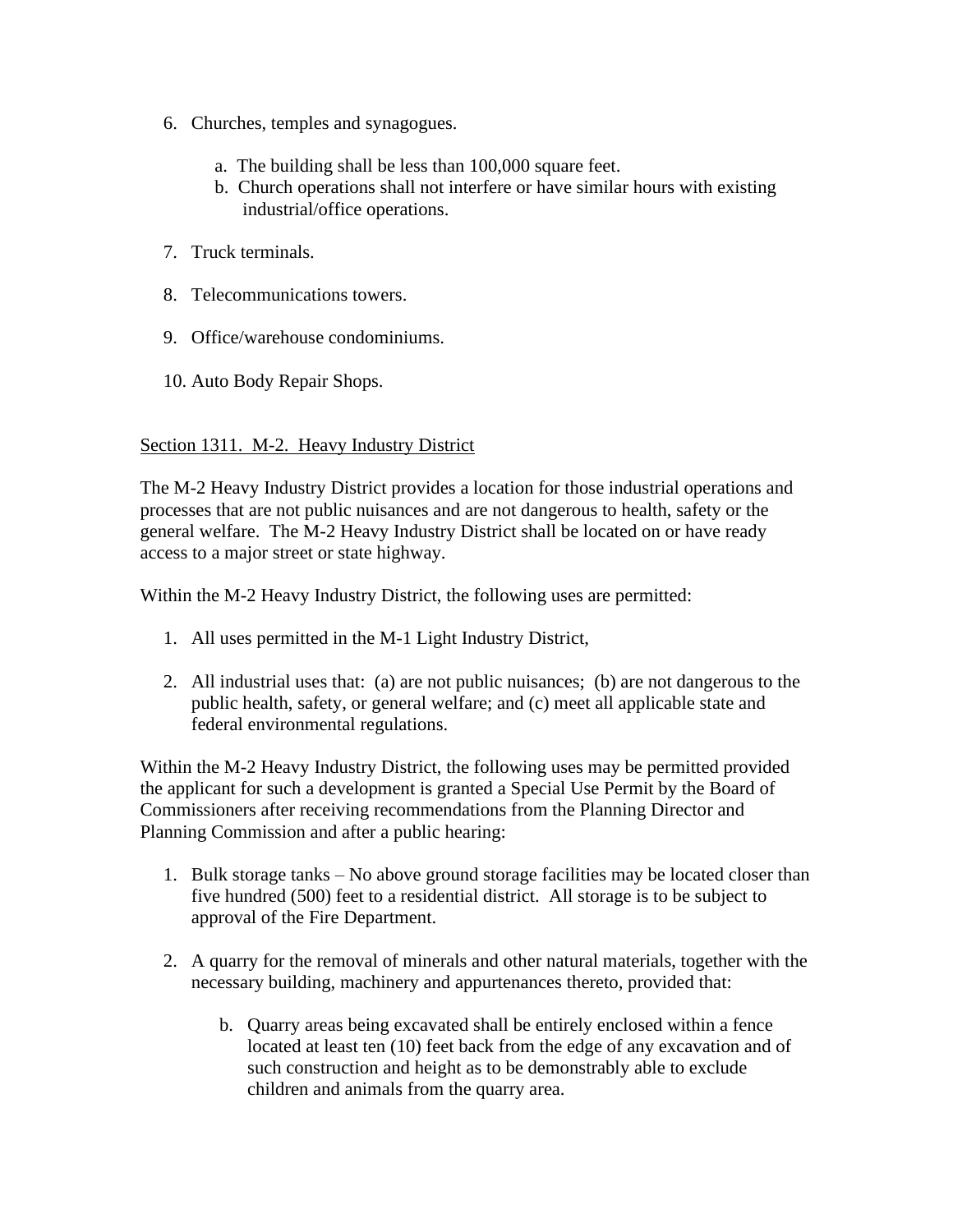- c. The operators and owners of the quarry present to the City of Buford Planning Commission and to the City Commissioners of the City of Buford an acceptable comprehensive plan for the reuse of the property at the cessation of the quarry operation.
- d. In case of an existing quarry, any extension of the quarrying operations beyond the areas being quarried or approved for quarrying at the effective date of this amendment to the Ordinance, shall be permitted and shall not be considered a new operation nor require the approval of the Zoning Board of Appeals as a Special Exception, provided that said extension does not extend to within three hundred (300) feet of a residential district boundary line.
- 3. Mini-warehouses.
- 4. Telecommunication towers.
- 5. Office/warehouse condominiums.

### Section 1312. Floodplain General Provisions

These regulations pertain only to the use of lands contained within a floodplain as defined by the Floodplain Management Amendment to the City of Buford Code (Part 6, Planning and Development, Article F, Chapter 1). For the purpose of this section, all terms shall be as defined in ARTICLE F, FLOODPLAIN MANAGEMENT and as may be defined in the Development Regulations of the City of Buford, whichever definition is more restrictive.

### Section 1312.1. Use Provisions

The intent of the regulations within this section is to limit the use of land contained within a floodplain. Notwithstanding the uses permitted for any applicable zoning district which apply to the property, no building or structure or land shall hereafter be used or occupied other than herein provided, and no building or structure or part thereof shall be erected, constructed, reconstructed, moved or altered except in conformity with the requirement of this regulation when such lands fall within or are affected by a floodplain.

1. Uses permitted in the floodplain: Within a floodplain, the following uses may be permitted subject to the requirements of the Floodplain Management Ordinance and the requirements of the Development Regulations: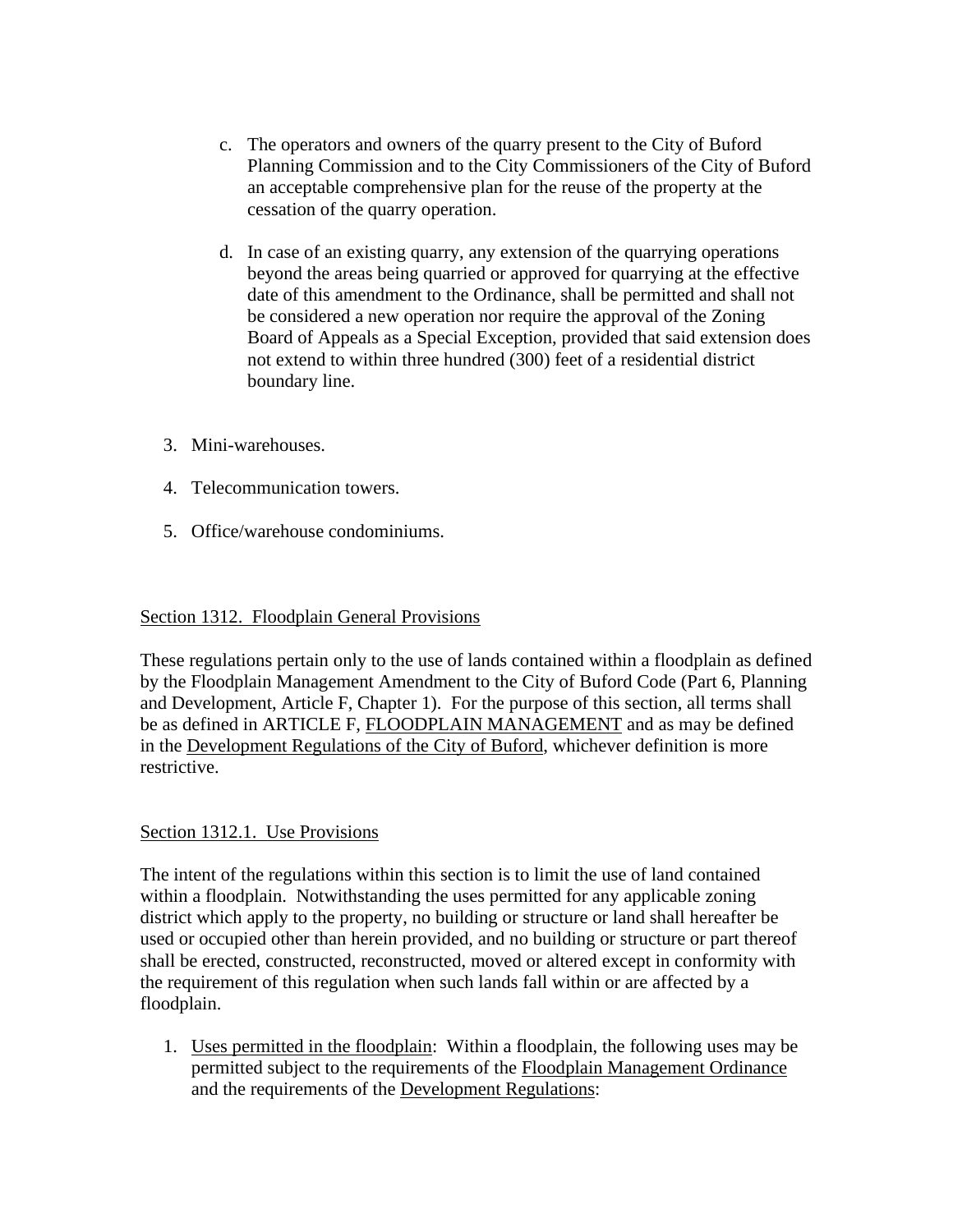- a. Agriculture, including forestry and livestock raising, requiring no structure within the floodway except structures for temporary shelter and including agriculture and forestry access roads.
- b. Dams, provided they are designed and constructed in accordance with specifications of the State Safe Dam Act latest revision and the Department Regulations.
- c. Public parks and recreation areas and facilities requiring no structures within the floodplain, except structures for temporary shelter, including but not limited to boat ramps, docks, parking areas, and recreation facilities; private and commercial recreation developments and campgrounds.
- d. Bridges, culverts and the roadway fill related to these structures.
- e. Parking areas. All required parking area shall be located at an elevation higher than the calculated five (5) year storm, and shall not be located within any floodway.
- f. Fences having sufficient open area to permit the free flow of water and debris.
- g. Public utility poles, towers, pipelines, sewer, and other similar public and semi-public utilities and facilities.
- h. Signs and sign structures, provided they permit the free flow of water and debris.
- 2. Lot Area Restrictions: All concept plans, site plans, preliminary plat, and final subdivision plats with all or portions of the land area contained within the floodplain, or contiguous to the floodplain, shall comply with the following requirements, as applicable:
	- a. In all Zoning districts, none of the area located at or below the base flood elevation may be used in computations for meeting the density requirements in accordance with the provisions of this ordinance.
	- b. In the RA-200, R-140 and R-100 zoning districts, no lot shall contain less than eight thousand (8,000) square feet of land area above the base flood elevation.
	- c. No subdivision lot shall be approved which has less than one hundred (100) percent of the minimum lot area required by the applicable zoning district located above the base flood elevation.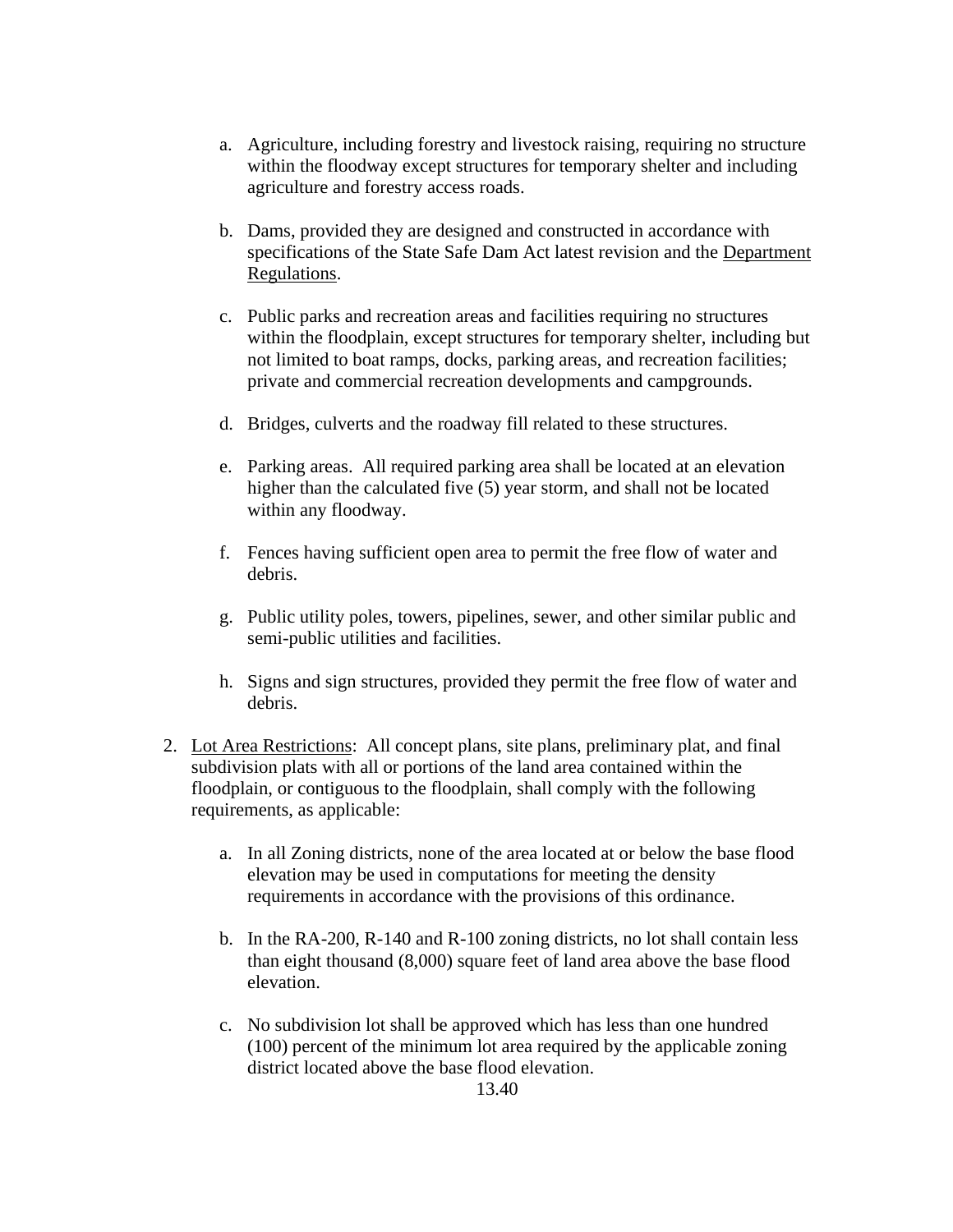d. Each plat or site plan submitted for rezoning, Special Use Permit or Moved-In-House permit shall contain a readily identifiable line indicating the limits of the base flood elevation if any portion of the property lies within the floodplain. This line shall be clearly labeled and the base flood elevation above mean sea level stated. The plat or site plan shall indicate where the base flood elevation has been established by the Federal Emergency Management Agency or where the base flood elevation has been calculated by a registered professional engineer using the best available information.

### Section 1313. Stream Buffer Protection Required:

### Section 1313.1. Title:

Section 1313 shall be known as the "City of Buford Stream Buffer Protection Ordinance."

#### Section 1313.2. Findings and Purposes:

Section 1313.2.1. The City of Buford Board of Commissioners finds that buffers adjacent to streams provide numerous benefits including:

- 1. Protecting, restoring and maintaining the chemical, physical and biological integrity of streams and their water resources;
- 2. Removing pollutants delivered in urban stormwater;
- 3. Reducing erosion and controlling sedimentation;
- 4. Protecting and stabilizing steam banks;
- 5. Providing for infiltration of stormwater runoff;
- 6. Maintaining base flow of streams;
- 7. Contributing organic matter that is a source of food and energy for the aquatic ecosystem;
- 8. Providing tree canopy to shad steams and promote desirable aquatic habitat;
- 9. Providing riparian wildlife habitat;
- 10. Furnishing scenic value and recreational opportunity; and 13.41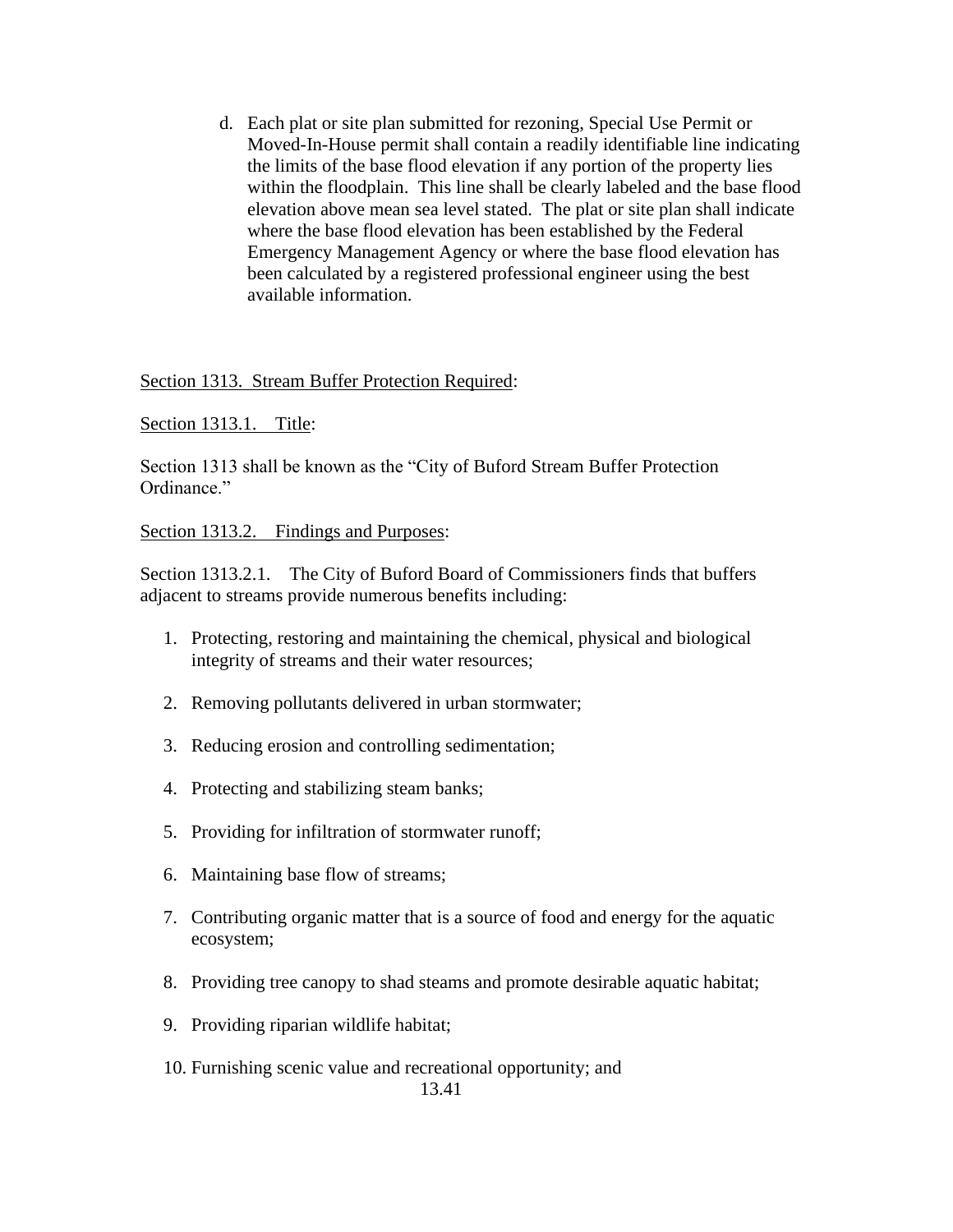### 11. Providing opportunities for the protection and restoration of greenspace.

### Section 1313.2.2. Purposes

It is the purpose of this Ordinance to protect the public health, safety, environment and general welfare; to minimize public and private losses due to erosion, siltation and water pollution; and to maintain stream water quality by provisions designed to:

- 1. Create buffer zones along the streams of City of Buford for the protection of water resources; and,
- 2. Minimize land development within such buffers by establishing buffer zone requirements and by requiring authorization for any such activities.

### Section 1313.3. Definitions:

**"Buffer"** means, with respect to a stream, a natural or enhanced vegetated area (established by Section 1313.5.1.1 below), lying adjacent to the stream.

**"Impervious Cover**" means any manmade paved, hardened or structural surface regardless of material. Impervious cover includes but is not limited to rooftops, buildings, streets, roads, decks, swimming pools and any concrete or asphalt.

**"Land Development"** means any land change, including but not limited to clearing, grubbing, stripping, removal of vegetation, dredging, grading, excavating, transporting and filling of land, construction, paving and any other installation of impervious cover.

**"Land Development Activity"** means those actions or activities which comprise, facilitate or result in land development.

**"Land Disturbance"** means any land or vegetation change, including, but not limited to, clearing, grubbing, stripping, removal of vegetation, dredging, grading, excavating, transporting and filling of land, that do not involve construction, paving or any other installation of impervious cover.

**"Land Disturbance Activity"** means those actions or activities which comprise, facilitate or result in land disturbance.

**"Floodplain"** means any land area susceptible to flooding, which would have at least a one percent probability of flooding occurrence in any calendar year based on the basin being fully developed as shown on the current land use plan; i.e., the regulatory flood. **"Parcel"** means any plot, lot or acreage shown as a unit on the latest county tax assessment records.

**"Permit"** means the permit issued by the City of Buford required for undertaking any land development activity.

**"Person"** means any individual, partnership, firm, association, joint venture, public or private corporation, trust, estate, commission, board, public or private institution, utility, cooperative, city, county or other political subdivision of the State, any interstate body or any other legal entity.

**"Protection Area, or Stream Protection Area"** means, with respect to a stream, the combined areas of all required buffers and setbacks applicable to such stream.

**"Riparian"** means belonging or related to the bank of a river, stream, lake, pond or impoundment.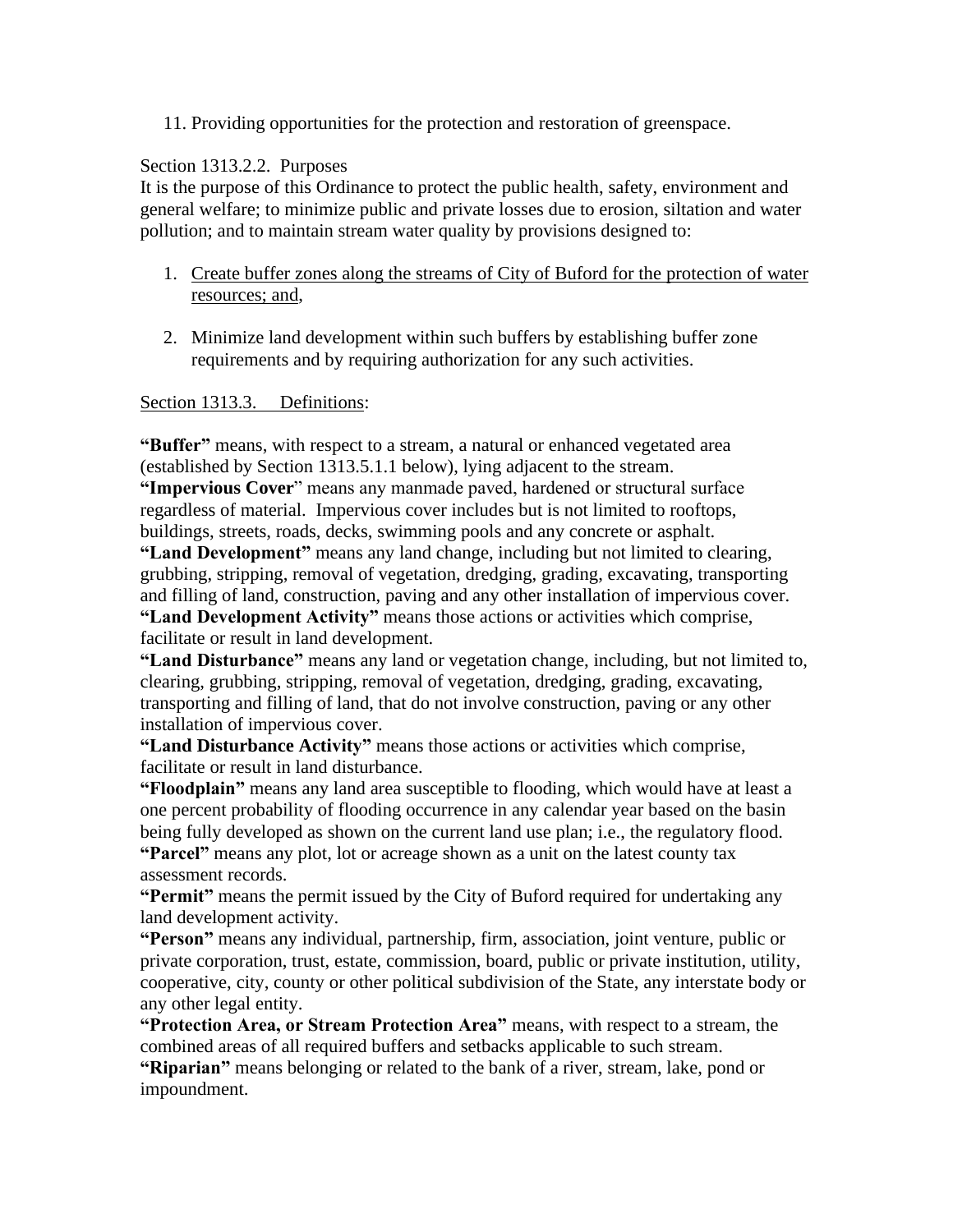**"Setback"** means, with respect to a stream, the area established by Section 1313.5.1.2 extending beyond any buffer applicable to the stream.

**"Stream"** means any stream, beginning at:

- 1. The location of a spring, seep, or groundwater outflow that sustains streamflow; or
- 2. A point in the stream channel with a drainage area of twenty-five (25) acres or more; or
- 3. Where evidence indicates the presence of a stream in a drainage area of other than twenty-five (25) acres, the City of Buford may require field studies to verify the existence of a stream.

**"Stream Bank"** means the sloping land that contains the stream channel and the normal flows of the stream.

**"Stream Channel"** means the portion of a watercourse that contains the base flow of the stream.

**"Watershed"** means the land area that drains into a particular stream.

### Section 1313.4 Applicability:

This ordinance shall apply to all land development activity on property containing a stream protection area as defined in Section 1313.3. of this ordinance. These requirements are in addition to, and do not replace or supersede, any other applicable buffer requirements established under state law and approval or exemption from these requirements do not constitute approval or exemption from buffer requirements established under state law or from other applicable local, state or federal regulations.

### Section 1313.4.1. Grandfather Provisions

This ordinance shall not apply to the following activities:

- 1. Work consisting of the repair or maintenance of any lawful use of land that is zoned and approved for such use on or before the effective date of this ordinance.
- 2. Existing development and on-going land disturbance activities including but not limited to existing agricultural, silviculture, landscaping, gardening and lawn maintenance, except that new development or land disturbance activities on such properties will be subject to all applicable buffer requirements.
- 3. Any land development activity that is under construction, fully approved for development, scheduled for permit approval or has been submitted for approval as of the effective date of this ordinance.
- 4. Land development activity that has not been submitted for approval, but that is part of a larger master development plan, such as for an office park or other phased development that has been previously approved within two (2) years of the effective date of this ordinance.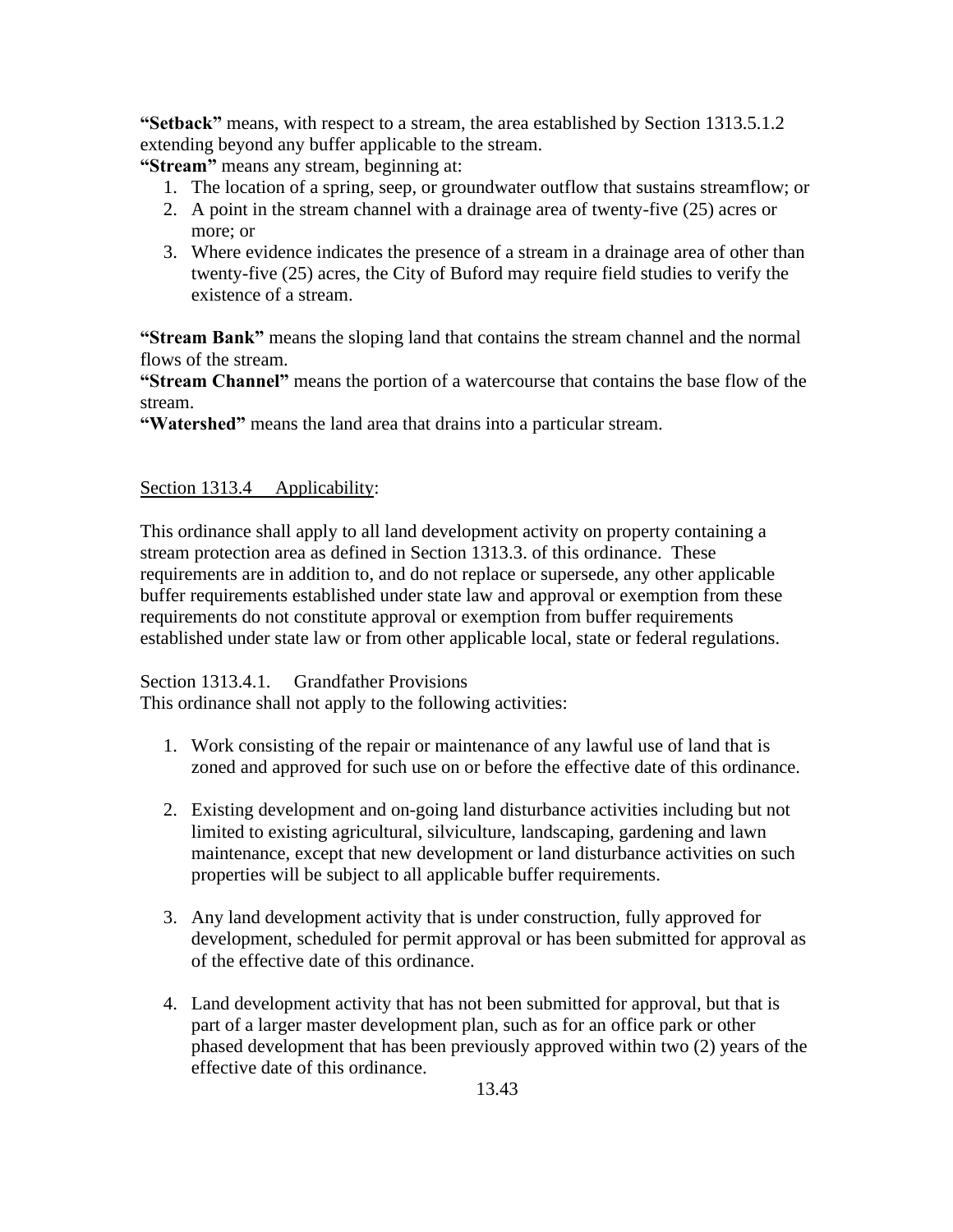### Section 1313.4.2. Exemptions

The following specific activities are exempt from this ordinance. Exemption of these activities does not constitute an exemption for any other activity proposed on a property.

- 1. Activities for the purpose of building one of the following:
	- a stream crossing by a driveway, transportation route or utility line;
	- public water supply intake or public wastewater outfall structures;
	- intrusions necessary to provide access to a property;
	- public access facilities that must be on the water including boat ramps, docks, foot trails leading directly to the river; fishing platforms and overlooks;
	- unpaved foot trails and paths;
	- activities to restore and enhance stream bank stability, vegetation, water quality and/or aquatic habitat, so long as native vegetation and bioengineering techniques are used.
- 2. Public sewer line easements paralleling the creek, except that all easements (permanent and construction) and land disturbance should be at least twenty-five (25) feet from the top of the bank. This includes such impervious cover as is necessary for the operation and maintenance of the utility, including but not limited to manholes, vents and valve structures. This exemption shall not be construed as allowing the construction of roads, bike paths or other transportation routes in such easements, regardless of paving material, except for access for the uses specifically cited in Item 1313.4.2.1, above.
- 3. Land development activities within a right-of-way existing at the time this ordinance takes effect or approved under the terms of this ordinance.
- 4. Within an easement of any utility existing at the time this ordinance takes effect or approved under the terms of this ordinance, land disturbance activities and such impervious cover as is necessary for the operation and maintenance of the utility, including but not limited to manholes, vents and valve structures.
- 5. Emergency work necessary to preserve life or property. However, when emergency work is performed under this section, the person performing it shall report such work to the City of Buford on the next business day after commencement of the work. Within ten (10) days thereafter, the person shall apply for a permit and perform such work within such time period as may be determined by the City of Buford to be reasonably necessary to correct any

impairment such emergency work may have caused to the water conveyance capacity, stability or water quality of the protection area.

6. Forestry and silviculture activities on land that is zoned for forestry, silvicultural or agricultural uses and are not incidental to other land development activity. If such activity results in land disturbance in the buffer that would otherwise be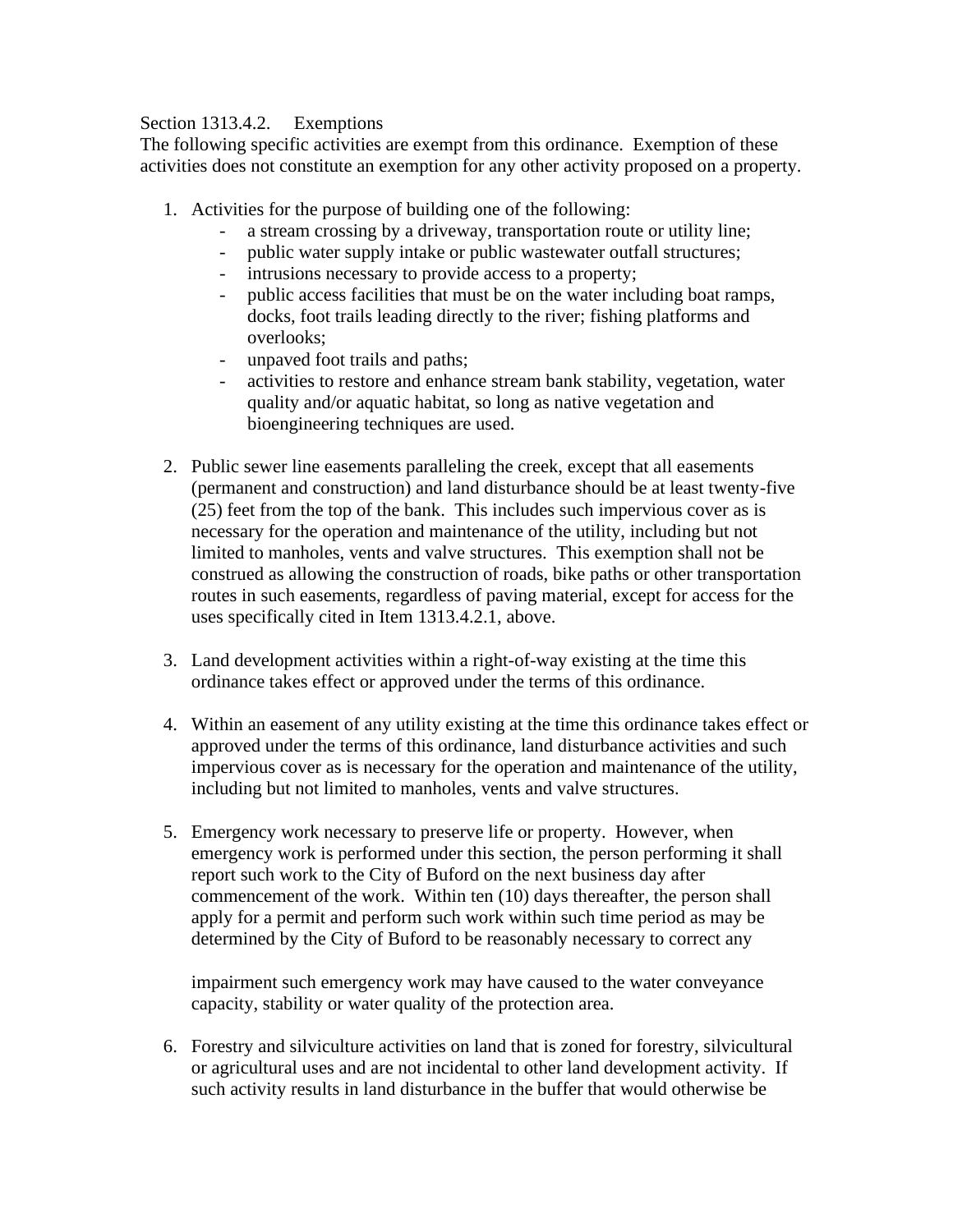prohibited, then no other land disturbing activity other than normal forest management practices will be allowed on the entire property for three years after the end of the activities that intruded on the buffer.

After the effective date of this ordinance, it shall apply to new subdividing and platting activities.

Any land development activity within a buffer established hereunder or any impervious cover within a setback established hereunder is prohibited unless a variance is granted pursuant to Section 1313.5.2. below.

### Section 1313.5. Land Development Requirements:

Section 1313.5.1. Buffer and Setback Requirements All land development activity subject to this ordinance shall meet the following requirements:

- 1. An undisturbed natural vegetative buffer shall be maintained for fifty (50) feet, measured horizontally, on both banks (as applicable) of the stream as measured from the top of the stream bank.
- 2. An additional setback shall be maintained for twenty-five (25) feet, measured horizontally, beyond the undisturbed natural vegetative buffer, in which all impervious cover shall be prohibited. Grading, filling and earthmoving shall be minimized within the setback.
- 3. No septic tanks or septic tank drain fields shall be permitted within the buffer or the setback.

### Section 1313.5.2. Variance Procedures

Variances from the above buffer and setback requirements may be granted in accordance with the following provisions:

- 1. Where a parcel was platted prior to the effective date of this ordinance, and its shape, topography or other existing physical condition prevents land developments consistent with this ordinance, and the City of Buford finds and determines that the requirements of this ordinance prohibit the otherwise lawful use of the property by the owner, the Zoning Board of Appeals of City of Buford may grant a variance from the buffer and setback requirements hereunder, provided such variance require mitigation measures to offset the effects of any proposed land development on the parcel.
- 2. Except as provided above, the Zoning Board of Appeals of City of Buford shall grant no variance from any provision of this ordinance without first conducting a public hearing on the application for variance and authorizing the granting of the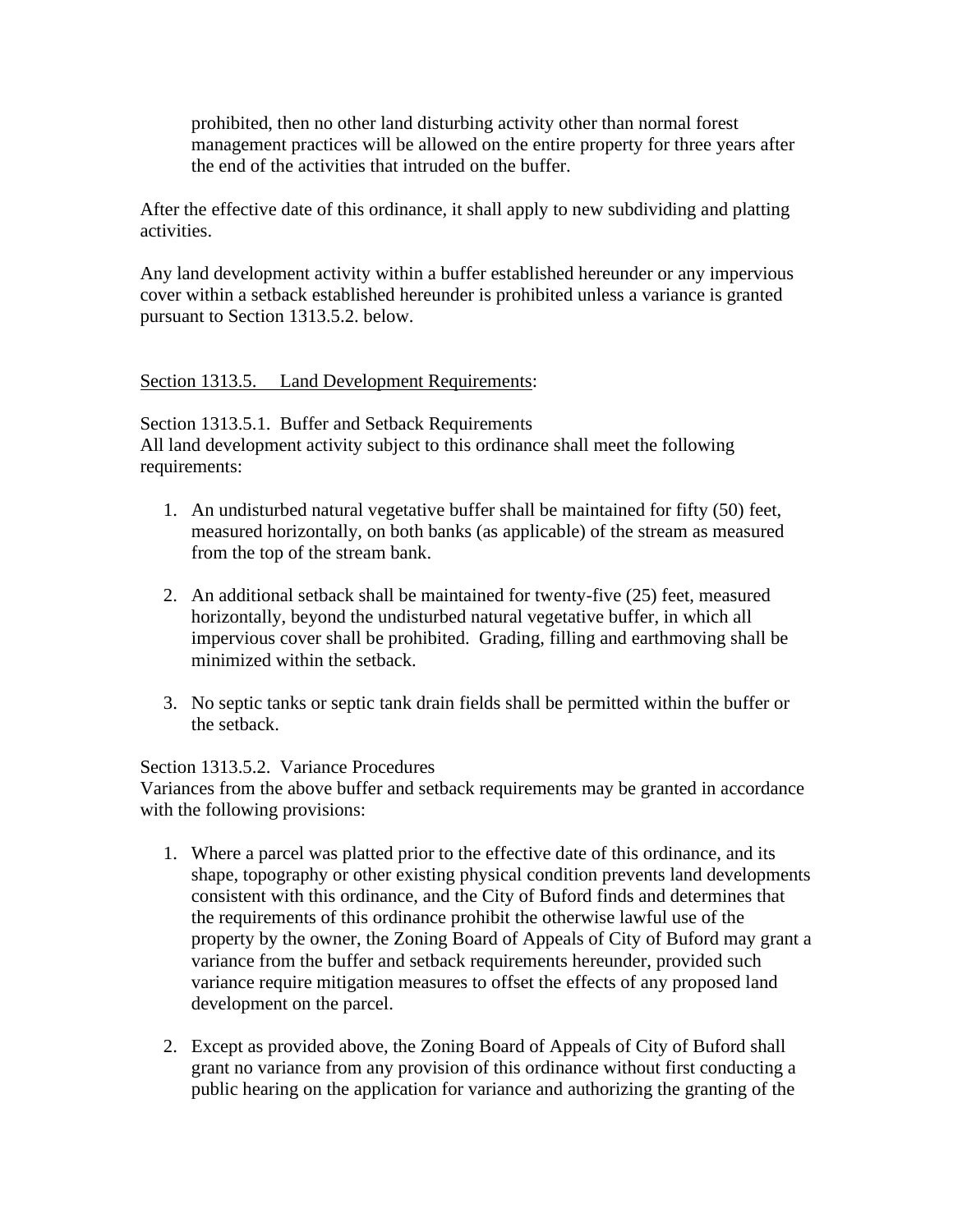variance by an affirmative vote of the Zoning Board of Appeals. The City of Buford shall give public notice of each such public hearing in a newspaper of general circulation within City of Buford. The City of Buford shall require that the applicant post a sign giving notice of the proposed variance and the public hearing. The sign shall be of a size and posted in such a location on the property as to be clearly visible from the primary adjacent road right-of-way.

Variances will be considered only in the following cases:

- 1. When a property's shape, topography or other physical conditions existing at the time of the adoption of this ordinance prevents land development unless a buffer variance is granted.
- 2. Unusual circumstances when strict adherence to the minimal buffer requirements in the ordinance would create an extreme hardship.

Variances will not be considered when, following adoption of this ordinance, actions of any property owner of a given property have created conditions of a hardship on that property.

At a minimum, a variance request shall include the following information:

- 1. A site map that includes locations of all streams, wetlands, floodplain boundaries and other natural features, as determined by field survey;
- 2. A description of the shape, size, topography, slope, soils, vegetation and other physical characteristics of the property;
- 3. A detailed site plan that shows the locations of all existing and proposed structures and other impervious cover, the limits of all existing and proposed land disturbance, both inside and outside the buffer and setback. The exact area of the buffer to be affected shall be accurately and clearly indicated;
- 4. Documentation of unusual hardship should the buffer be maintained;
- 5. At least one alternative plan, which does not include a buffer or setback intrusion, or an explanation of why such a site plan is not possible;
- 6. A calculation of the total area and length of the proposed intrusion;
- 7. A stormwater management site plan, if applicable; and,
- 8. Proposed mitigation, if any, for the intrusion. If no mitigation is proposed, the request must include an explanation of why none is being proposed.

The following factors will be considered in determining whether to issue a variance:

- 1. The shape, size, topography, slope, soils, vegetation and other physical characteristics of the property;
- 2. The locations of all streams on the property, including along property boundaries;
- 3. The location and extent of the proposed buffer or setback intrusion; and,
- 4. Whether alternative designs are possible which require less intrusion or no intrusion;
- 5. The long-term and construction water-quality impacts of the proposed variance;
- 6. Whether issuance of the variance is at least as protective of natural resources and the environment.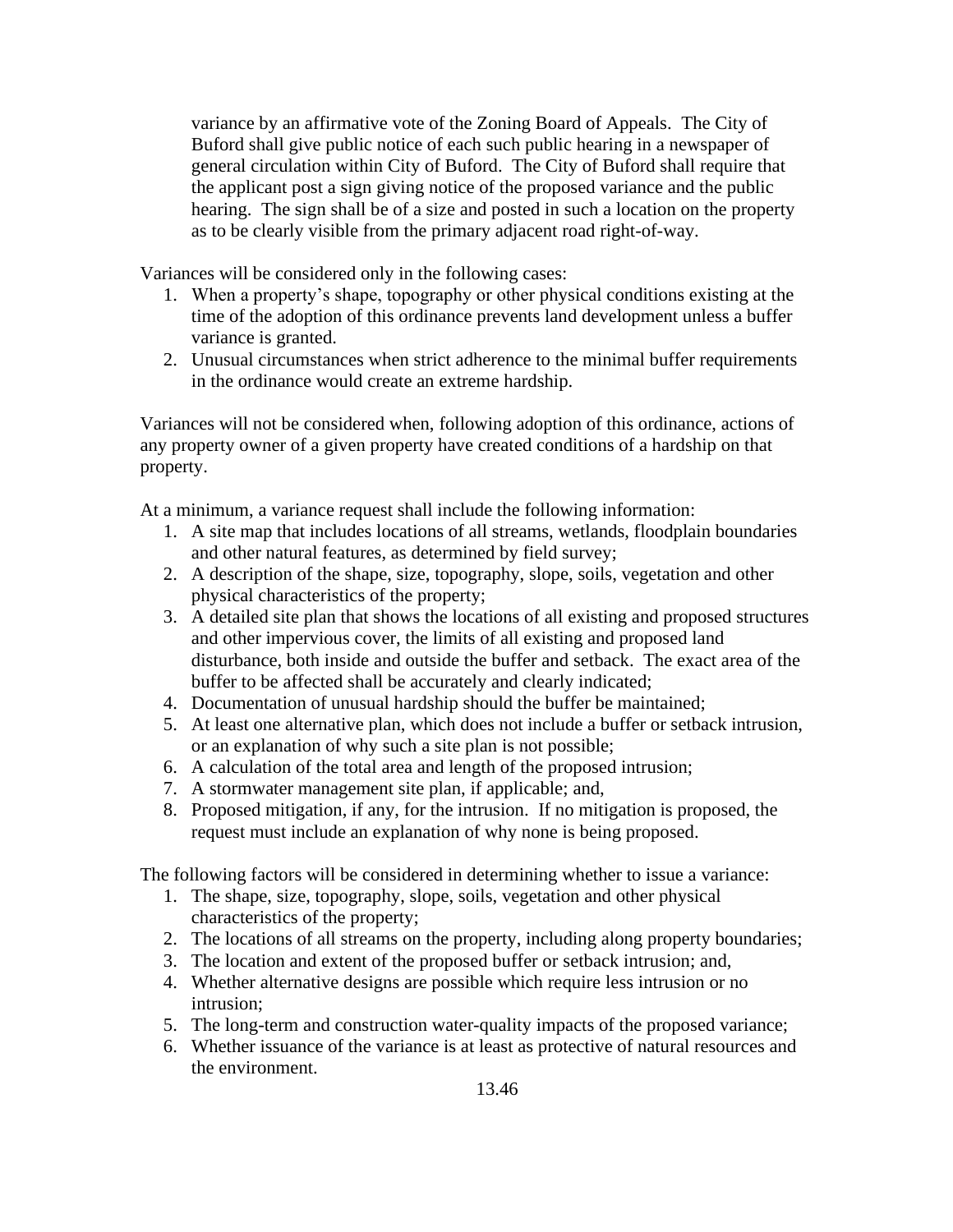## Section 1313.6. Compatibility with Other Buffer Regulations and Requirements:

This ordinance is not intended to interfere with, abrogate or annul any other ordinance, rule or regulation, statute or other provision of law. The requirements of this ordinance should be considered minimum requirements, and where any provision of this ordinance imposes restrictions different from those imposed by any other ordinance, rule, regulation or other provision of law, whichever provisions are more restrictive or impose higher protective standards for human health or the environment shall be considered or take precedence.

## Section 1313.7. Additional Information Requirements for Development on Buffer Zone Properties:

Any permit application for property requiring buffers and setbacks hereunder must include the following:

- 1. A site plan showing:
	- a. The location of all streams on the property;
	- b. Limits of required streams buffers and setbacks on the property;
	- c. Buffer zone topography with contour lines at no greater than five (5)-foot contour intervals;
	- d. Delineation of forested and open area in the buffer zone; and,
	- e. Detailed plans of all proposed land development in the buffer and of all proposed impervious cover within the setback;
- 2. A description of all proposed land development within the buffer and setback; and,
- 3. Any other documentation that the City may reasonably deem necessary for review of the application and to insure that the buffer zone ordinance is addressed in the approval process.

All buffer and setback areas must be recorded on the final plat of the property following plan approval.

## Section 1313.8. Responsibility:

Neither the issuance of a development permit nor compliance with the conditions thereof, nor with the provisions of this ordinance shall relieve any person from any responsibility otherwise imposed by law for damage to persons or property; nor shall the issuance of any permit hereunder serve to impose any liability upon City of Buford, its officers or employees, for injury or damage to persons or property.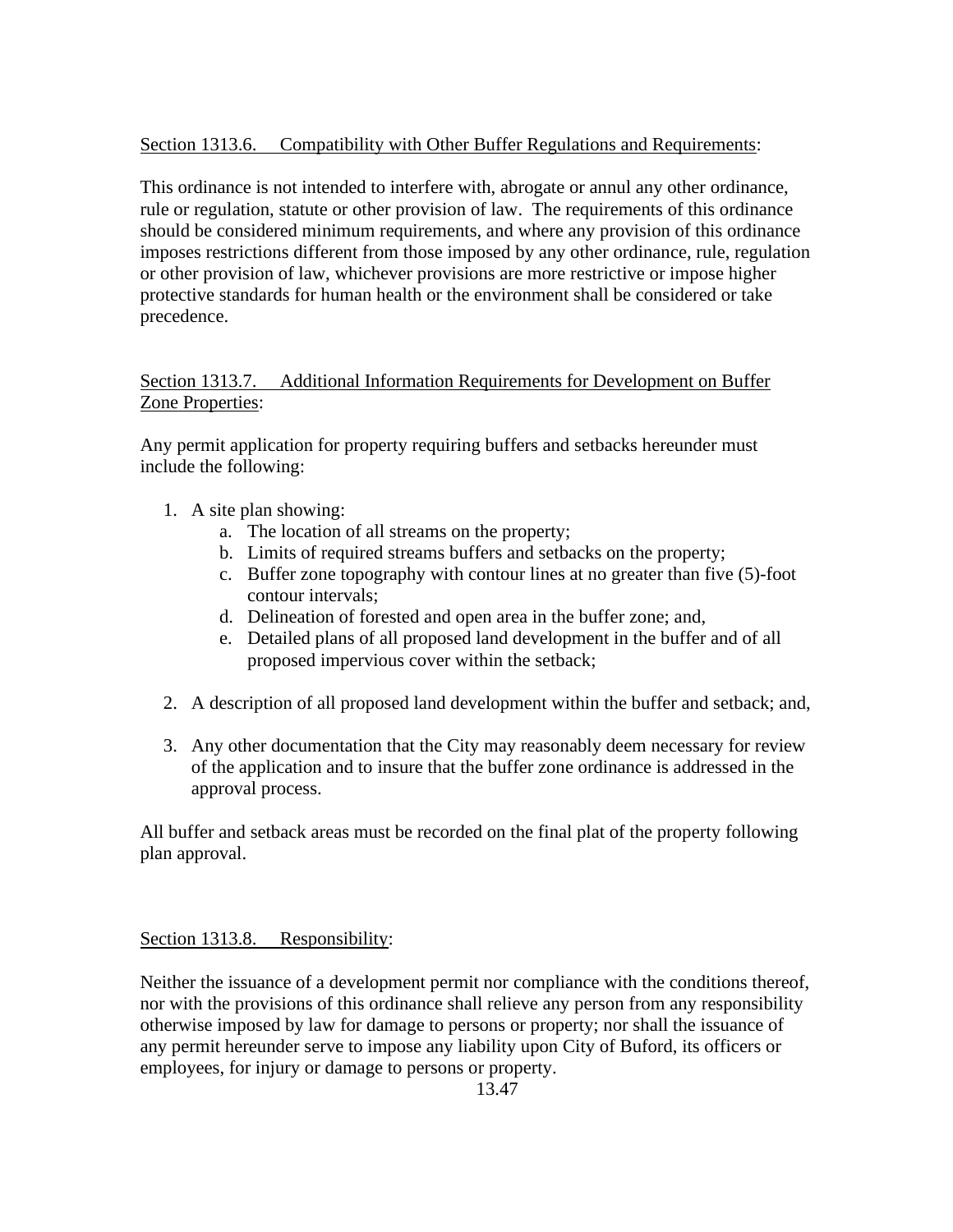Section 1313.9. Inspection:

The City of Buford may cause inspections of the work in the buffer or setback to be made periodically during the course thereof and shall make a final inspection following completion of the work. The permittee shall assist the City of Buford in making such inspections. The City of Buford shall have the authority to conduct such investigations as it may reasonably deem necessary to carry out its duties as prescribed in this ordinance, and for this purpose to enter at reasonable time upon any property, public or private, for the purpose of investigating and inspecting the sites of any land development activities within the protection area.

No person shall refuse entry or access to any authorized representative or agent who requests entry for purposes on inspection, and who presents appropriate credentials, nor shall any person obstruct, hamper or interfere with any such representative while in the process of carrying out official duties.

### Section 1313.10. Violations, Enforcement and Penalties:

Any action or inaction which violates the provisions of this ordinance or the requirements of an approved site plan or permit may be subject to the enforcement actions outlined in this Section. Any such action or inaction which is continuous with respect to time is deemed to be a public nuisance and may be abated by injunctive or other equitable relief. The imposition of any of the penalties described below shall not prevent such equitable relief.

### Section 1313.10.1. Notice of Violation

If the City of Buford determines that an applicant or other responsible person has failed to comply with the terms and conditions of a permit, an approved site plan or the provisions of this ordinance, it shall issue a written notice of violation to such applicant or other responsible person. Where a person is engaged in activity covered by this ordinance without having first secured the appropriate permit thereof, the notice of violation shall be served on the owner or the responsible person in charge of the activity being conducted on the site.

The notice of violation shall contain:

- 1. The name and address of the owner or the applicant or the responsible person;
- 2. The address or other description of the site upon which the violation if occurring;
- 3. A statement specifying the nature of the violation;
- 4. A description of the remedial measures necessary to bring the action or inaction into compliance with the permit, the approved site plan or this ordinance and the date for the completion of such remedial action;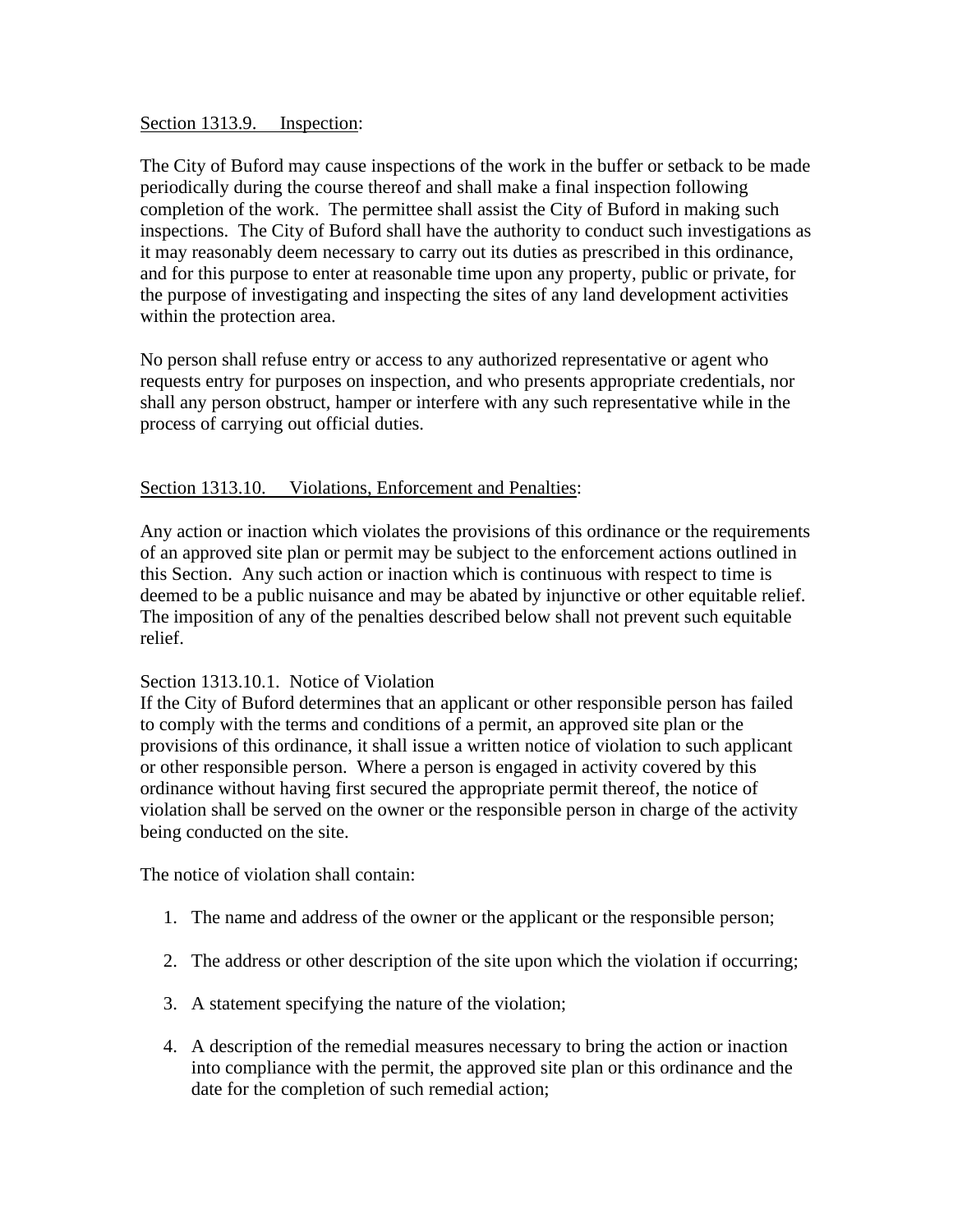- 5. A statement of the penalty or penalties that may be assessed against the person to whom the notice of violation is directed; and,
- 6. A statement that the determination of violation may be appealed to the City of Buford by filing a written notice of appeal within thirty (30) days after the notice of violation (except that in the event the violation constitutes an immediate danger to public health or public safety, twenty-four (24) hours notice shall be sufficient).

#### Section 1313.10.2. Penalties

In the event the remedial measures described in the notice of violation have not been completed by the date set forth for such completion in the notice of violation, any one or more of the following actions or penalties may be taken or assessed against the person to whom the notice of violation was directed. Before taking any of the following actions or imposing any of the following penalties, the City of Buford shall first notify the applicant or other responsible person in writing of its intended action, and shall provide a reasonable opportunity, of not less than ten days (except that in the event the violation constitutes an immediate danger to public health or public safety, twenty-four (24) hours notice shall be sufficient) to cure such violation. In the event the applicant or other responsible person fails to cure such violation after such notice and cure period, the City of Buford may take any one or more of the following actions or impose any one or more of the following penalties.

- 1. Stop Work Order The City of Buford may issue a stop work order which shall be served on the applicant or other responsible person. The stop work order shall remain in effect until the applicant or other responsible person has taken the remedial measures set forth in the notice of violation or has otherwise cured the violation of violations described therein, provided the stop work order may be withdrawn or modified to enable the applicant or other responsible person to take necessary remedial measures to cure such violation or violations.
- 2. Withhold Certificate of Occupancy The City of Buford may refuse to issue a certificate of occupancy for the building or other improvements constructed or being constructed on the site until the applicant or other responsible person has taken the remedial measures set forth in the notice of violation of has otherwise cured the violations described therein.
- 3. Suspension, Revocation or Modification of Permit The City of Buford may suspend, revoke or modify the permit authorizing the land development project. A suspended, revoked or modified permit may be reinstated after the applicant or other responsible person has taken the remedial measures set forth in the notice of violation or has otherwise cured the violations described therein, provided such permit may be reinstate (upon such conditions as the City of Buford may deem necessary) to enable the applicant or other responsible person to take the necessary remedial measures to cure such violations.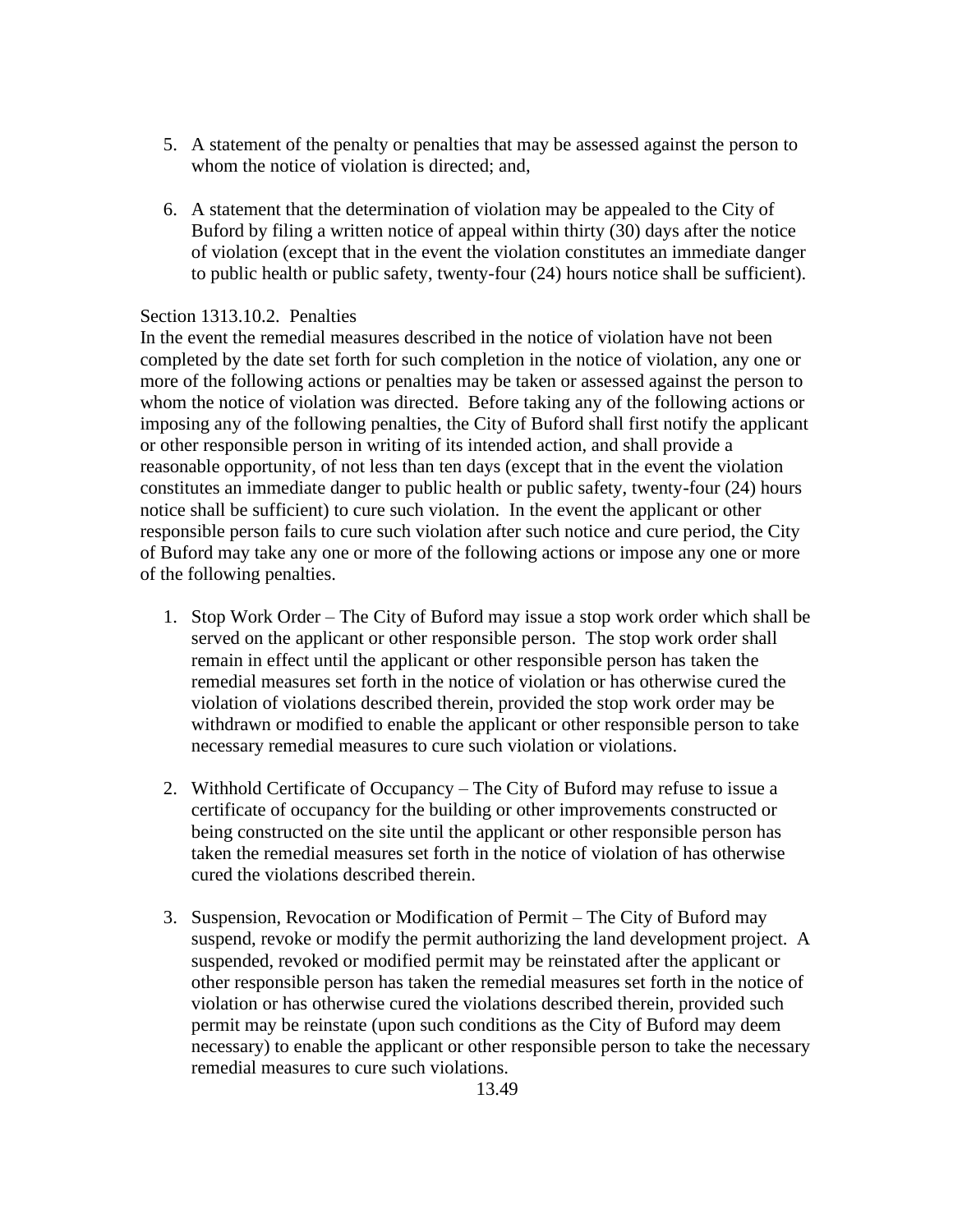- 4. Civil Penalties In the event the applicant or other responsible person fails to take the remedial measures set forth in the notice of violation or otherwise fails to cure the violations described therein within ten (10) days (or such greater period as the City of Buford shall deem appropriate) (except that in the event the violation constitutes an immediate danger to public health or public safety, twenty-four (24) hours notice shall be sufficient) after the City of Buford has taken one or more of the actions described above, the City of Buford may impose a penalty not to exceed one thousand dollars (\$1000) (depending on the severity of the violation) for each day the violation remains unremedied after receipt of the notice of violation.
- 5. Criminal Penalties For intentional and flagrant violations of this ordinance, the City of Buford may issue a citation to the applicant or other responsible person, requiring such person, requiring such person to appear in municipal court to answer charges for such violation. Upon conviction, such person shall be punished by a fine not to exceed one thousand dollars (\$1000) or imprisonment for sixty (60) days or both. Each act of violation and each day upon which any violation shall occur shall constitute a separate offense.

## Section 1313.11. Administrative Appeal and Judicial Review:

## Section 1313.11.1 Administrative Appeal

Any person aggrieved by a decision or order of City of Buford, may appeal in writing within fifteen (15) days after the issuance of such decision or order to the City Manager of City of Buford and shall be entitled to a hearing before the City Commission of City of Buford within sixty (60) days of receipt of the written appeal.

## Section 1313.11.2. Judicial Review

Any person aggrieved by a decision or order of City of Buford, after exhausting all administrative remedies, shall have the right to appeal de novo to the Superior Court of Gwinnett or Hall, as appropriate.

Section 1313.12. Severability:

If any article, section, subsection, paragraph, clause, phrase or provision of this ordinance shall be adjudged invalid or held unconstitutional, such decision shall not affect or invalidate the remaining portions of this ordinance.

13.50